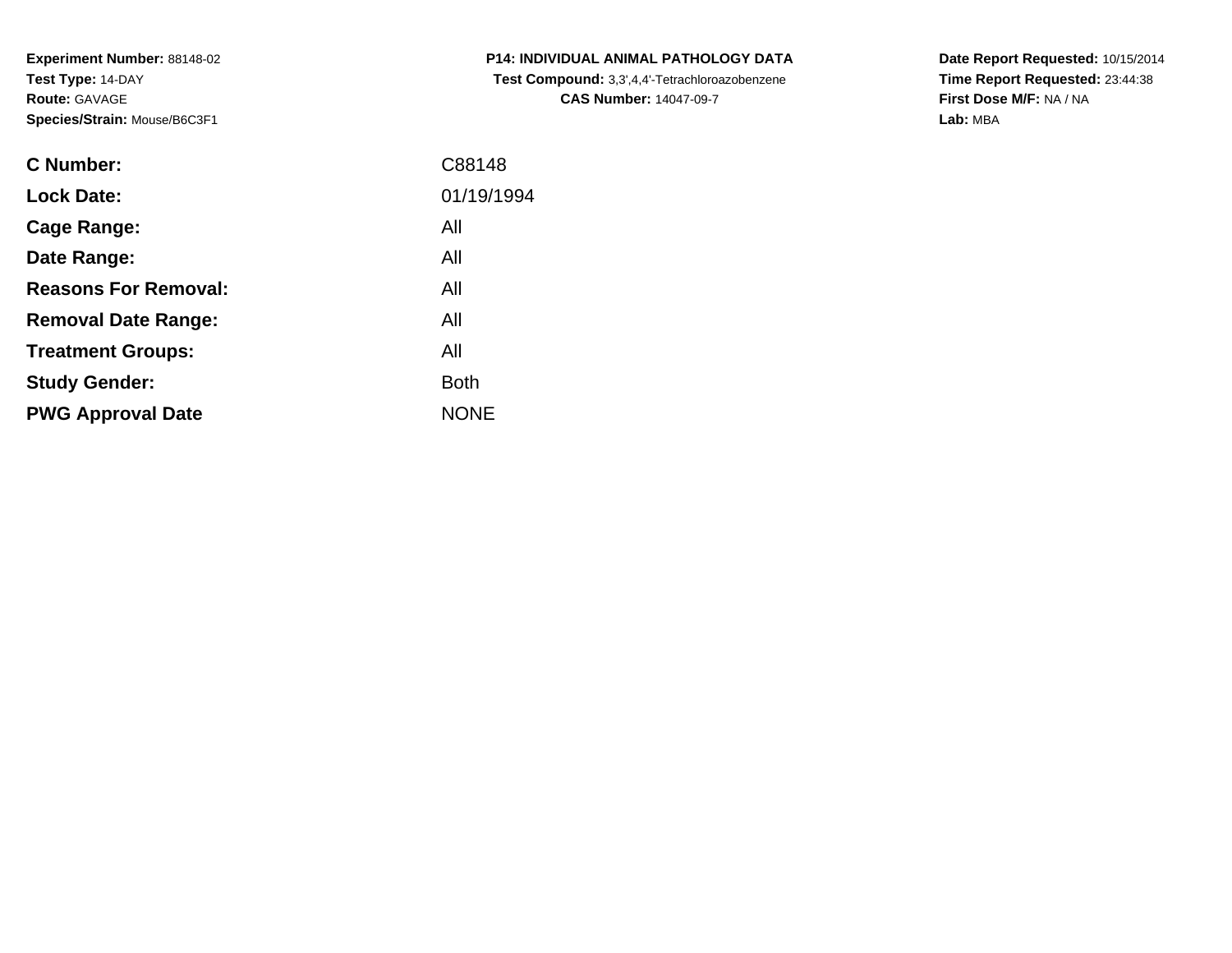| <b>Experiment Number: 88148-02</b> | <b>P14: INDIVIDUAL ANIMAL PATHOLOGY DATA</b><br>Test Compound: 3,3',4,4'-Tetrachloroazobenzene |                                   | Date Report Requested: 10/15/2014 |
|------------------------------------|------------------------------------------------------------------------------------------------|-----------------------------------|-----------------------------------|
| Test Type: 14-DAY                  |                                                                                                |                                   | Time Report Requested: 23:44:38   |
| <b>Route: GAVAGE</b>               |                                                                                                | <b>CAS Number: 14047-09-7</b>     | First Dose M/F: NA / NA           |
| Species/Strain: Mouse/B6C3F1       |                                                                                                | Lab: MBA                          |                                   |
| <b>ANIMAL ID: 1</b>                | <b>TRT#: 1</b>                                                                                 | <b>SEX: Male</b>                  | DAY ON TEST: 17                   |
|                                    | DOSE: 0 MG/KG                                                                                  | <b>DISP:</b> Terminal Sacrifice   | <b>HISTO: MB173G-1</b>            |
|                                    |                                                                                                | ORGAN AND ACCOUNTABLE SITE STATUS |                                   |
| <b>NORMAL</b>                      |                                                                                                |                                   |                                   |
| * Gallbladder                      | * Kidney                                                                                       | * Liver                           | * Lymph Node, Mesenteric          |
| * Spleen                           | * Stomach, Forestomach                                                                         | * Stomach, Glandular              | * Thymus                          |
| PRIMARY CAUSE OF DEATH             |                                                                                                |                                   |                                   |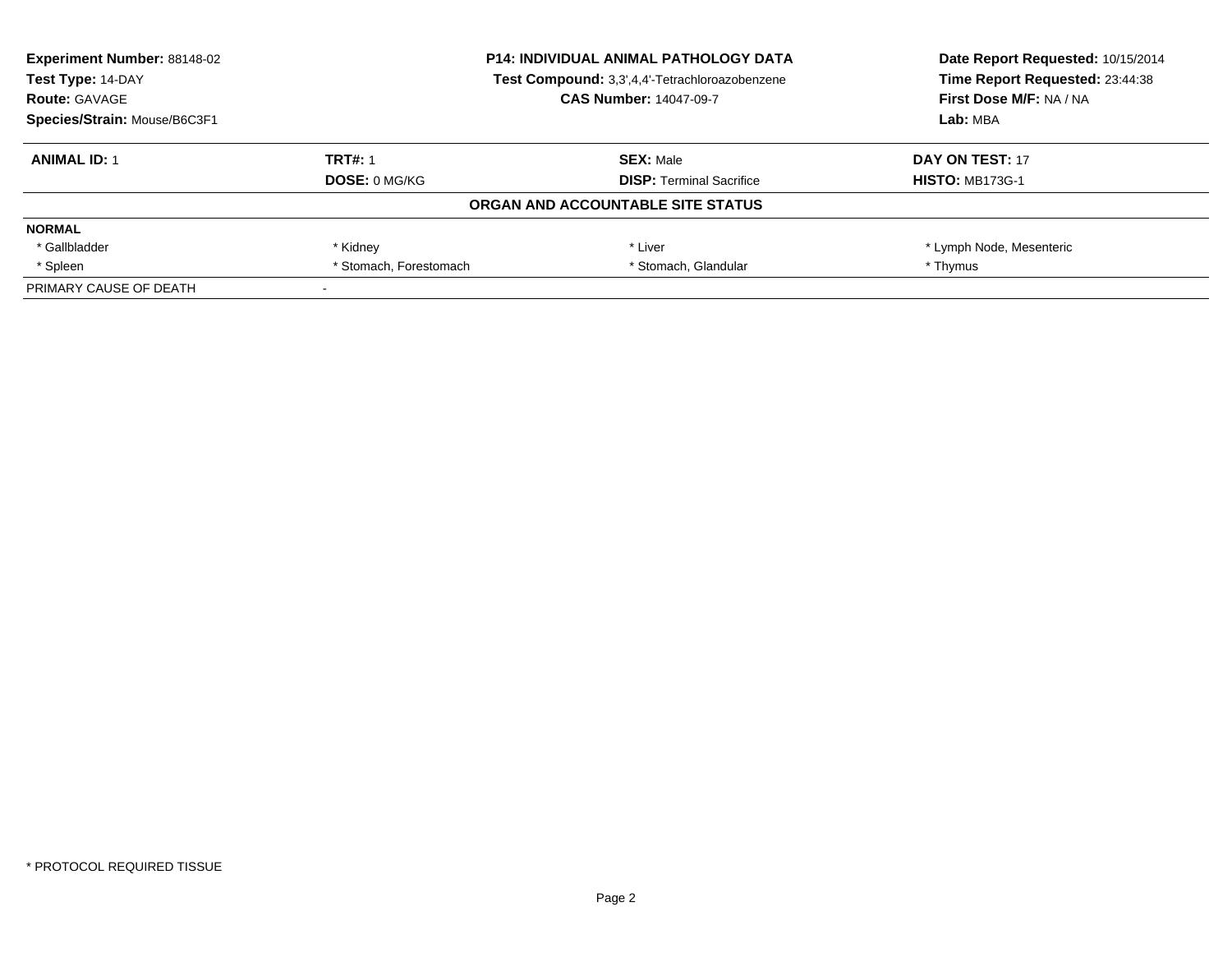| <b>Experiment Number: 88148-02</b> | <b>P14: INDIVIDUAL ANIMAL PATHOLOGY DATA</b><br>Test Compound: 3,3',4,4'-Tetrachloroazobenzene |                                   | Date Report Requested: 10/15/2014 |
|------------------------------------|------------------------------------------------------------------------------------------------|-----------------------------------|-----------------------------------|
| Test Type: 14-DAY                  |                                                                                                |                                   | Time Report Requested: 23:44:38   |
| <b>Route: GAVAGE</b>               |                                                                                                | <b>CAS Number: 14047-09-7</b>     | First Dose M/F: NA / NA           |
| Species/Strain: Mouse/B6C3F1       |                                                                                                | Lab: MBA                          |                                   |
| <b>ANIMAL ID: 2</b>                | <b>TRT#: 1</b>                                                                                 | <b>SEX: Male</b>                  | DAY ON TEST: 17                   |
|                                    | DOSE: 0 MG/KG                                                                                  | <b>DISP:</b> Terminal Sacrifice   | <b>HISTO: MB173G-2</b>            |
|                                    |                                                                                                | ORGAN AND ACCOUNTABLE SITE STATUS |                                   |
| <b>NORMAL</b>                      |                                                                                                |                                   |                                   |
| * Gallbladder                      | * Kidney                                                                                       | * Liver                           | * Lymph Node, Mesenteric          |
| * Spleen                           | * Stomach, Forestomach                                                                         | * Stomach, Glandular              | * Thymus                          |
| PRIMARY CAUSE OF DEATH             |                                                                                                |                                   |                                   |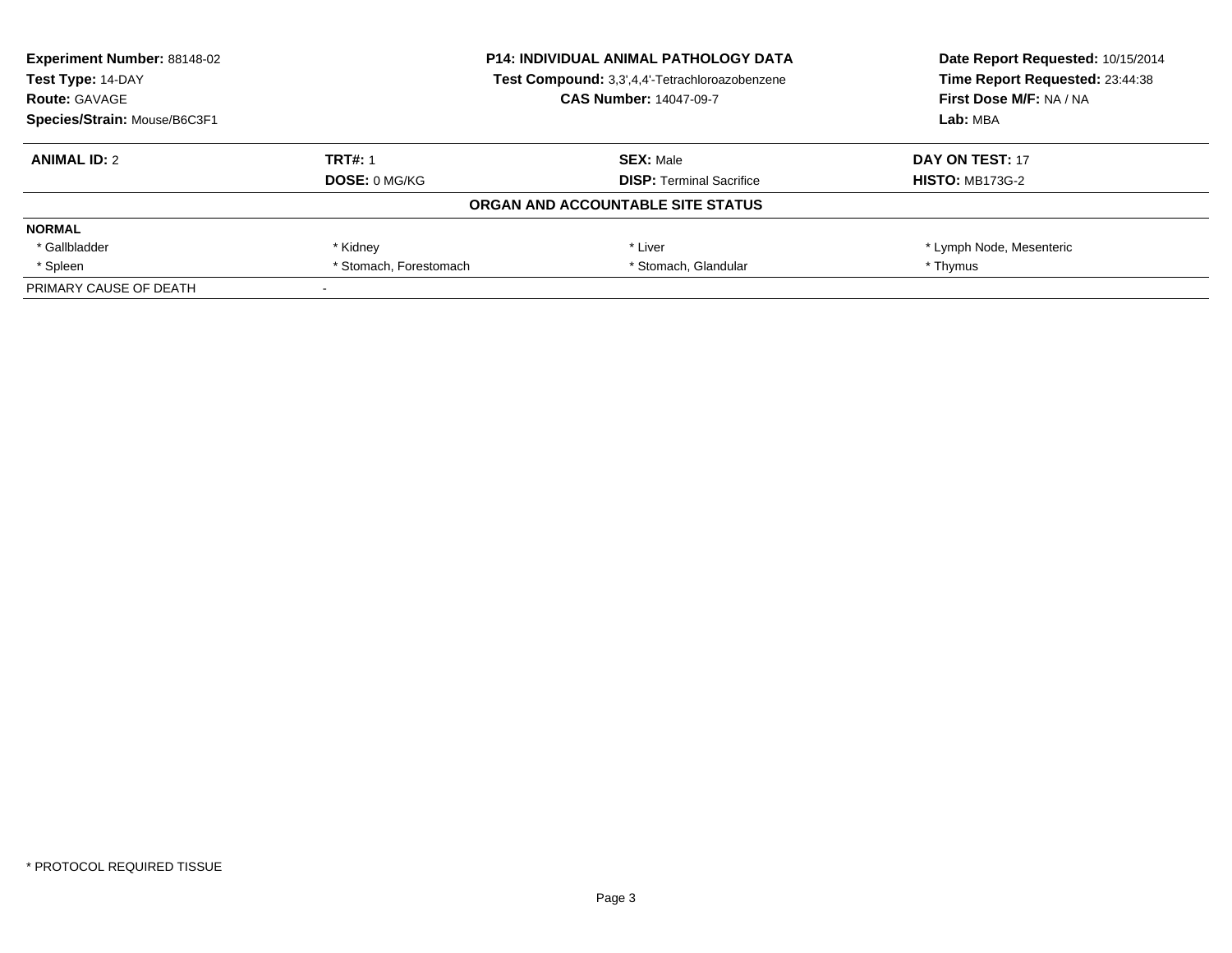| Experiment Number: 88148-02<br>Test Type: 14-DAY<br><b>Route: GAVAGE</b><br>Species/Strain: Mouse/B6C3F1 |                                        | <b>P14: INDIVIDUAL ANIMAL PATHOLOGY DATA</b><br>Test Compound: 3,3',4,4'-Tetrachloroazobenzene<br><b>CAS Number: 14047-09-7</b> | Date Report Requested: 10/15/2014<br>Time Report Requested: 23:44:38<br>First Dose M/F: NA / NA<br>Lab: MBA |
|----------------------------------------------------------------------------------------------------------|----------------------------------------|---------------------------------------------------------------------------------------------------------------------------------|-------------------------------------------------------------------------------------------------------------|
| <b>ANIMAL ID: 3</b>                                                                                      | <b>TRT#: 1</b><br><b>DOSE: 0 MG/KG</b> | <b>SEX: Male</b><br><b>DISP: Terminal Sacrifice</b>                                                                             | DAY ON TEST: 17<br><b>HISTO: MB173G-3</b>                                                                   |
|                                                                                                          |                                        | ORGAN AND ACCOUNTABLE SITE STATUS                                                                                               |                                                                                                             |
| <b>NORMAL</b>                                                                                            |                                        |                                                                                                                                 |                                                                                                             |
| * Gallbladder                                                                                            | * Kidney                               | * Lymph Node, Mesenteric                                                                                                        | * Spleen                                                                                                    |
| * Stomach, Forestomach                                                                                   | * Stomach, Glandular                   | * Thymus                                                                                                                        |                                                                                                             |
| <b>OBSERVATIONS</b>                                                                                      |                                        |                                                                                                                                 |                                                                                                             |
| * Kidney                                                                                                 |                                        |                                                                                                                                 |                                                                                                             |
| Note: $TGL 1 = NCL$                                                                                      |                                        |                                                                                                                                 |                                                                                                             |
| * Liver                                                                                                  |                                        | Hemorrhage                                                                                                                      | Focal, Minimal                                                                                              |
| PRIMARY CAUSE OF DEATH                                                                                   |                                        |                                                                                                                                 |                                                                                                             |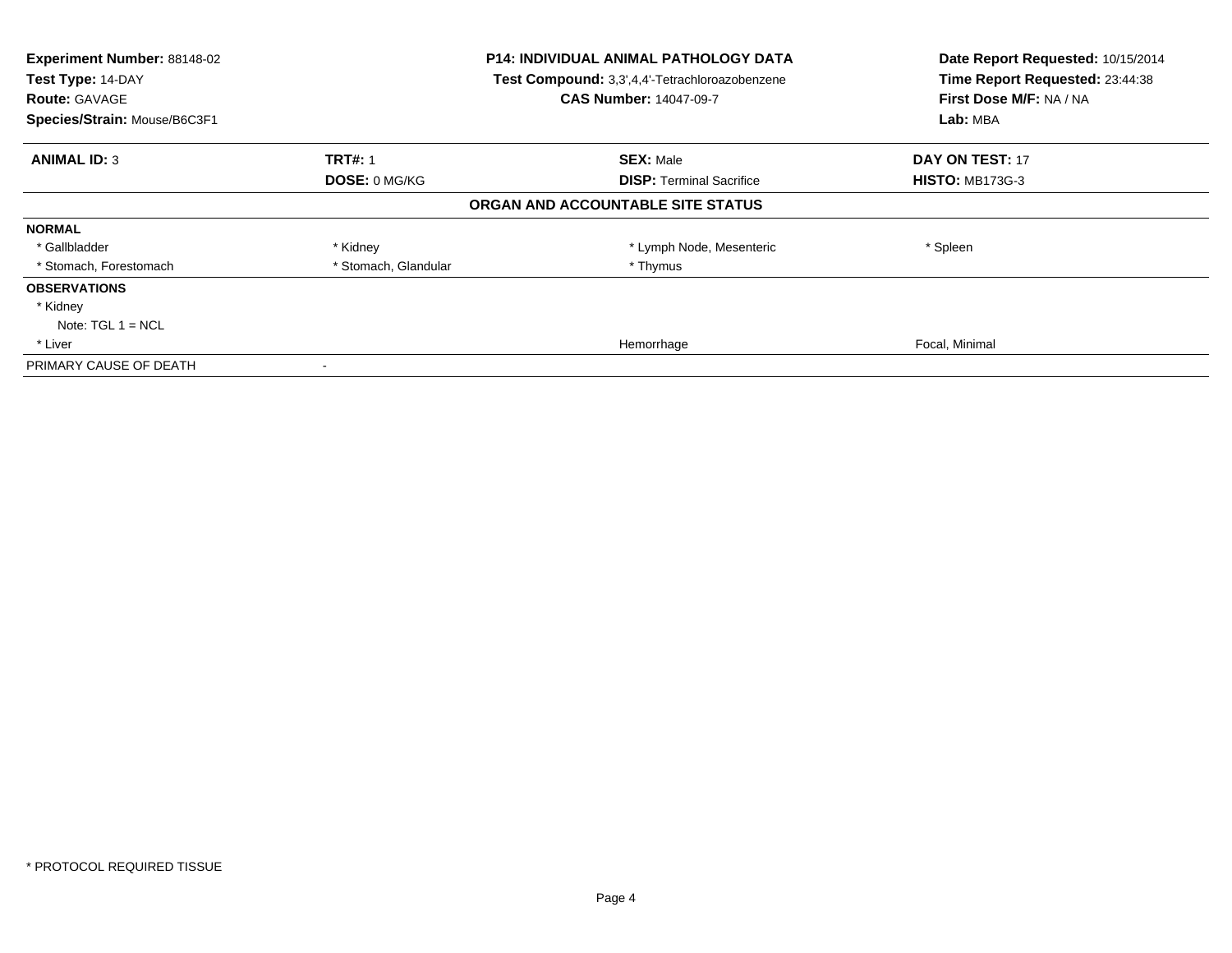| <b>Experiment Number: 88148-02</b> | <b>P14: INDIVIDUAL ANIMAL PATHOLOGY DATA</b><br>Test Compound: 3,3',4,4'-Tetrachloroazobenzene |                                   | Date Report Requested: 10/15/2014 |
|------------------------------------|------------------------------------------------------------------------------------------------|-----------------------------------|-----------------------------------|
| Test Type: 14-DAY                  |                                                                                                |                                   | Time Report Requested: 23:44:38   |
| <b>Route: GAVAGE</b>               |                                                                                                | <b>CAS Number: 14047-09-7</b>     | First Dose M/F: NA / NA           |
| Species/Strain: Mouse/B6C3F1       |                                                                                                | Lab: MBA                          |                                   |
| <b>ANIMAL ID: 4</b>                | <b>TRT#: 1</b>                                                                                 | <b>SEX: Male</b>                  | DAY ON TEST: 17                   |
|                                    | DOSE: 0 MG/KG                                                                                  | <b>DISP:</b> Terminal Sacrifice   | <b>HISTO: MB173G-4</b>            |
|                                    |                                                                                                | ORGAN AND ACCOUNTABLE SITE STATUS |                                   |
| <b>NORMAL</b>                      |                                                                                                |                                   |                                   |
| * Gallbladder                      | * Kidney                                                                                       | * Liver                           | * Lymph Node, Mesenteric          |
| * Spleen                           | * Stomach, Forestomach                                                                         | * Stomach, Glandular              | * Thymus                          |
| PRIMARY CAUSE OF DEATH             |                                                                                                |                                   |                                   |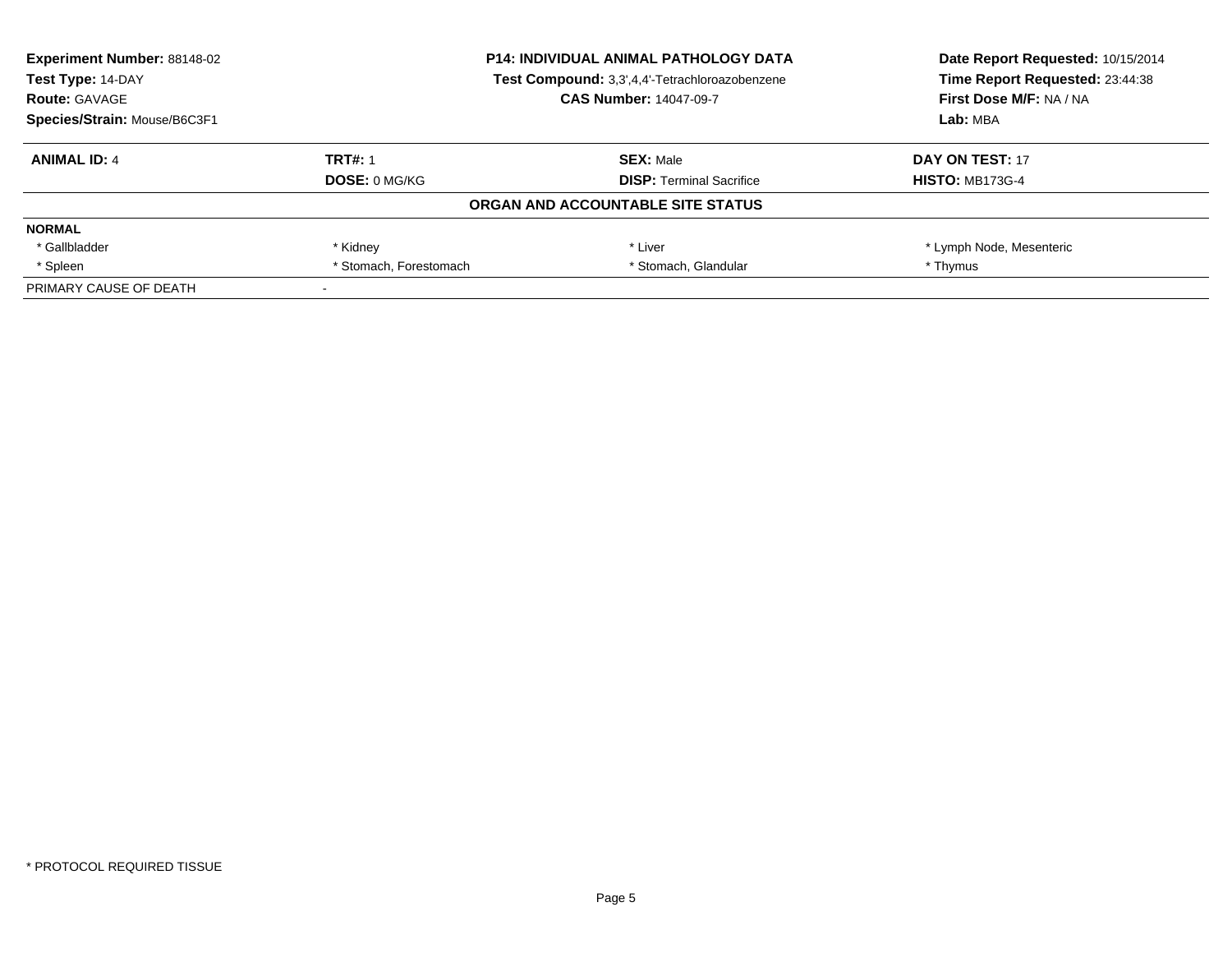| <b>Experiment Number: 88148-02</b> | <b>P14: INDIVIDUAL ANIMAL PATHOLOGY DATA</b><br>Test Compound: 3,3',4,4'-Tetrachloroazobenzene |                                   | Date Report Requested: 10/15/2014 |
|------------------------------------|------------------------------------------------------------------------------------------------|-----------------------------------|-----------------------------------|
| Test Type: 14-DAY                  |                                                                                                |                                   | Time Report Requested: 23:44:38   |
| <b>Route: GAVAGE</b>               |                                                                                                | <b>CAS Number: 14047-09-7</b>     | First Dose M/F: NA / NA           |
| Species/Strain: Mouse/B6C3F1       |                                                                                                |                                   | Lab: MBA                          |
| <b>ANIMAL ID: 5</b>                | <b>TRT#: 1</b>                                                                                 | <b>SEX: Male</b>                  | DAY ON TEST: 17                   |
|                                    | DOSE: 0 MG/KG                                                                                  | <b>DISP:</b> Terminal Sacrifice   | <b>HISTO: MB173G-5</b>            |
|                                    |                                                                                                | ORGAN AND ACCOUNTABLE SITE STATUS |                                   |
| <b>NORMAL</b>                      |                                                                                                |                                   |                                   |
| * Gallbladder                      | * Kidney                                                                                       | * Liver                           | * Lymph Node, Mesenteric          |
| * Spleen                           | * Stomach, Forestomach                                                                         | * Stomach, Glandular              | * Thymus                          |
| PRIMARY CAUSE OF DEATH             |                                                                                                |                                   |                                   |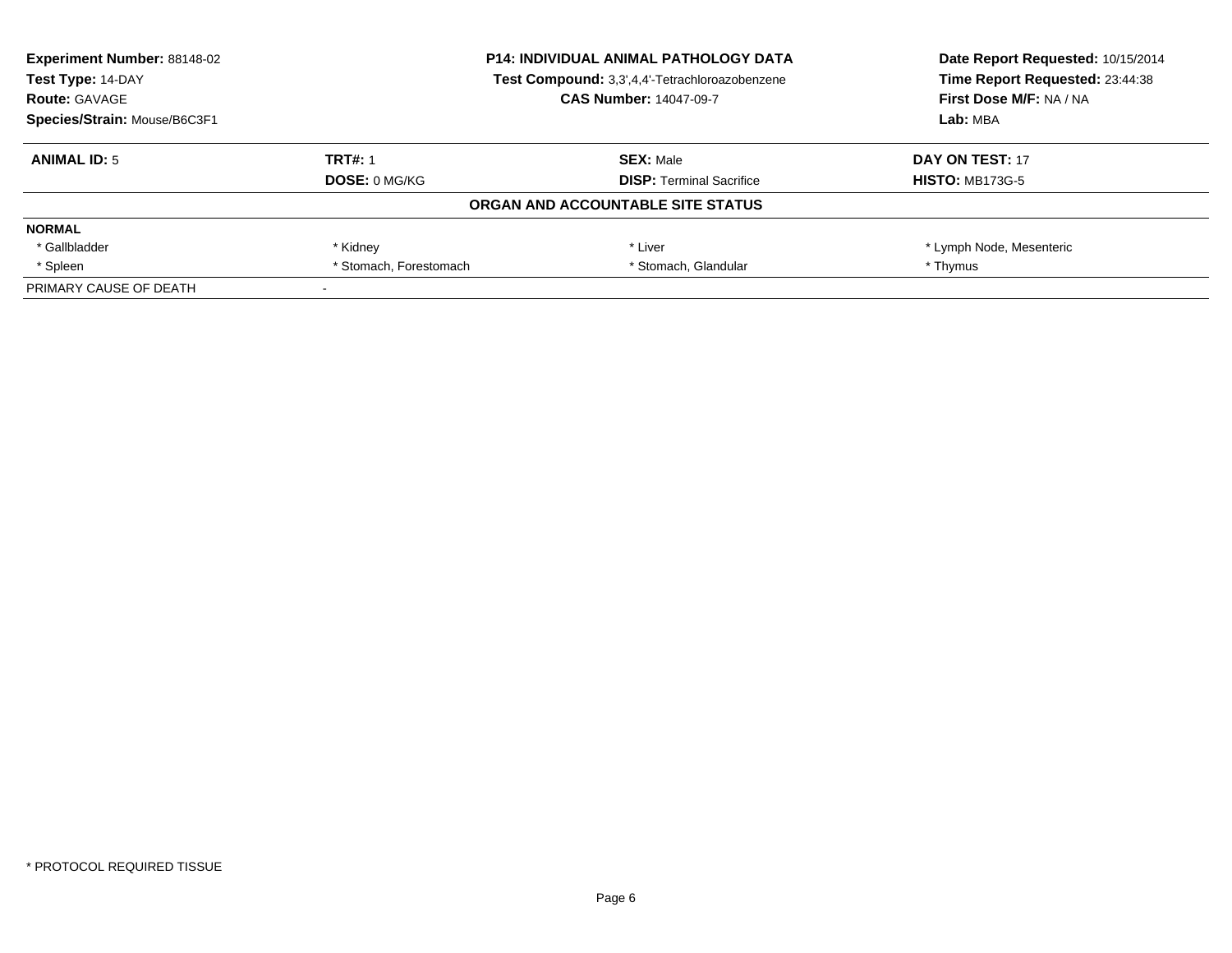| <b>Experiment Number: 88148-02</b><br>Test Type: 14-DAY<br><b>Route: GAVAGE</b><br>Species/Strain: Mouse/B6C3F1 | <b>P14: INDIVIDUAL ANIMAL PATHOLOGY DATA</b><br>Test Compound: 3,3',4,4'-Tetrachloroazobenzene<br><b>CAS Number: 14047-09-7</b> |                                                     | Date Report Requested: 10/15/2014<br>Time Report Requested: 23:44:38<br>First Dose M/F: NA / NA<br>Lab: MBA |
|-----------------------------------------------------------------------------------------------------------------|---------------------------------------------------------------------------------------------------------------------------------|-----------------------------------------------------|-------------------------------------------------------------------------------------------------------------|
| <b>ANIMAL ID: 6</b>                                                                                             | <b>TRT#:</b> 2<br><b>DOSE: 1 MG/KG</b>                                                                                          | <b>SEX: Male</b><br><b>DISP: Terminal Sacrifice</b> | <b>DAY ON TEST: 17</b><br><b>HISTO:</b>                                                                     |
|                                                                                                                 |                                                                                                                                 | *** NECROPSIED - NO MICROSCOPIC EXAMINATION         |                                                                                                             |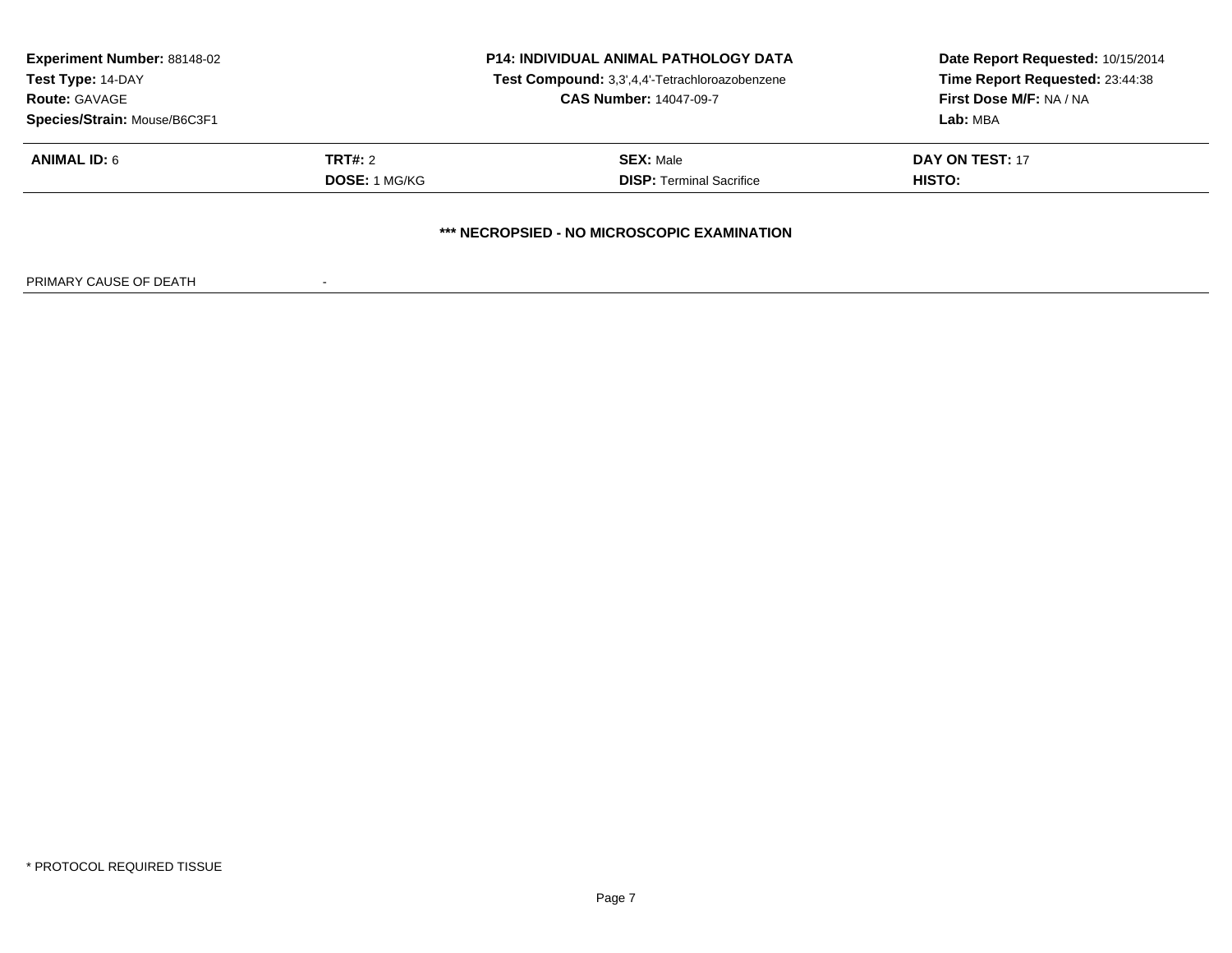| <b>Experiment Number: 88148-02</b><br>Test Type: 14-DAY<br><b>Route: GAVAGE</b> | <b>P14: INDIVIDUAL ANIMAL PATHOLOGY DATA</b><br>Test Compound: 3,3',4,4'-Tetrachloroazobenzene<br><b>CAS Number: 14047-09-7</b> |                                             | Date Report Requested: 10/15/2014<br>Time Report Requested: 23:44:38<br>First Dose M/F: NA / NA |
|---------------------------------------------------------------------------------|---------------------------------------------------------------------------------------------------------------------------------|---------------------------------------------|-------------------------------------------------------------------------------------------------|
| Species/Strain: Mouse/B6C3F1                                                    |                                                                                                                                 |                                             | Lab: MBA                                                                                        |
| <b>ANIMAL ID: 7</b>                                                             | <b>TRT#: 2</b>                                                                                                                  | <b>SEX: Male</b>                            | DAY ON TEST: 17                                                                                 |
|                                                                                 | <b>DOSE: 1 MG/KG</b>                                                                                                            | <b>DISP:</b> Terminal Sacrifice             | HISTO:                                                                                          |
|                                                                                 |                                                                                                                                 | *** NECROPSIED - NO MICROSCOPIC EXAMINATION |                                                                                                 |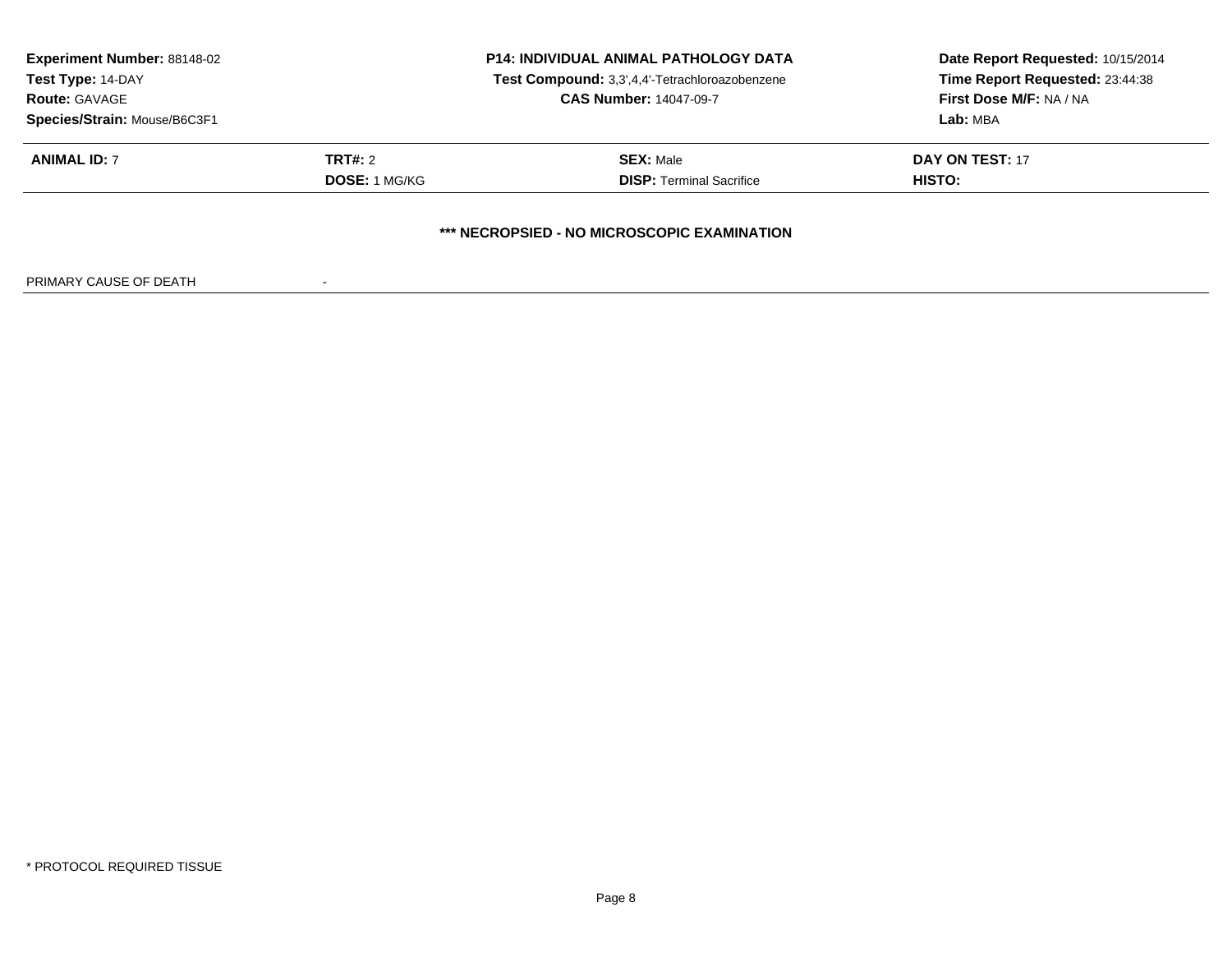| <b>Experiment Number: 88148-02</b><br>Test Type: 14-DAY<br><b>Route: GAVAGE</b><br>Species/Strain: Mouse/B6C3F1 | <b>P14: INDIVIDUAL ANIMAL PATHOLOGY DATA</b><br>Test Compound: 3,3',4,4'-Tetrachloroazobenzene<br><b>CAS Number: 14047-09-7</b> |                                                     | Date Report Requested: 10/15/2014<br>Time Report Requested: 23:44:38<br>First Dose M/F: NA / NA<br>Lab: MBA |
|-----------------------------------------------------------------------------------------------------------------|---------------------------------------------------------------------------------------------------------------------------------|-----------------------------------------------------|-------------------------------------------------------------------------------------------------------------|
| <b>ANIMAL ID: 8</b>                                                                                             | <b>TRT#:</b> 2<br><b>DOSE: 1 MG/KG</b>                                                                                          | <b>SEX: Male</b><br><b>DISP: Terminal Sacrifice</b> | <b>DAY ON TEST: 17</b><br><b>HISTO:</b>                                                                     |
|                                                                                                                 |                                                                                                                                 | *** NECROPSIED - NO MICROSCOPIC EXAMINATION         |                                                                                                             |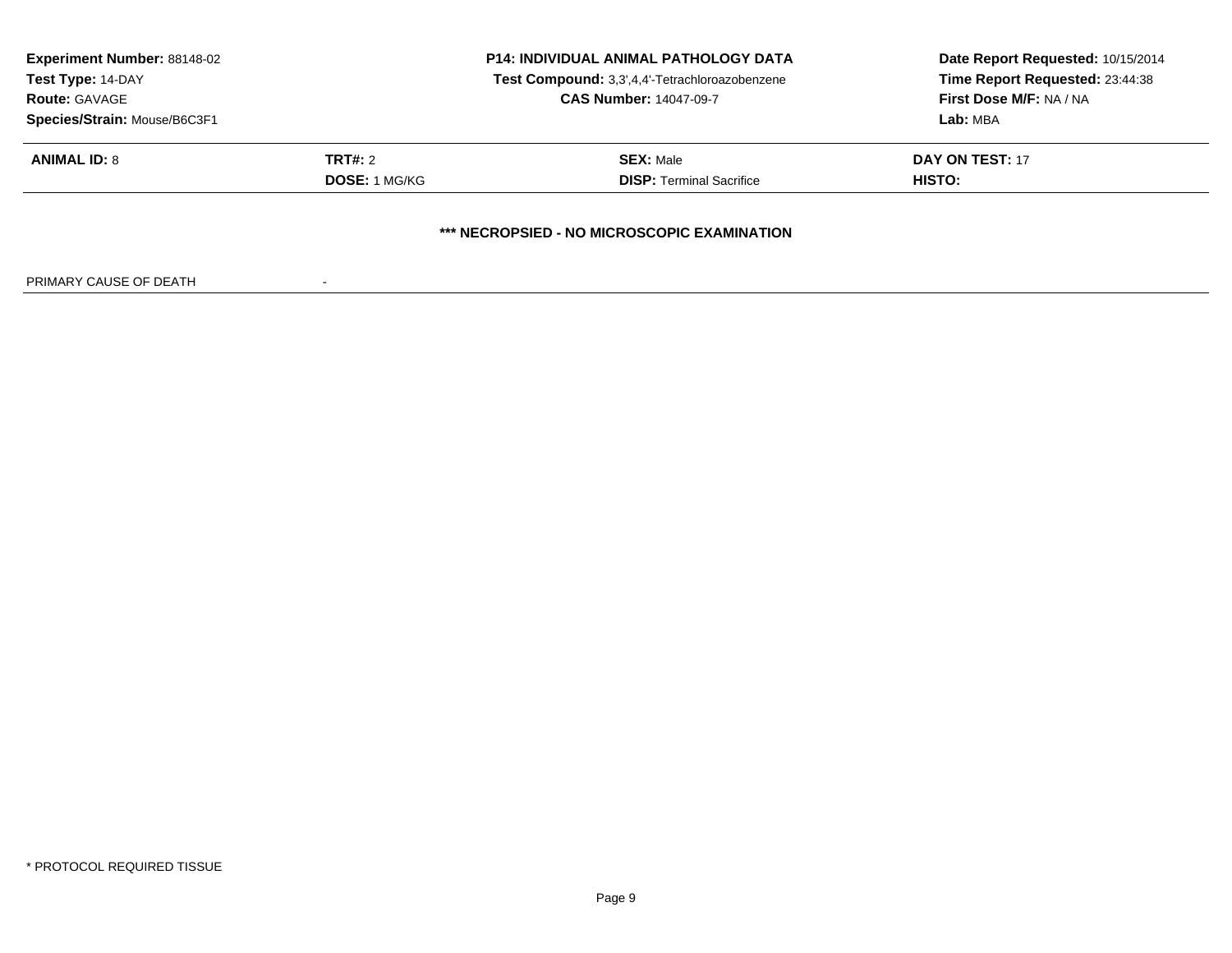| <b>Experiment Number: 88148-02</b><br>Test Type: 14-DAY<br><b>Route: GAVAGE</b><br>Species/Strain: Mouse/B6C3F1 | <b>P14: INDIVIDUAL ANIMAL PATHOLOGY DATA</b><br>Test Compound: 3,3',4,4'-Tetrachloroazobenzene<br><b>CAS Number: 14047-09-7</b> |                                                     | Date Report Requested: 10/15/2014<br>Time Report Requested: 23:44:38<br>First Dose M/F: NA / NA<br>Lab: MBA |
|-----------------------------------------------------------------------------------------------------------------|---------------------------------------------------------------------------------------------------------------------------------|-----------------------------------------------------|-------------------------------------------------------------------------------------------------------------|
| <b>ANIMAL ID: 9</b>                                                                                             | <b>TRT#:</b> 2<br><b>DOSE: 1 MG/KG</b>                                                                                          | <b>SEX: Male</b><br><b>DISP: Terminal Sacrifice</b> | <b>DAY ON TEST: 17</b><br><b>HISTO:</b>                                                                     |
|                                                                                                                 |                                                                                                                                 | *** NECROPSIED - NO MICROSCOPIC EXAMINATION         |                                                                                                             |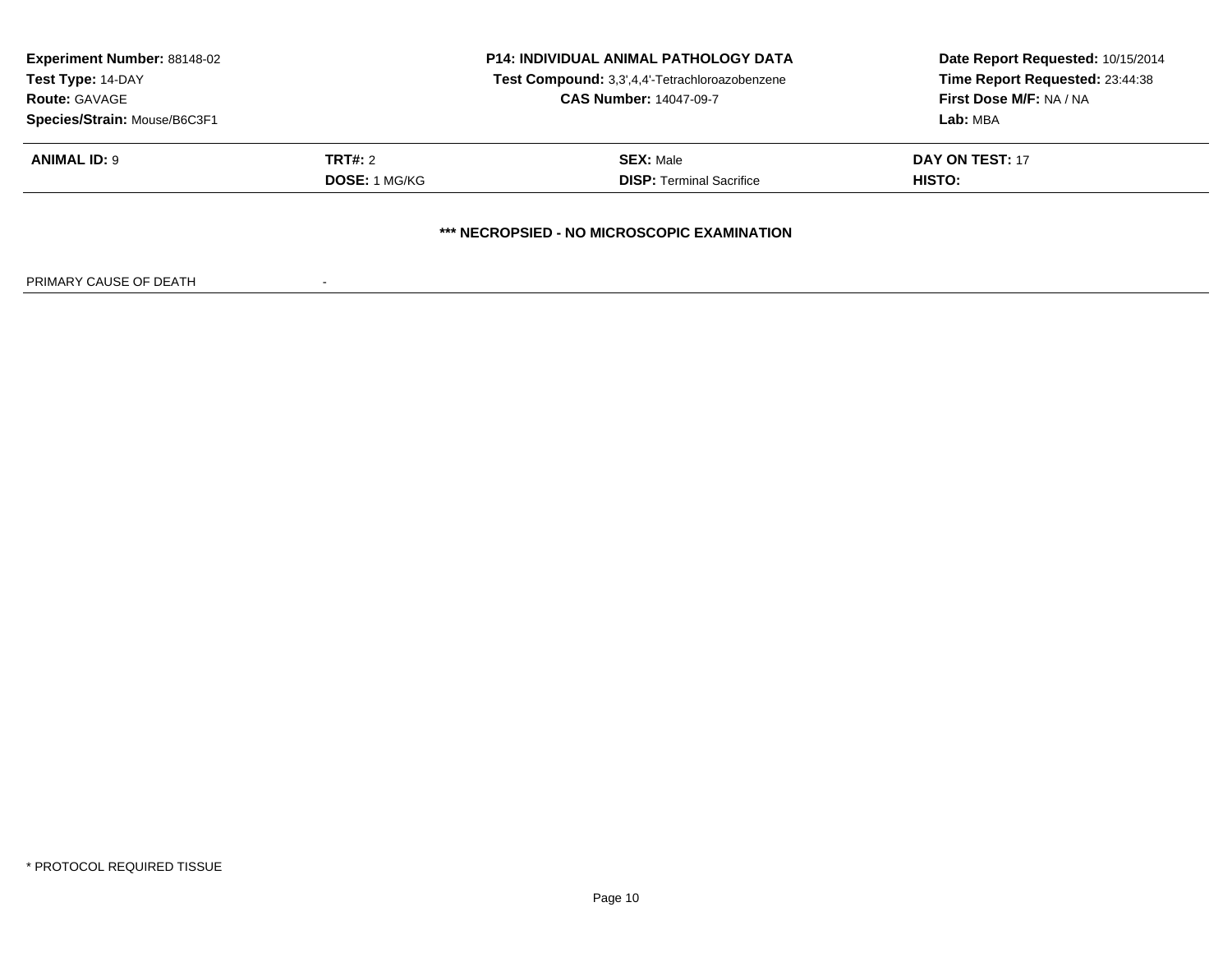| <b>Experiment Number: 88148-02</b><br>Test Type: 14-DAY<br><b>Route: GAVAGE</b><br>Species/Strain: Mouse/B6C3F1 | <b>P14: INDIVIDUAL ANIMAL PATHOLOGY DATA</b><br>Test Compound: 3,3',4,4'-Tetrachloroazobenzene<br><b>CAS Number: 14047-09-7</b> |                                                     | Date Report Requested: 10/15/2014<br>Time Report Requested: 23:44:38<br>First Dose M/F: NA / NA<br>Lab: MBA |
|-----------------------------------------------------------------------------------------------------------------|---------------------------------------------------------------------------------------------------------------------------------|-----------------------------------------------------|-------------------------------------------------------------------------------------------------------------|
| <b>ANIMAL ID: 10</b>                                                                                            | <b>TRT#:</b> 2<br><b>DOSE: 1 MG/KG</b>                                                                                          | <b>SEX: Male</b><br><b>DISP: Terminal Sacrifice</b> | <b>DAY ON TEST: 17</b><br><b>HISTO:</b>                                                                     |
|                                                                                                                 |                                                                                                                                 | *** NECROPSIED - NO MICROSCOPIC EXAMINATION         |                                                                                                             |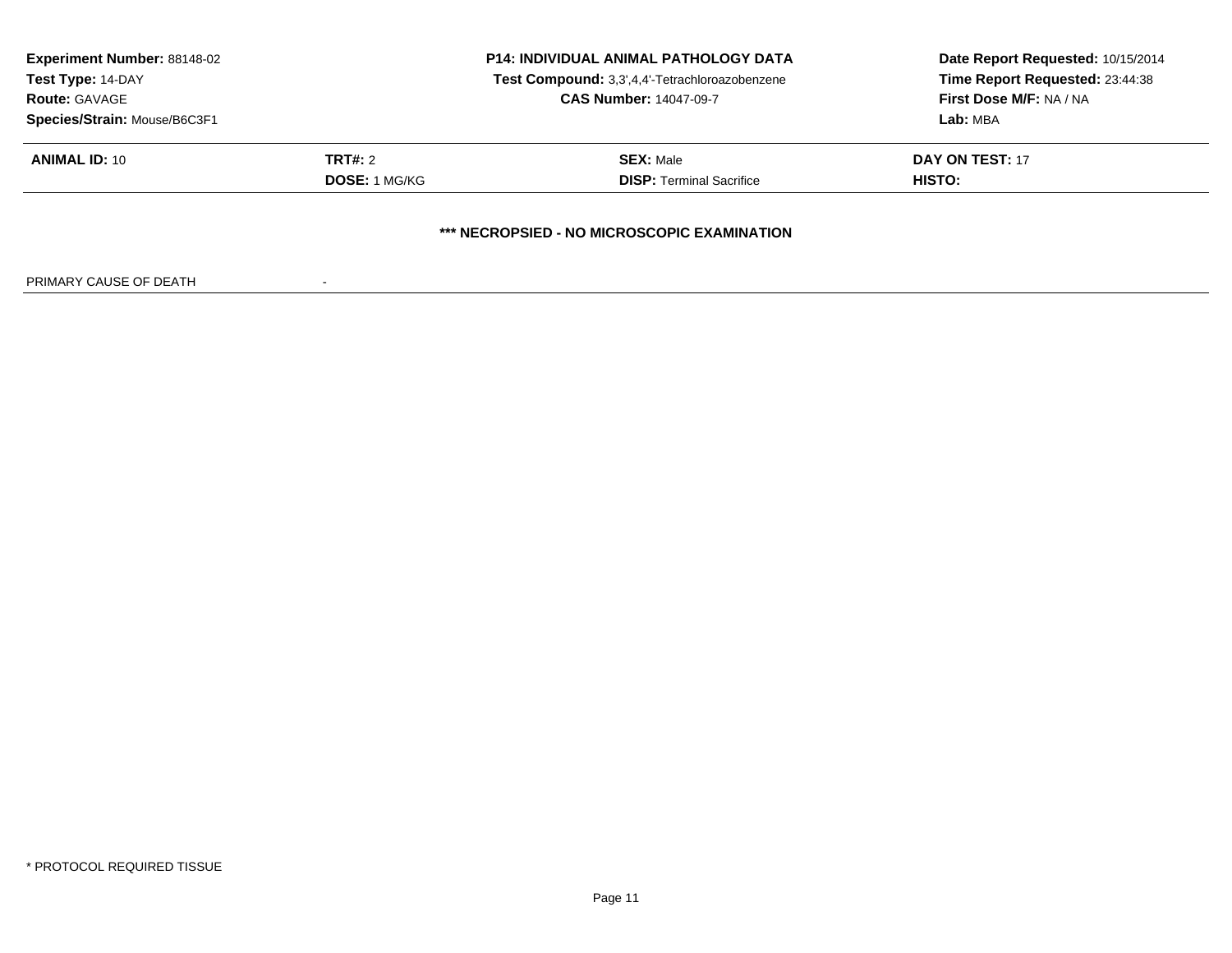| <b>Experiment Number: 88148-02</b><br>Test Type: 14-DAY | <b>P14: INDIVIDUAL ANIMAL PATHOLOGY DATA</b><br>Test Compound: 3,3',4,4'-Tetrachloroazobenzene |                                             | Date Report Requested: 10/15/2014<br>Time Report Requested: 23:44:38 |  |
|---------------------------------------------------------|------------------------------------------------------------------------------------------------|---------------------------------------------|----------------------------------------------------------------------|--|
| <b>Route: GAVAGE</b>                                    |                                                                                                | <b>CAS Number: 14047-09-7</b>               | First Dose M/F: NA / NA                                              |  |
| Species/Strain: Mouse/B6C3F1                            |                                                                                                |                                             | Lab: MBA                                                             |  |
| <b>ANIMAL ID: 11</b>                                    | <b>TRT#: 3</b>                                                                                 | <b>SEX: Male</b>                            | DAY ON TEST: 17                                                      |  |
|                                                         | <b>DOSE: 3.2</b><br>MG/KG                                                                      | <b>DISP: Terminal Sacrifice</b>             | <b>HISTO: MB173G-11</b>                                              |  |
|                                                         |                                                                                                | *** NECROPSIED - NO MICROSCOPIC EXAMINATION |                                                                      |  |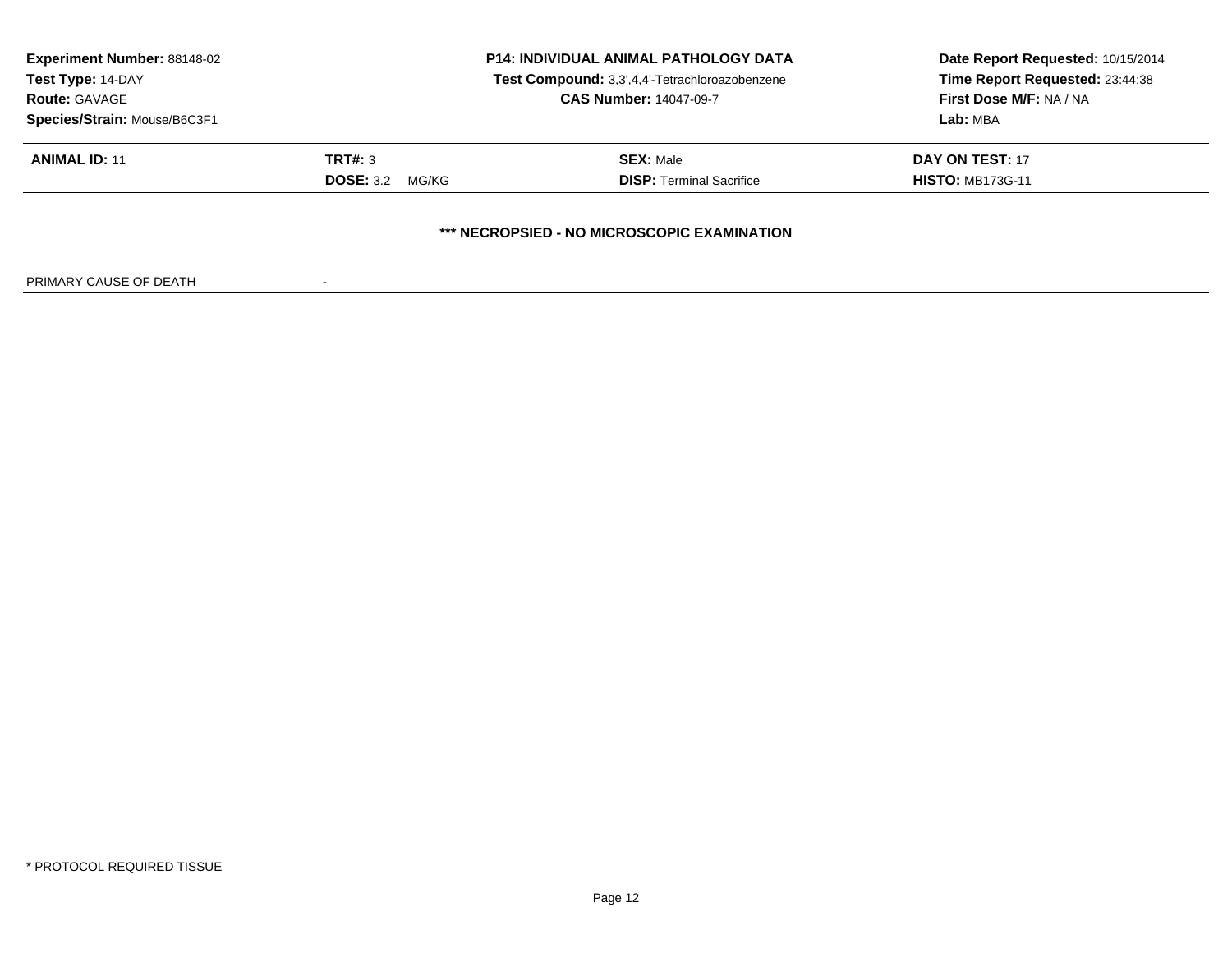| <b>Experiment Number: 88148-02</b><br><b>Test Type: 14-DAY</b> |                           | <b>P14: INDIVIDUAL ANIMAL PATHOLOGY DATA</b><br>Test Compound: 3,3',4,4'-Tetrachloroazobenzene<br><b>CAS Number: 14047-09-7</b> | Date Report Requested: 10/15/2014<br>Time Report Requested: 23:44:38 |
|----------------------------------------------------------------|---------------------------|---------------------------------------------------------------------------------------------------------------------------------|----------------------------------------------------------------------|
| <b>Route: GAVAGE</b>                                           |                           |                                                                                                                                 | First Dose M/F: NA / NA                                              |
| Species/Strain: Mouse/B6C3F1                                   |                           |                                                                                                                                 | Lab: MBA                                                             |
| <b>ANIMAL ID: 12</b>                                           | TRT#: 3                   | <b>SEX: Male</b>                                                                                                                | DAY ON TEST: 17                                                      |
|                                                                | <b>DOSE: 3.2</b><br>MG/KG | <b>DISP: Terminal Sacrifice</b>                                                                                                 | <b>HISTO: MB173G-12</b>                                              |
|                                                                |                           | *** NECROPSIED - NO MICROSCOPIC EXAMINATION                                                                                     |                                                                      |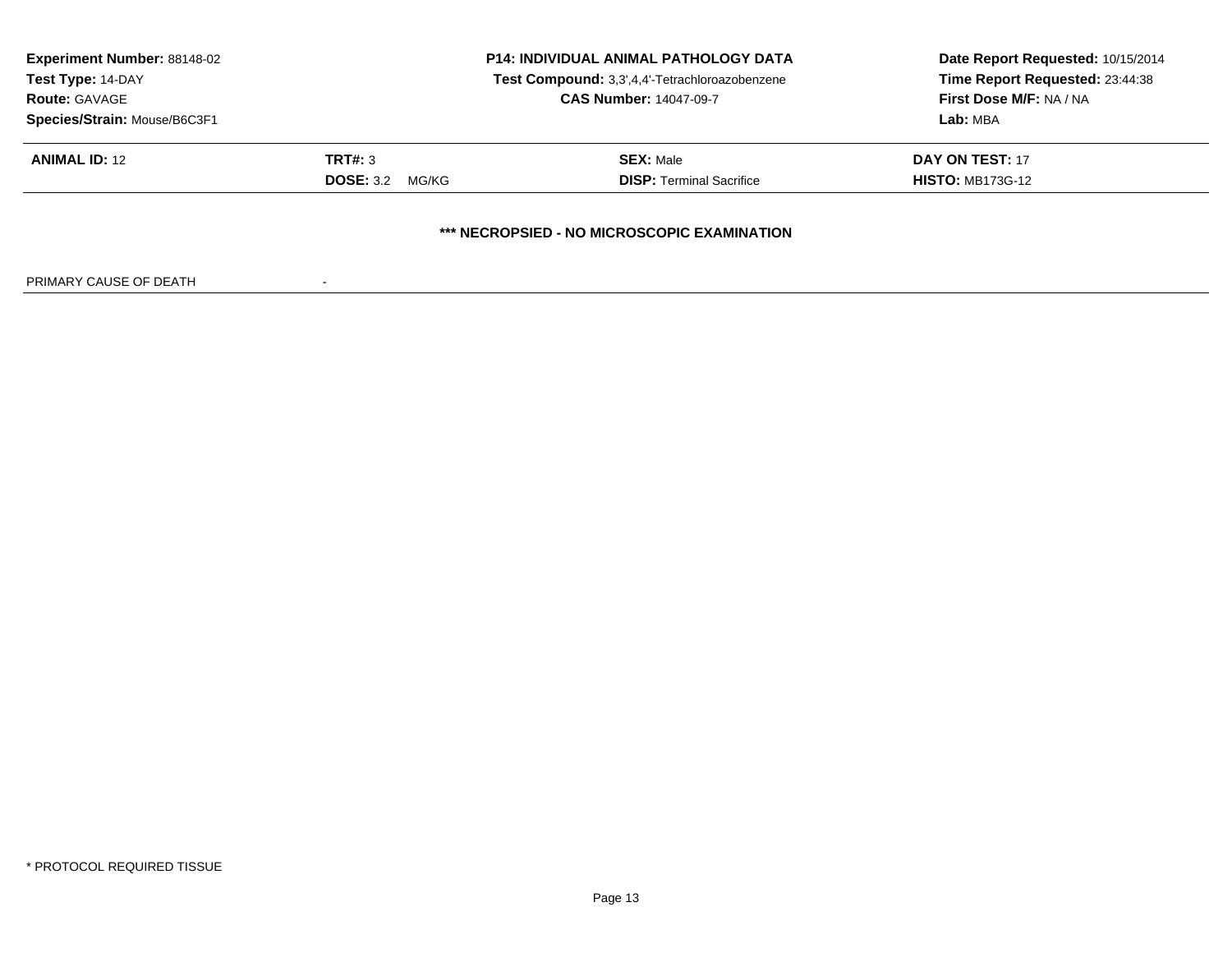| <b>Experiment Number: 88148-02</b><br><b>Test Type: 14-DAY</b> |                           | <b>P14: INDIVIDUAL ANIMAL PATHOLOGY DATA</b><br>Test Compound: 3,3',4,4'-Tetrachloroazobenzene<br><b>CAS Number: 14047-09-7</b> | Date Report Requested: 10/15/2014<br>Time Report Requested: 23:44:38 |
|----------------------------------------------------------------|---------------------------|---------------------------------------------------------------------------------------------------------------------------------|----------------------------------------------------------------------|
| <b>Route: GAVAGE</b>                                           |                           |                                                                                                                                 | First Dose M/F: NA / NA                                              |
| Species/Strain: Mouse/B6C3F1                                   |                           |                                                                                                                                 | Lab: MBA                                                             |
| <b>ANIMAL ID: 13</b>                                           | TRT#: 3                   | <b>SEX: Male</b>                                                                                                                | DAY ON TEST: 17                                                      |
|                                                                | <b>DOSE: 3.2</b><br>MG/KG | <b>DISP: Terminal Sacrifice</b>                                                                                                 | <b>HISTO: MB173G-13</b>                                              |
|                                                                |                           | *** NECROPSIED - NO MICROSCOPIC EXAMINATION                                                                                     |                                                                      |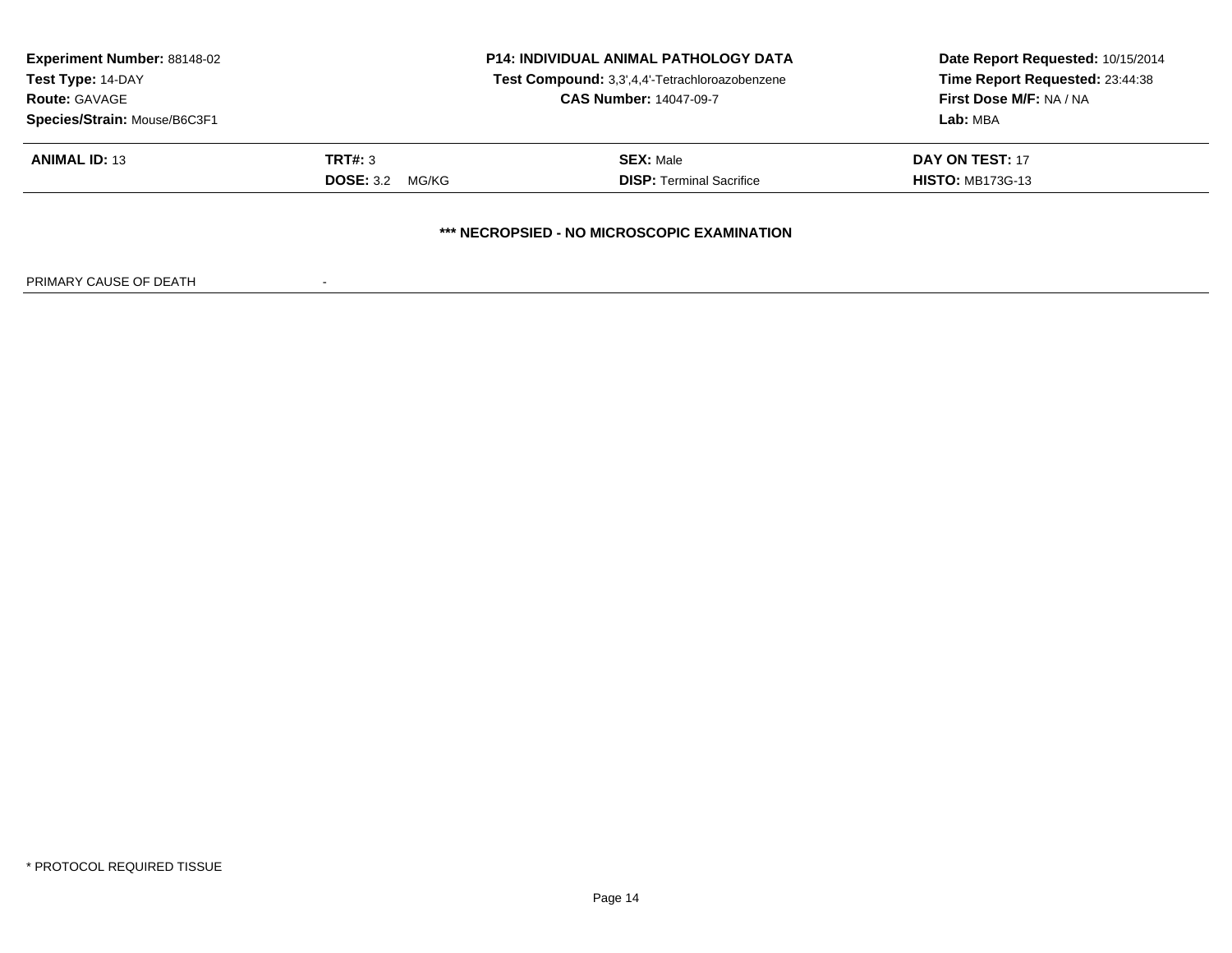| <b>Experiment Number: 88148-02</b><br><b>Test Type: 14-DAY</b> |                           | <b>P14: INDIVIDUAL ANIMAL PATHOLOGY DATA</b><br>Test Compound: 3,3',4,4'-Tetrachloroazobenzene<br><b>CAS Number: 14047-09-7</b> | Date Report Requested: 10/15/2014<br>Time Report Requested: 23:44:38 |
|----------------------------------------------------------------|---------------------------|---------------------------------------------------------------------------------------------------------------------------------|----------------------------------------------------------------------|
| <b>Route: GAVAGE</b>                                           |                           |                                                                                                                                 | First Dose M/F: NA / NA                                              |
| Species/Strain: Mouse/B6C3F1                                   |                           |                                                                                                                                 | Lab: MBA                                                             |
| <b>ANIMAL ID: 14</b>                                           | TRT#: 3                   | <b>SEX: Male</b>                                                                                                                | DAY ON TEST: 17                                                      |
|                                                                | <b>DOSE: 3.2</b><br>MG/KG | <b>DISP: Terminal Sacrifice</b>                                                                                                 | <b>HISTO: MB173G-14</b>                                              |
|                                                                |                           | *** NECROPSIED - NO MICROSCOPIC EXAMINATION                                                                                     |                                                                      |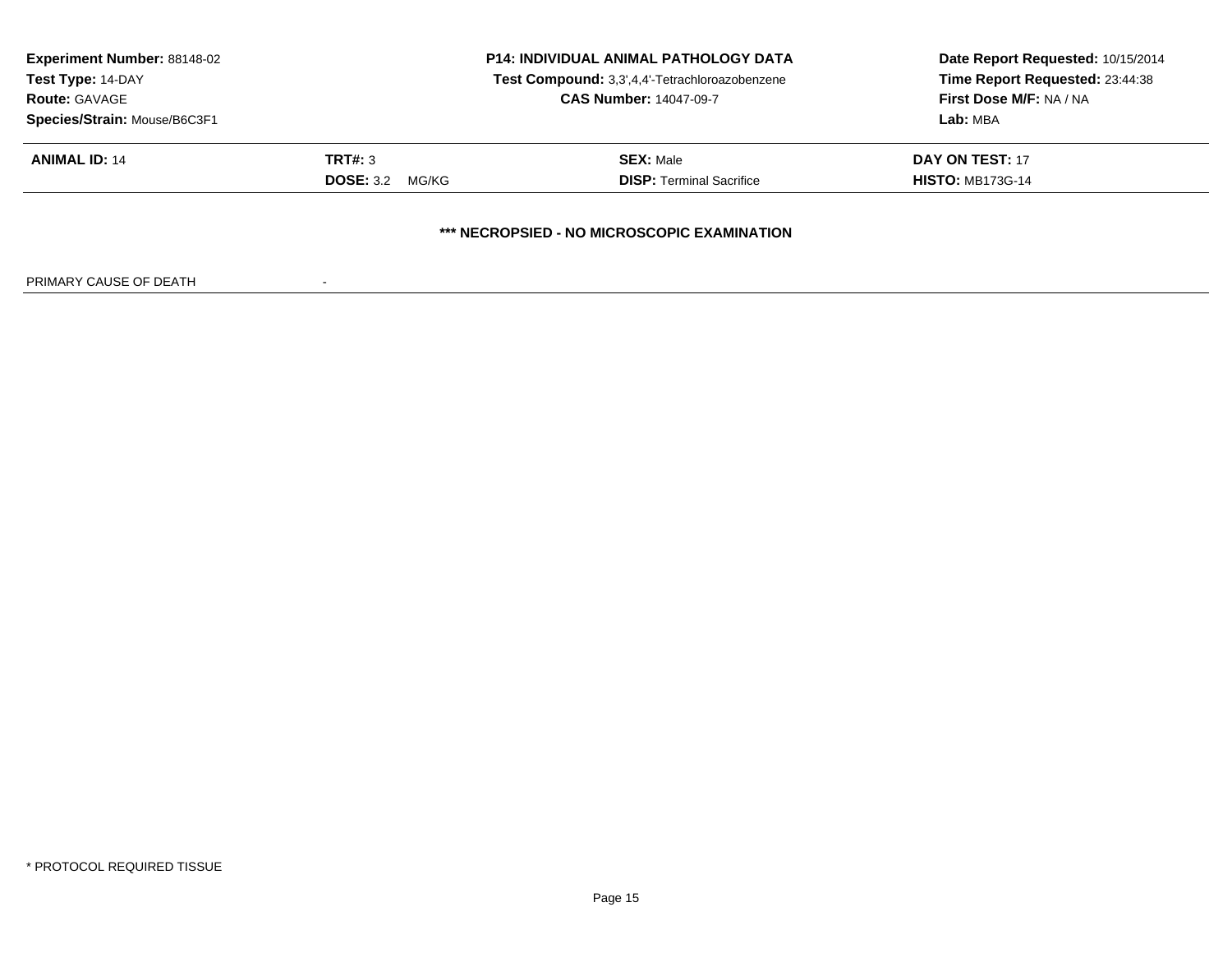| <b>Experiment Number: 88148-02</b><br><b>Test Type: 14-DAY</b> |                           | <b>P14: INDIVIDUAL ANIMAL PATHOLOGY DATA</b><br>Test Compound: 3,3',4,4'-Tetrachloroazobenzene<br><b>CAS Number: 14047-09-7</b> | Date Report Requested: 10/15/2014<br>Time Report Requested: 23:44:38 |
|----------------------------------------------------------------|---------------------------|---------------------------------------------------------------------------------------------------------------------------------|----------------------------------------------------------------------|
| <b>Route: GAVAGE</b>                                           |                           |                                                                                                                                 | First Dose M/F: NA / NA                                              |
| Species/Strain: Mouse/B6C3F1                                   |                           |                                                                                                                                 | Lab: MBA                                                             |
| <b>ANIMAL ID: 15</b>                                           | TRT#: 3                   | <b>SEX: Male</b>                                                                                                                | DAY ON TEST: 17                                                      |
|                                                                | <b>DOSE: 3.2</b><br>MG/KG | <b>DISP: Terminal Sacrifice</b>                                                                                                 | <b>HISTO: MB173G-15</b>                                              |
|                                                                |                           | *** NECROPSIED - NO MICROSCOPIC EXAMINATION                                                                                     |                                                                      |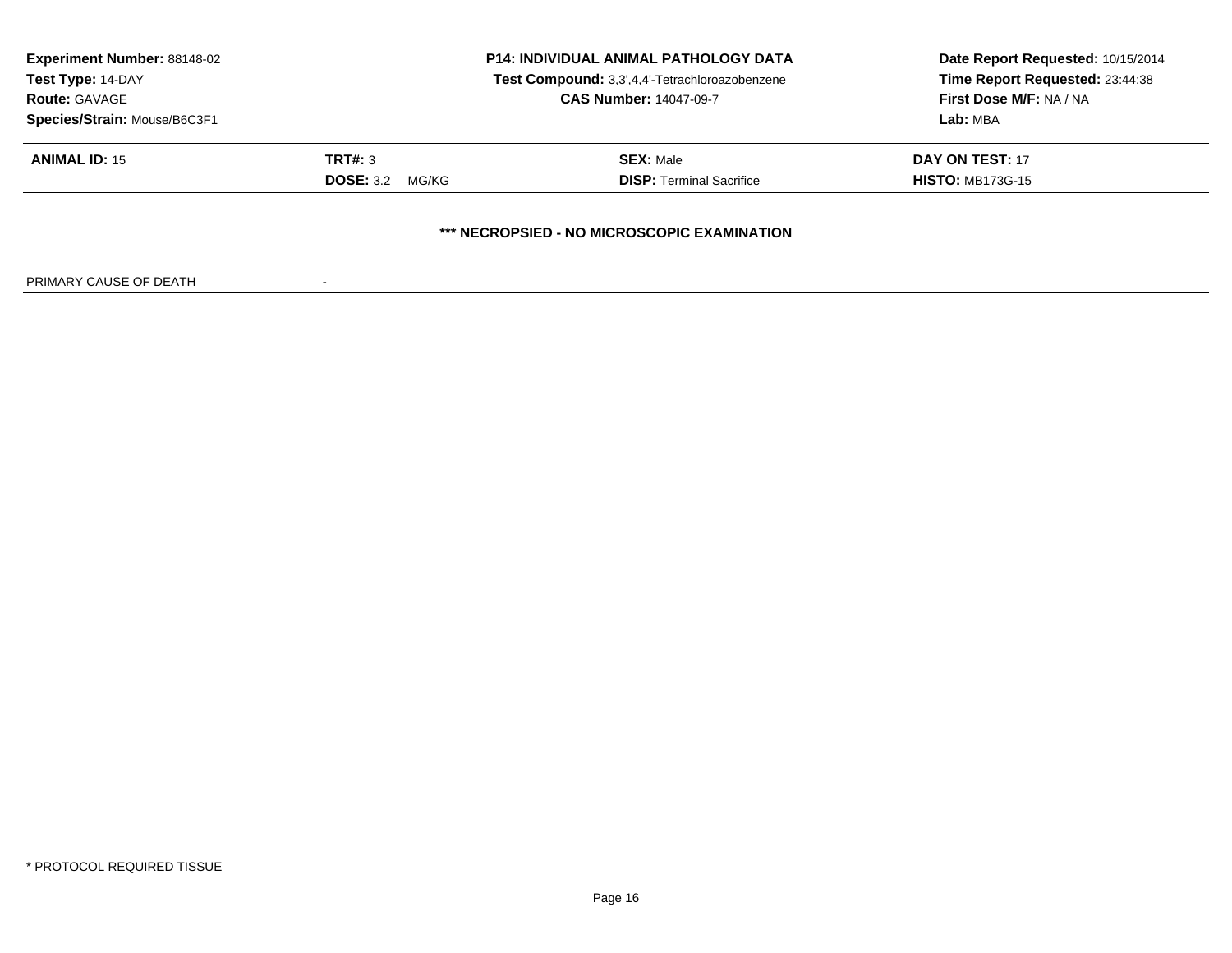|                | <b>P14: INDIVIDUAL ANIMAL PATHOLOGY DATA</b>   | Date Report Requested: 10/15/2014<br>Time Report Requested: 23:44:38 |
|----------------|------------------------------------------------|----------------------------------------------------------------------|
|                | Test Compound: 3,3',4,4'-Tetrachloroazobenzene |                                                                      |
|                | <b>CAS Number: 14047-09-7</b>                  | First Dose M/F: NA / NA                                              |
|                |                                                | Lab: MBA                                                             |
| <b>TRT#:</b> 4 | <b>SEX: Male</b>                               | DAY ON TEST: 17                                                      |
| DOSE: 10 MG/KG | <b>DISP: Terminal Sacrifice</b>                | <b>HISTO: MB173G-16</b>                                              |
|                |                                                |                                                                      |
|                |                                                | *** NECROPSIED - NO MICROSCOPIC EXAMINATION                          |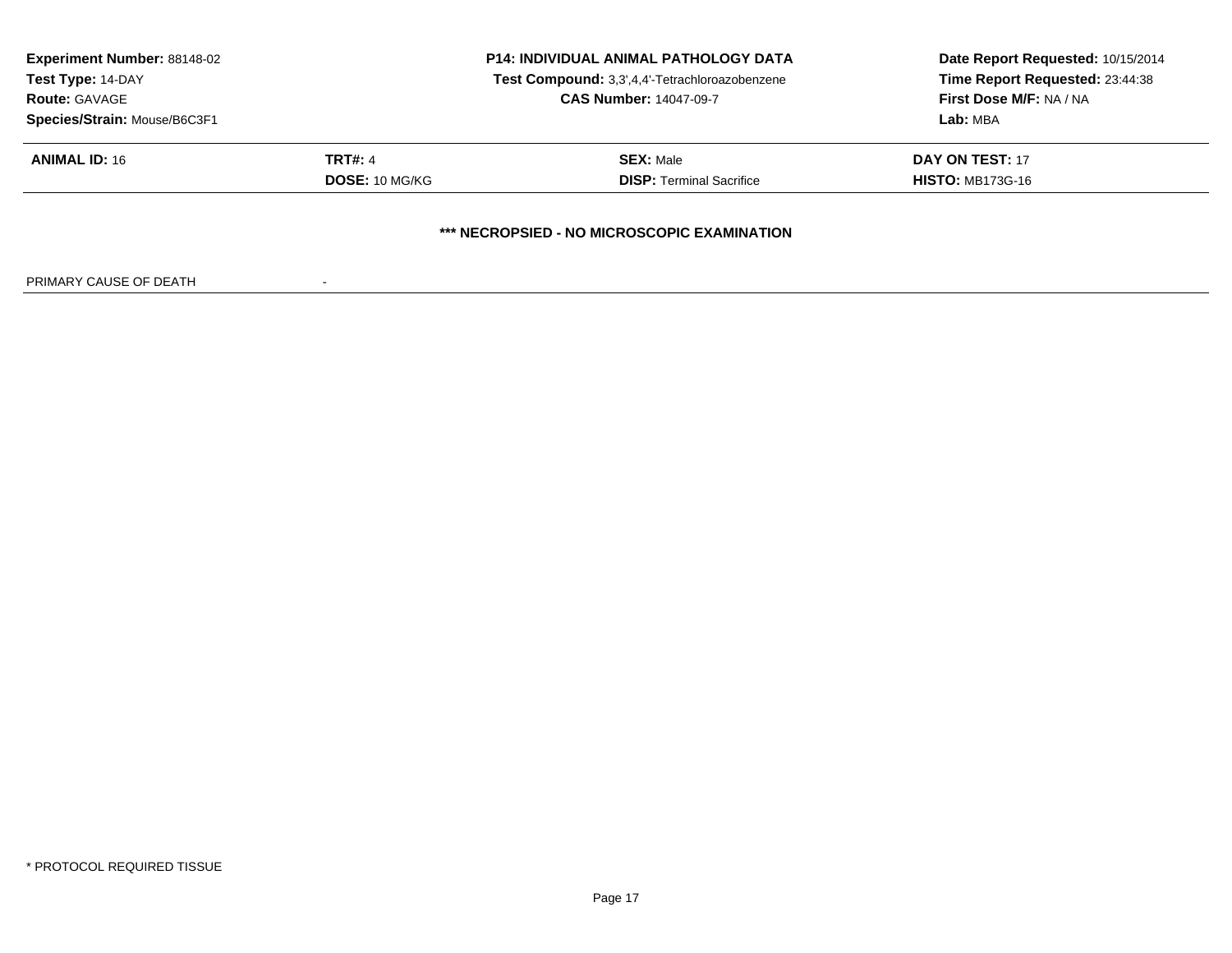| <b>Experiment Number: 88148-02</b> |                | <b>P14: INDIVIDUAL ANIMAL PATHOLOGY DATA</b>   | Date Report Requested: 10/15/2014<br>Time Report Requested: 23:44:38 |
|------------------------------------|----------------|------------------------------------------------|----------------------------------------------------------------------|
| Test Type: 14-DAY                  |                | Test Compound: 3,3',4,4'-Tetrachloroazobenzene |                                                                      |
| <b>Route: GAVAGE</b>               |                | <b>CAS Number: 14047-09-7</b>                  | First Dose M/F: NA / NA                                              |
| Species/Strain: Mouse/B6C3F1       |                |                                                | Lab: MBA                                                             |
| <b>ANIMAL ID: 17</b>               | <b>TRT#: 4</b> | <b>SEX: Male</b>                               | DAY ON TEST: 17                                                      |
|                                    | DOSE: 10 MG/KG | <b>DISP: Terminal Sacrifice</b>                | <b>HISTO: MB173G-17</b>                                              |
|                                    |                | *** NECROPSIED - NO MICROSCOPIC EXAMINATION    |                                                                      |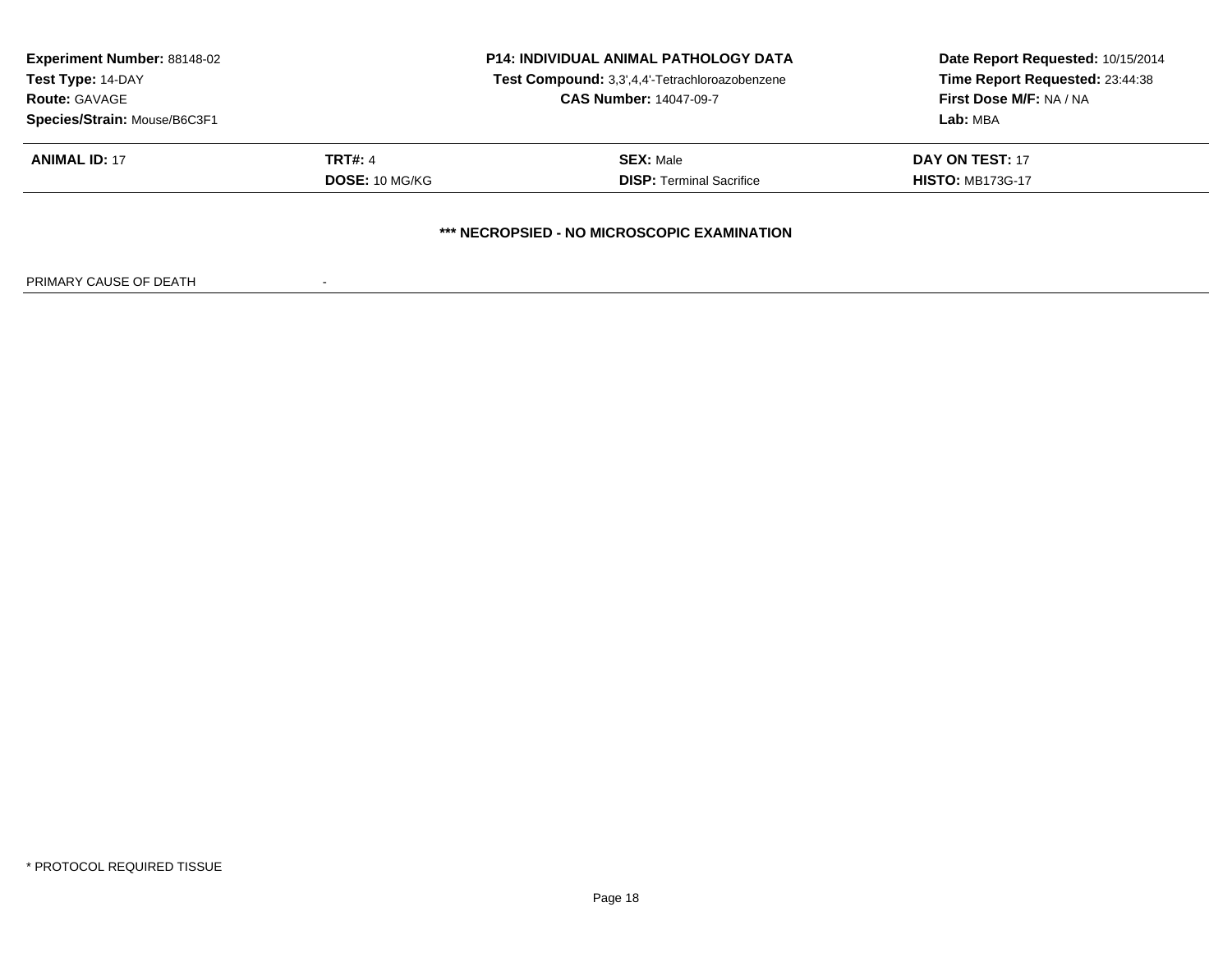|                | <b>P14: INDIVIDUAL ANIMAL PATHOLOGY DATA</b>   | Date Report Requested: 10/15/2014<br>Time Report Requested: 23:44:38 |
|----------------|------------------------------------------------|----------------------------------------------------------------------|
|                | Test Compound: 3,3',4,4'-Tetrachloroazobenzene |                                                                      |
|                | <b>CAS Number: 14047-09-7</b>                  | First Dose M/F: NA / NA                                              |
|                |                                                | Lab: MBA                                                             |
| <b>TRT#:</b> 4 | <b>SEX: Male</b>                               | DAY ON TEST: 17                                                      |
| DOSE: 10 MG/KG | <b>DISP: Terminal Sacrifice</b>                | <b>HISTO: MB173G-18</b>                                              |
|                |                                                |                                                                      |
|                |                                                | *** NECROPSIED - NO MICROSCOPIC EXAMINATION                          |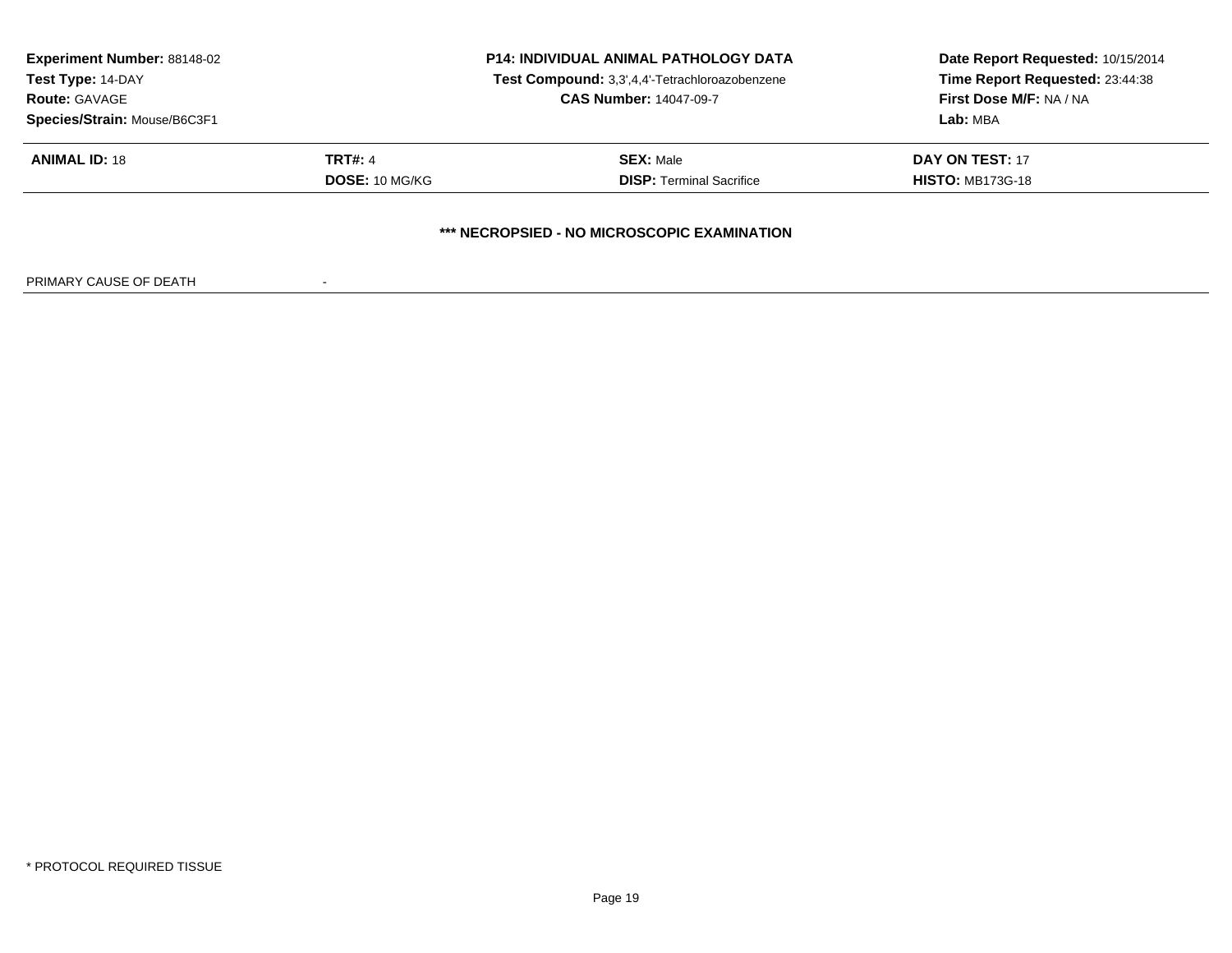| <b>Experiment Number: 88148-02</b> |                | <b>P14: INDIVIDUAL ANIMAL PATHOLOGY DATA</b>   | Date Report Requested: 10/15/2014<br>Time Report Requested: 23:44:38 |
|------------------------------------|----------------|------------------------------------------------|----------------------------------------------------------------------|
| Test Type: 14-DAY                  |                | Test Compound: 3,3',4,4'-Tetrachloroazobenzene |                                                                      |
| <b>Route: GAVAGE</b>               |                | <b>CAS Number: 14047-09-7</b>                  | First Dose M/F: NA / NA                                              |
| Species/Strain: Mouse/B6C3F1       |                |                                                | Lab: MBA                                                             |
| <b>ANIMAL ID: 19</b>               | <b>TRT#:</b> 4 | <b>SEX: Male</b>                               | DAY ON TEST: 17                                                      |
|                                    | DOSE: 10 MG/KG | <b>DISP: Terminal Sacrifice</b>                | <b>HISTO: MB173G-19</b>                                              |
|                                    |                |                                                |                                                                      |
|                                    |                | *** NECROPSIED - NO MICROSCOPIC EXAMINATION    |                                                                      |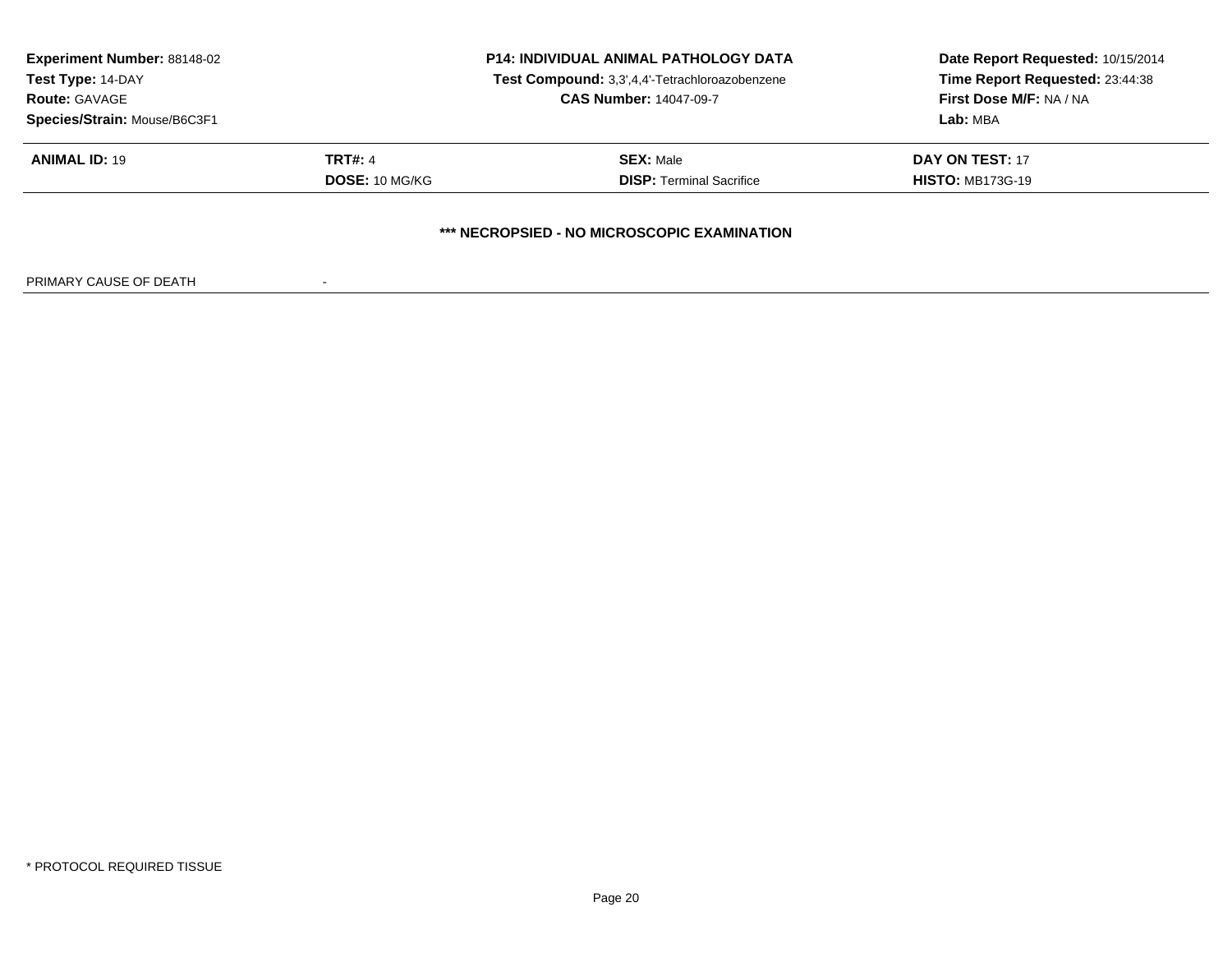|                | <b>P14: INDIVIDUAL ANIMAL PATHOLOGY DATA</b>   | Date Report Requested: 10/15/2014<br>Time Report Requested: 23:44:38 |
|----------------|------------------------------------------------|----------------------------------------------------------------------|
|                | Test Compound: 3,3',4,4'-Tetrachloroazobenzene |                                                                      |
|                | <b>CAS Number: 14047-09-7</b>                  | First Dose M/F: NA / NA                                              |
|                |                                                | Lab: MBA                                                             |
| <b>TRT#:</b> 4 | <b>SEX: Male</b>                               | DAY ON TEST: 17                                                      |
| DOSE: 10 MG/KG | <b>DISP: Terminal Sacrifice</b>                | <b>HISTO: MB173G-20</b>                                              |
|                |                                                |                                                                      |
|                |                                                | *** NECROPSIED - NO MICROSCOPIC EXAMINATION                          |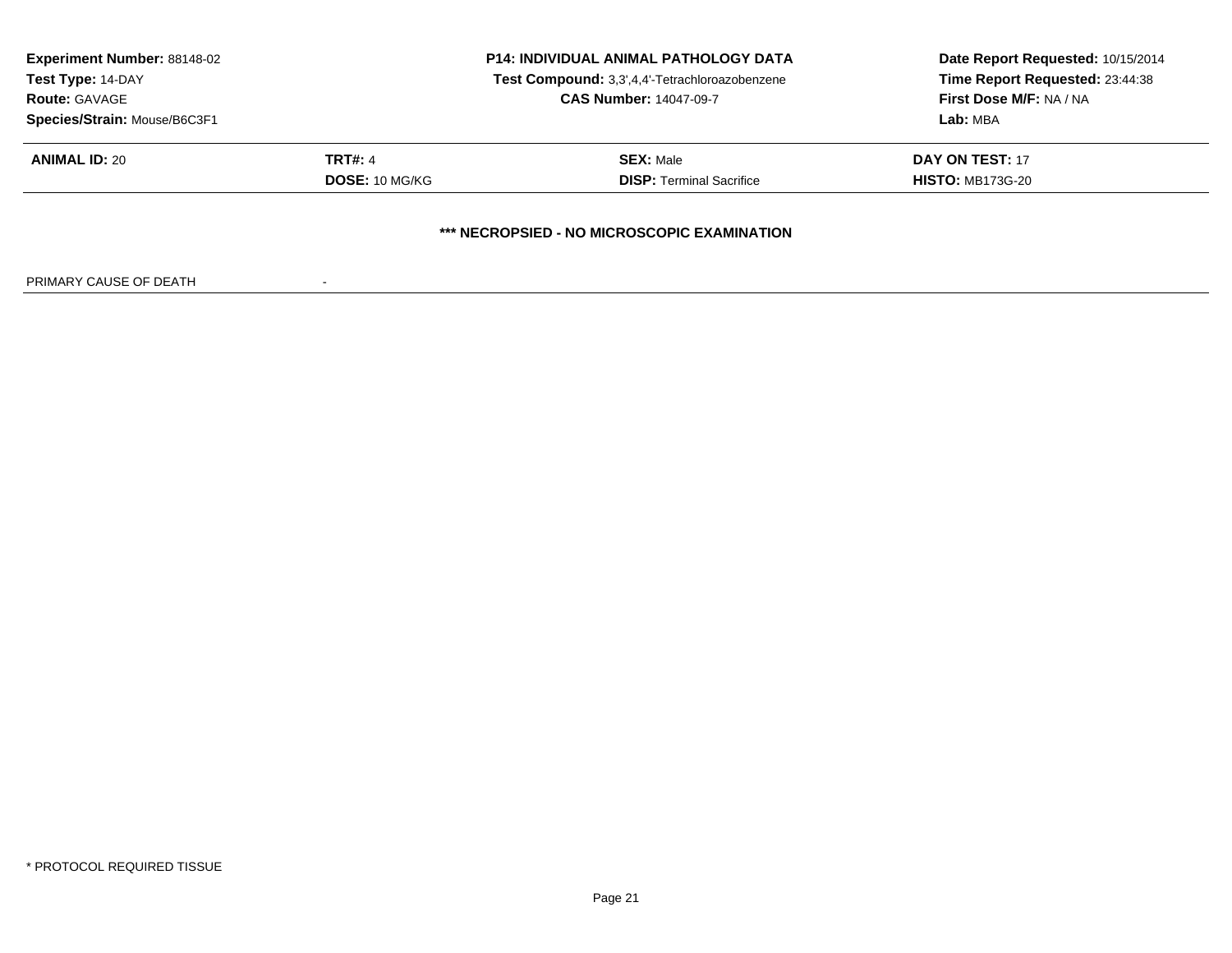| <b>Experiment Number: 88148-02</b><br>Test Type: 14-DAY |                | <b>P14: INDIVIDUAL ANIMAL PATHOLOGY DATA</b><br>Test Compound: 3,3',4,4'-Tetrachloroazobenzene | Date Report Requested: 10/15/2014<br>Time Report Requested: 23:44:38 |
|---------------------------------------------------------|----------------|------------------------------------------------------------------------------------------------|----------------------------------------------------------------------|
| <b>Route: GAVAGE</b>                                    |                | <b>CAS Number: 14047-09-7</b>                                                                  | First Dose M/F: NA / NA                                              |
| Species/Strain: Mouse/B6C3F1                            |                |                                                                                                | Lab: MBA                                                             |
| <b>ANIMAL ID: 21</b>                                    | TRT#: 5        | <b>SEX: Male</b>                                                                               | DAY ON TEST: 17                                                      |
|                                                         | DOSE: 32 MG/KG | <b>DISP: Terminal Sacrifice</b>                                                                | <b>HISTO: MB173G-21</b>                                              |
|                                                         |                | ORGAN AND ACCOUNTABLE SITE STATUS                                                              |                                                                      |
| <b>NORMAL</b>                                           |                |                                                                                                |                                                                      |
| Spleen                                                  |                |                                                                                                |                                                                      |
| PRIMARY CAUSE OF DEATH                                  |                |                                                                                                |                                                                      |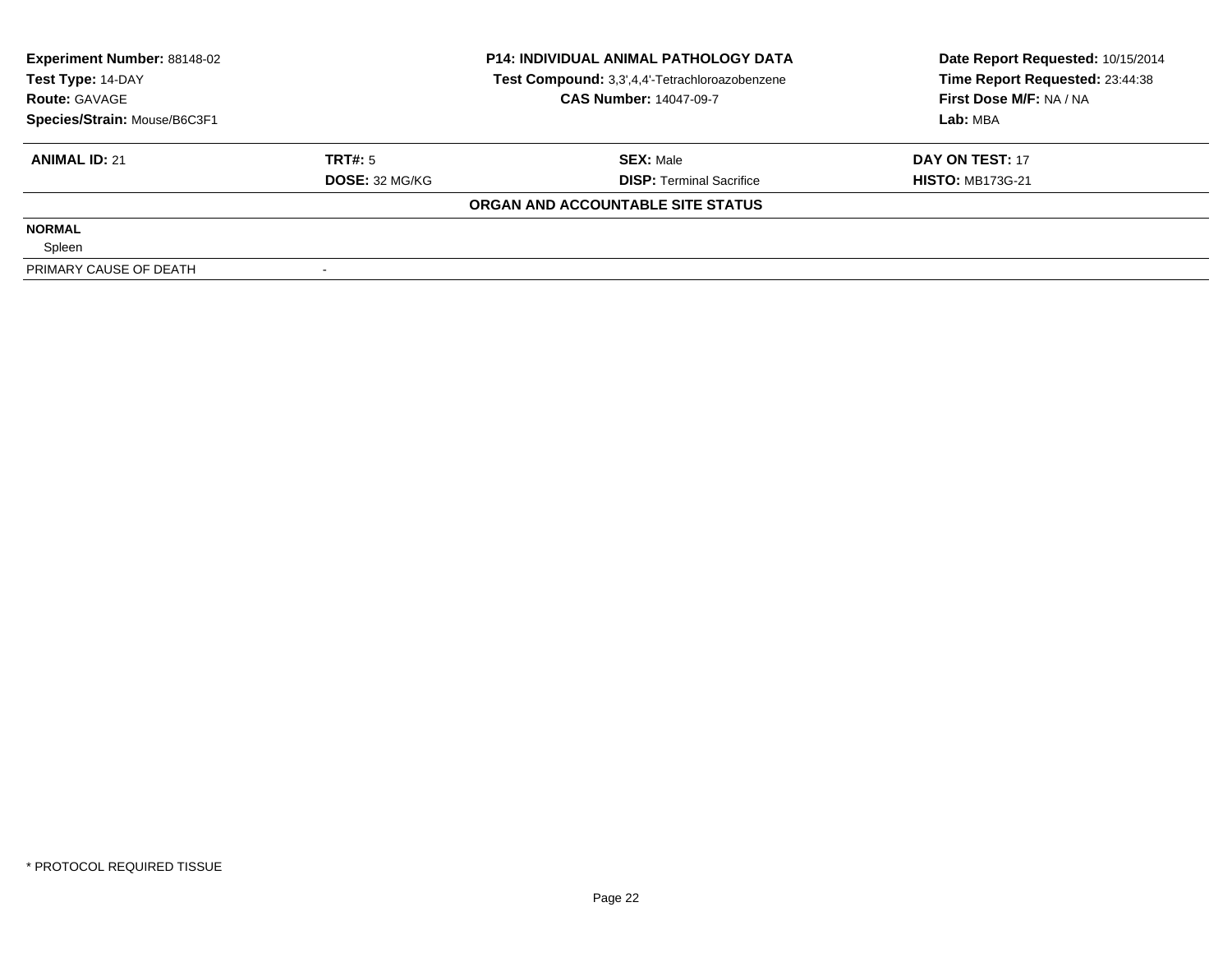| <b>Experiment Number: 88148-02</b><br>Test Type: 14-DAY |                | <b>P14: INDIVIDUAL ANIMAL PATHOLOGY DATA</b><br>Test Compound: 3,3',4,4'-Tetrachloroazobenzene | Date Report Requested: 10/15/2014<br>Time Report Requested: 23:44:38 |
|---------------------------------------------------------|----------------|------------------------------------------------------------------------------------------------|----------------------------------------------------------------------|
| <b>Route: GAVAGE</b>                                    |                | <b>CAS Number: 14047-09-7</b>                                                                  | First Dose M/F: NA / NA                                              |
| Species/Strain: Mouse/B6C3F1                            |                |                                                                                                | Lab: MBA                                                             |
| <b>ANIMAL ID: 22</b>                                    | TRT#: 5        | <b>SEX: Male</b>                                                                               | DAY ON TEST: 17                                                      |
|                                                         | DOSE: 32 MG/KG | <b>DISP: Terminal Sacrifice</b>                                                                | <b>HISTO: MB173G-22</b>                                              |
|                                                         |                | ORGAN AND ACCOUNTABLE SITE STATUS                                                              |                                                                      |
| <b>NORMAL</b>                                           |                |                                                                                                |                                                                      |
| Spleen                                                  |                |                                                                                                |                                                                      |
| PRIMARY CAUSE OF DEATH                                  |                |                                                                                                |                                                                      |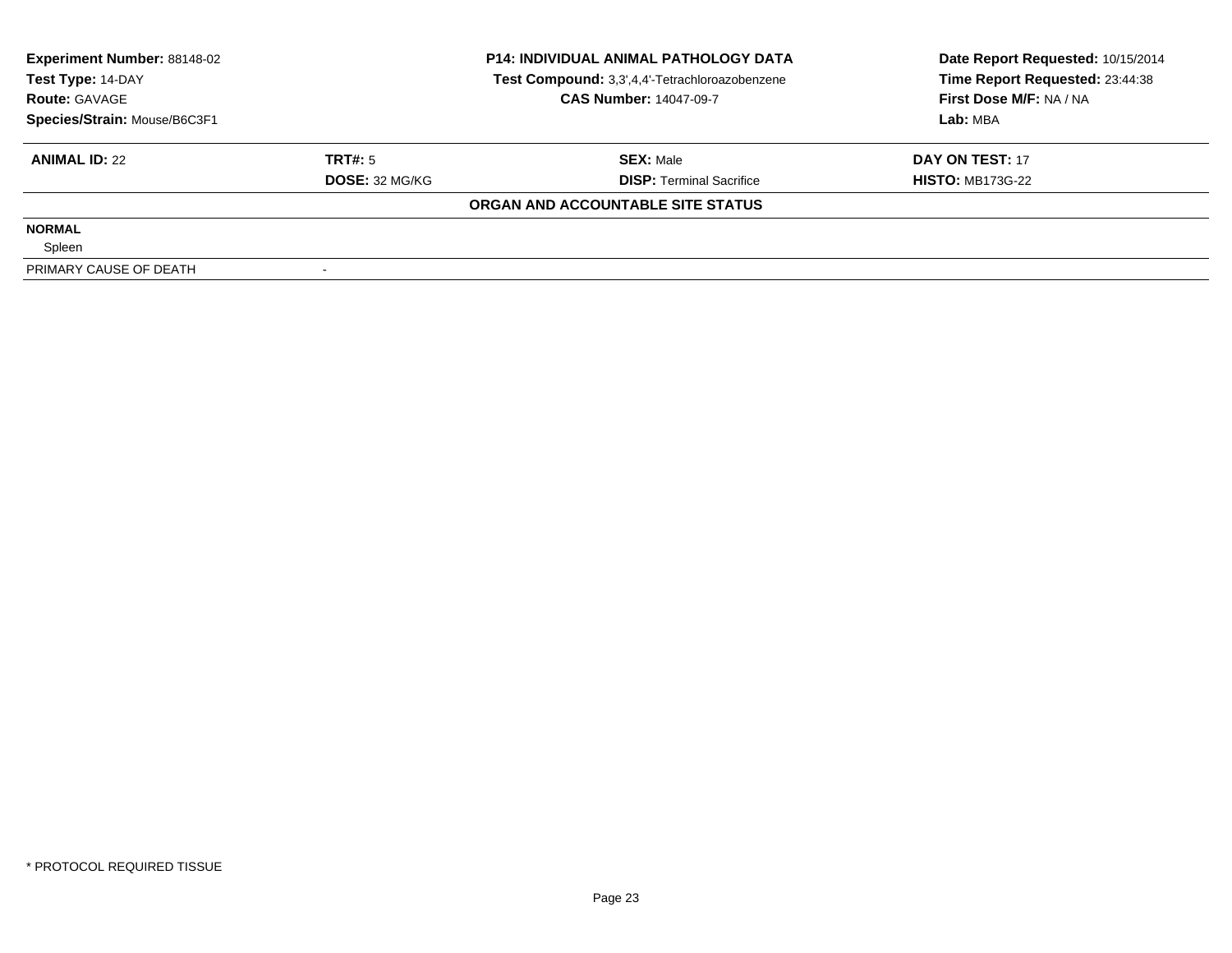| <b>Experiment Number: 88148-02</b><br>Test Type: 14-DAY |                | <b>P14: INDIVIDUAL ANIMAL PATHOLOGY DATA</b><br>Test Compound: 3,3',4,4'-Tetrachloroazobenzene | Date Report Requested: 10/15/2014<br>Time Report Requested: 23:44:38 |
|---------------------------------------------------------|----------------|------------------------------------------------------------------------------------------------|----------------------------------------------------------------------|
| <b>Route: GAVAGE</b>                                    |                | <b>CAS Number: 14047-09-7</b>                                                                  | First Dose M/F: NA / NA                                              |
| Species/Strain: Mouse/B6C3F1                            |                |                                                                                                | Lab: MBA                                                             |
| <b>ANIMAL ID: 23</b>                                    | TRT#: 5        | <b>SEX: Male</b>                                                                               | DAY ON TEST: 17                                                      |
|                                                         | DOSE: 32 MG/KG | <b>DISP: Terminal Sacrifice</b>                                                                | <b>HISTO: MB173G-23</b>                                              |
|                                                         |                | ORGAN AND ACCOUNTABLE SITE STATUS                                                              |                                                                      |
| <b>NORMAL</b>                                           |                |                                                                                                |                                                                      |
| Spleen                                                  |                |                                                                                                |                                                                      |
| PRIMARY CAUSE OF DEATH                                  |                |                                                                                                |                                                                      |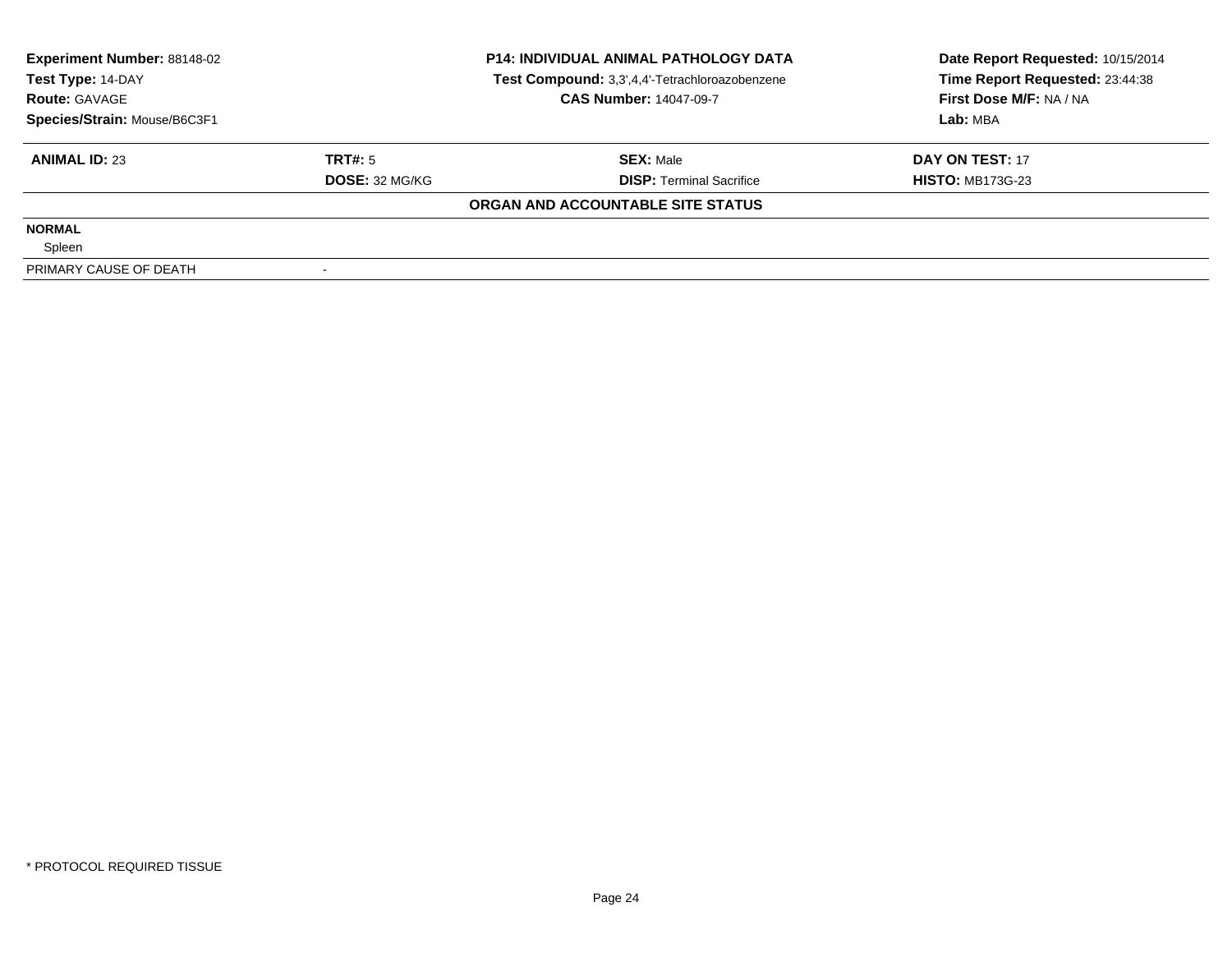| <b>Experiment Number: 88148-02</b><br>Test Type: 14-DAY<br><b>Route: GAVAGE</b><br>Species/Strain: Mouse/B6C3F1 |                | <b>P14: INDIVIDUAL ANIMAL PATHOLOGY DATA</b><br>Test Compound: 3,3',4,4'-Tetrachloroazobenzene | Date Report Requested: 10/15/2014<br>Time Report Requested: 23:44:38 |
|-----------------------------------------------------------------------------------------------------------------|----------------|------------------------------------------------------------------------------------------------|----------------------------------------------------------------------|
|                                                                                                                 |                | <b>CAS Number: 14047-09-7</b>                                                                  | First Dose M/F: NA / NA                                              |
|                                                                                                                 |                |                                                                                                | Lab: MBA                                                             |
| <b>ANIMAL ID: 24</b>                                                                                            | TRT#: 5        | <b>SEX: Male</b>                                                                               | DAY ON TEST: 17                                                      |
|                                                                                                                 | DOSE: 32 MG/KG | <b>DISP: Terminal Sacrifice</b>                                                                | <b>HISTO: MB173G-24</b>                                              |
|                                                                                                                 |                | ORGAN AND ACCOUNTABLE SITE STATUS                                                              |                                                                      |
| <b>NORMAL</b>                                                                                                   |                |                                                                                                |                                                                      |
| Spleen                                                                                                          |                |                                                                                                |                                                                      |
| PRIMARY CAUSE OF DEATH                                                                                          |                |                                                                                                |                                                                      |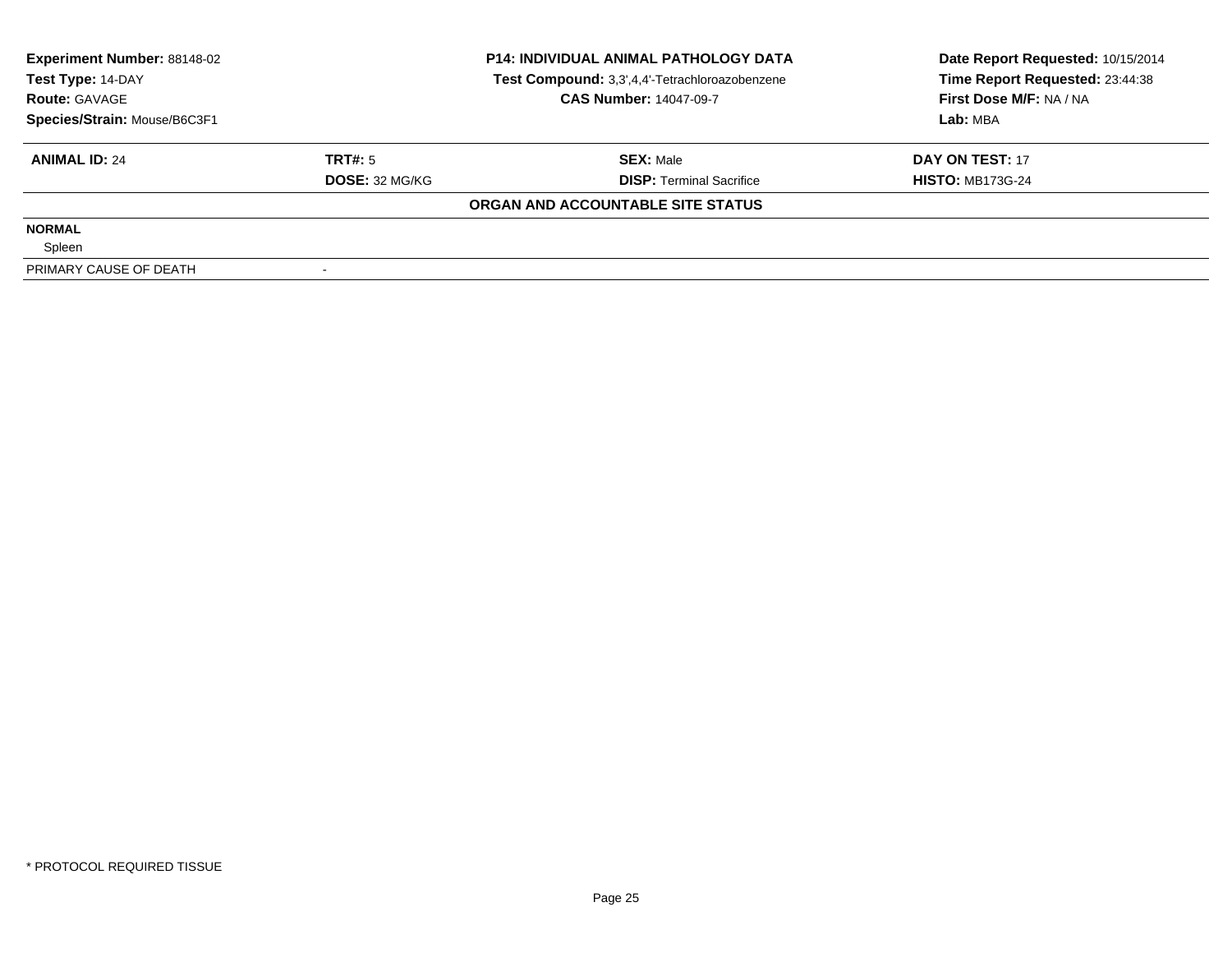| <b>Experiment Number: 88148-02</b><br>Test Type: 14-DAY<br><b>Route: GAVAGE</b><br>Species/Strain: Mouse/B6C3F1 |                | <b>P14: INDIVIDUAL ANIMAL PATHOLOGY DATA</b><br>Test Compound: 3,3',4,4'-Tetrachloroazobenzene | Date Report Requested: 10/15/2014<br>Time Report Requested: 23:44:38 |
|-----------------------------------------------------------------------------------------------------------------|----------------|------------------------------------------------------------------------------------------------|----------------------------------------------------------------------|
|                                                                                                                 |                | <b>CAS Number: 14047-09-7</b>                                                                  | First Dose M/F: NA / NA                                              |
|                                                                                                                 |                |                                                                                                | Lab: MBA                                                             |
| <b>ANIMAL ID: 25</b>                                                                                            | TRT#: 5        | <b>SEX: Male</b>                                                                               | DAY ON TEST: 17                                                      |
|                                                                                                                 | DOSE: 32 MG/KG | <b>DISP: Terminal Sacrifice</b>                                                                | <b>HISTO: MB173G-25</b>                                              |
|                                                                                                                 |                | ORGAN AND ACCOUNTABLE SITE STATUS                                                              |                                                                      |
| <b>NORMAL</b>                                                                                                   |                |                                                                                                |                                                                      |
| Spleen                                                                                                          |                |                                                                                                |                                                                      |
| PRIMARY CAUSE OF DEATH                                                                                          |                |                                                                                                |                                                                      |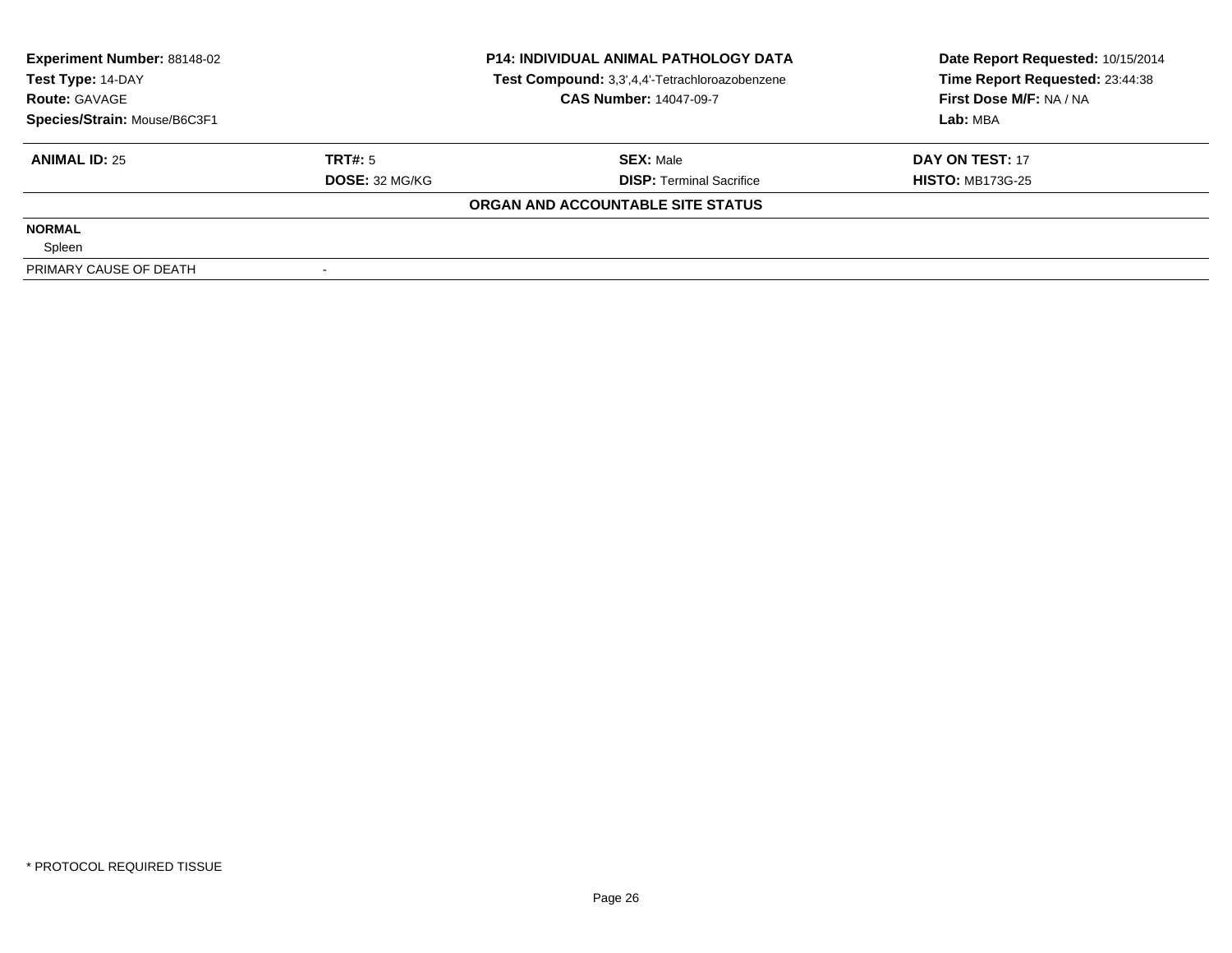| <b>Experiment Number: 88148-02</b> |                                                | <b>P14: INDIVIDUAL ANIMAL PATHOLOGY DATA</b> | Date Report Requested: 10/15/2014 |
|------------------------------------|------------------------------------------------|----------------------------------------------|-----------------------------------|
| Test Type: 14-DAY                  | Test Compound: 3,3',4,4'-Tetrachloroazobenzene |                                              | Time Report Requested: 23:44:38   |
| <b>Route: GAVAGE</b>               |                                                | <b>CAS Number: 14047-09-7</b>                | First Dose M/F: NA / NA           |
| Species/Strain: Mouse/B6C3F1       |                                                |                                              | Lab: MBA                          |
| <b>ANIMAL ID: 26</b>               | TRT#: 6                                        | <b>SEX: Male</b>                             | DAY ON TEST: 17                   |
|                                    | <b>DOSE: 100</b><br>MG/KG                      | <b>DISP:</b> Terminal Sacrifice              | <b>HISTO: MB173G-26</b>           |
|                                    |                                                | ORGAN AND ACCOUNTABLE SITE STATUS            |                                   |
| <b>NORMAL</b>                      |                                                |                                              |                                   |
| * Gallbladder                      | * Kidney                                       | * Liver                                      | * Lymph Node, Mesenteric          |
| * Spleen                           | * Stomach, Forestomach                         | * Stomach, Glandular                         | * Thymus                          |
| PRIMARY CAUSE OF DEATH             |                                                |                                              |                                   |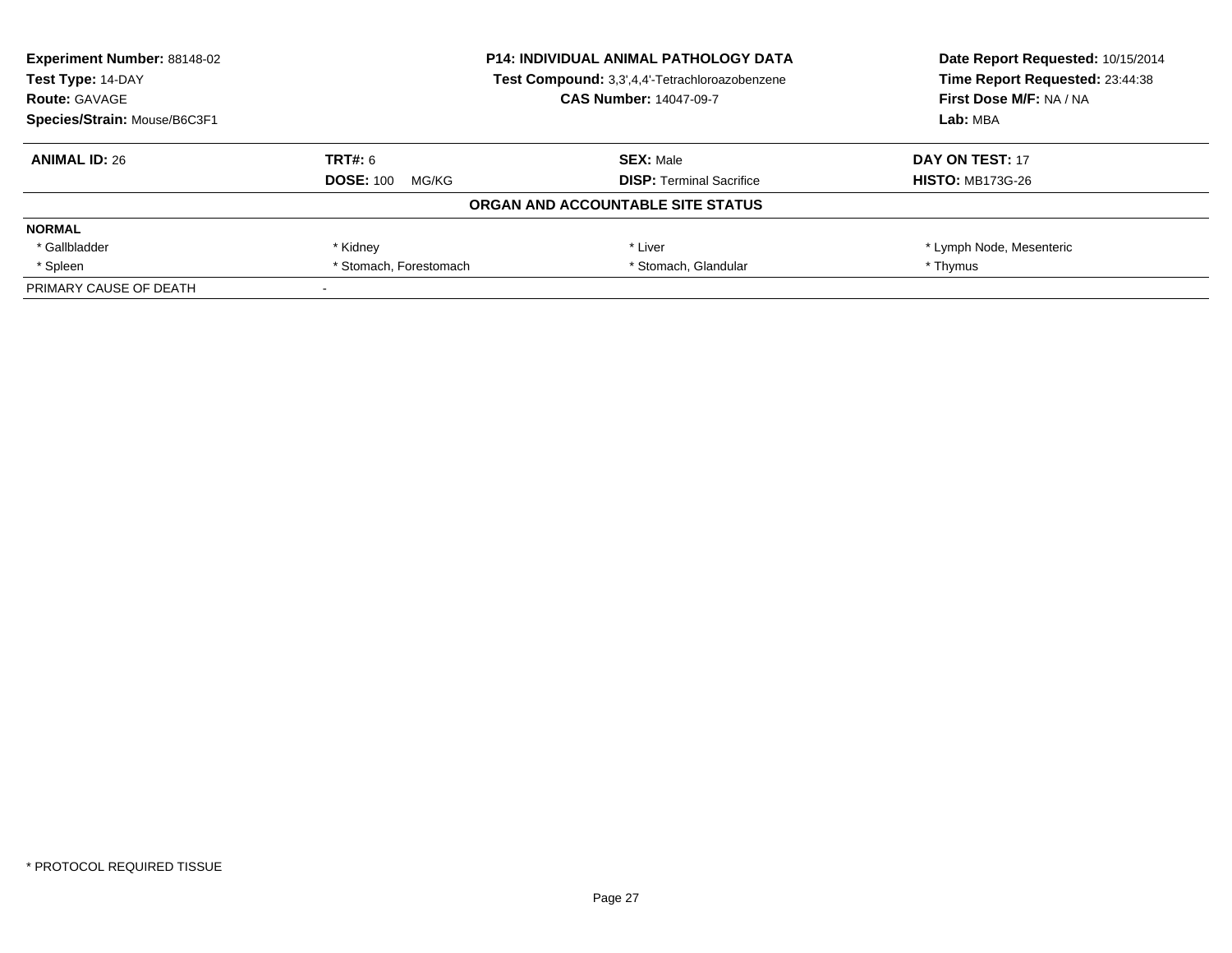| Experiment Number: 88148-02<br>Test Type: 14-DAY<br><b>Route: GAVAGE</b><br>Species/Strain: Mouse/B6C3F1 |                           | <b>P14: INDIVIDUAL ANIMAL PATHOLOGY DATA</b><br>Test Compound: 3,3',4,4'-Tetrachloroazobenzene<br><b>CAS Number: 14047-09-7</b> | Date Report Requested: 10/15/2014<br>Time Report Requested: 23:44:38<br>First Dose M/F: NA / NA<br>Lab: MBA |
|----------------------------------------------------------------------------------------------------------|---------------------------|---------------------------------------------------------------------------------------------------------------------------------|-------------------------------------------------------------------------------------------------------------|
| <b>ANIMAL ID: 27</b>                                                                                     | <b>TRT#: 6</b>            | <b>SEX: Male</b>                                                                                                                | <b>DAY ON TEST: 17</b>                                                                                      |
|                                                                                                          | <b>DOSE: 100</b><br>MG/KG | <b>DISP:</b> Terminal Sacrifice                                                                                                 | <b>HISTO: MB173G-27</b>                                                                                     |
|                                                                                                          |                           | ORGAN AND ACCOUNTABLE SITE STATUS                                                                                               |                                                                                                             |
| <b>NORMAL</b>                                                                                            |                           |                                                                                                                                 |                                                                                                             |
| * Gallbladder                                                                                            | * Kidney                  | * Liver                                                                                                                         | * Lymph Node, Mesenteric                                                                                    |
| * Stomach, Forestomach                                                                                   | * Stomach, Glandular      | * Thymus                                                                                                                        |                                                                                                             |
| <b>OBSERVATIONS</b>                                                                                      |                           |                                                                                                                                 |                                                                                                             |
| * Spleen                                                                                                 | Lymph Follic              | Atrophy                                                                                                                         | Mild                                                                                                        |
|                                                                                                          |                           | Hematopoietic Cell Proliferation                                                                                                | Minimal                                                                                                     |
| PRIMARY CAUSE OF DEATH                                                                                   |                           |                                                                                                                                 |                                                                                                             |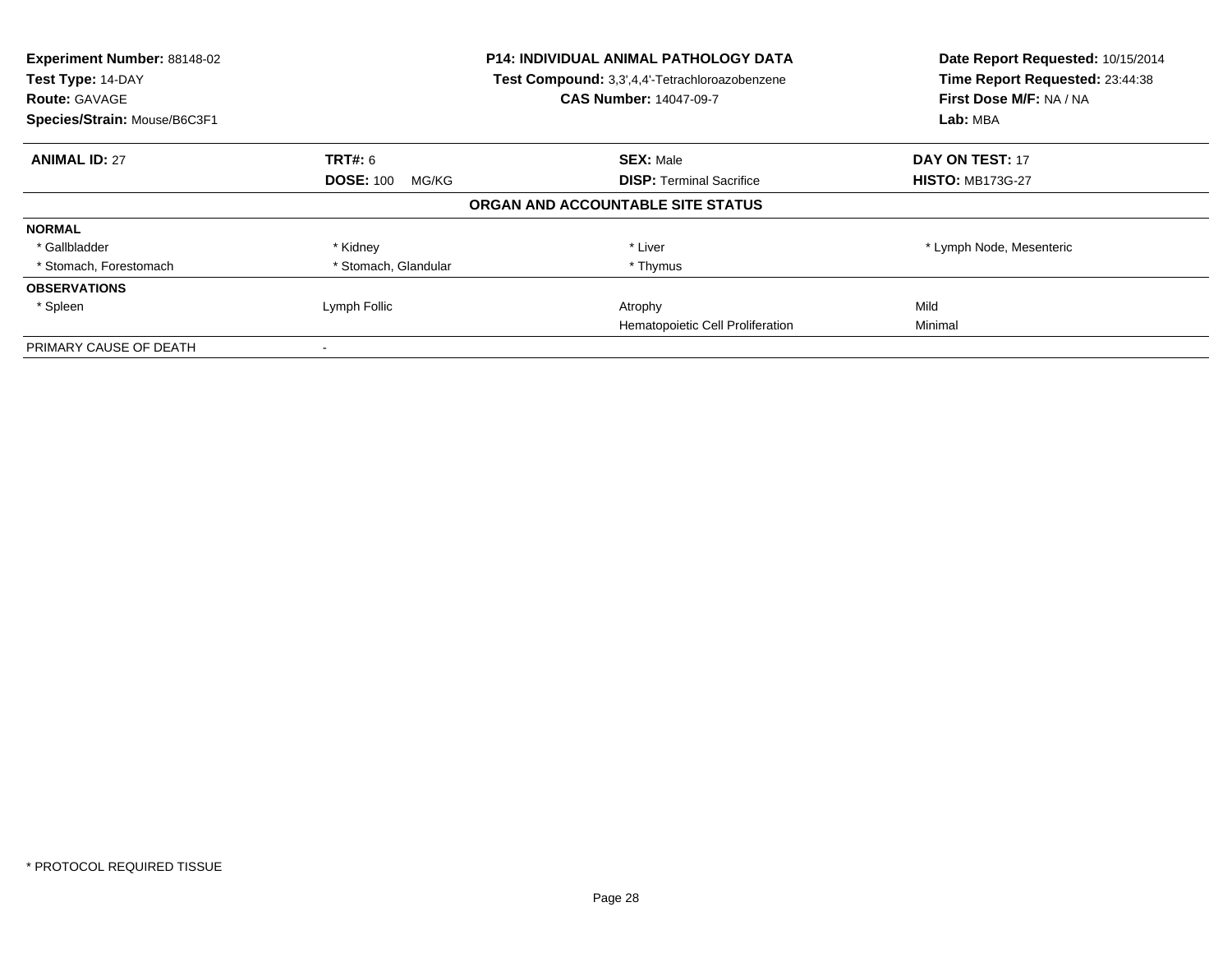| Experiment Number: 88148-02<br>Test Type: 14-DAY<br><b>Route: GAVAGE</b> | <b>P14: INDIVIDUAL ANIMAL PATHOLOGY DATA</b><br>Test Compound: 3,3',4,4'-Tetrachloroazobenzene<br><b>CAS Number: 14047-09-7</b> |                                   | Date Report Requested: 10/15/2014<br>Time Report Requested: 23:44:38<br>First Dose M/F: NA / NA |
|--------------------------------------------------------------------------|---------------------------------------------------------------------------------------------------------------------------------|-----------------------------------|-------------------------------------------------------------------------------------------------|
| Species/Strain: Mouse/B6C3F1                                             |                                                                                                                                 |                                   | Lab: MBA                                                                                        |
| <b>ANIMAL ID: 28</b>                                                     | <b>TRT#: 6</b>                                                                                                                  | <b>SEX: Male</b>                  | <b>DAY ON TEST: 17</b>                                                                          |
|                                                                          | <b>DOSE: 100</b><br>MG/KG                                                                                                       | <b>DISP:</b> Terminal Sacrifice   | <b>HISTO: MB173G-28</b>                                                                         |
|                                                                          |                                                                                                                                 | ORGAN AND ACCOUNTABLE SITE STATUS |                                                                                                 |
| <b>NORMAL</b>                                                            |                                                                                                                                 |                                   |                                                                                                 |
| * Gallbladder                                                            | * Kidney                                                                                                                        | * Lymph Node, Mesenteric          | * Spleen                                                                                        |
| * Stomach, Forestomach                                                   | * Stomach, Glandular                                                                                                            | * Thymus                          |                                                                                                 |
| <b>OBSERVATIONS</b>                                                      |                                                                                                                                 |                                   |                                                                                                 |
| * Liver                                                                  |                                                                                                                                 | Necrosis                          | Focal, Minimal                                                                                  |
| PRIMARY CAUSE OF DEATH                                                   |                                                                                                                                 |                                   |                                                                                                 |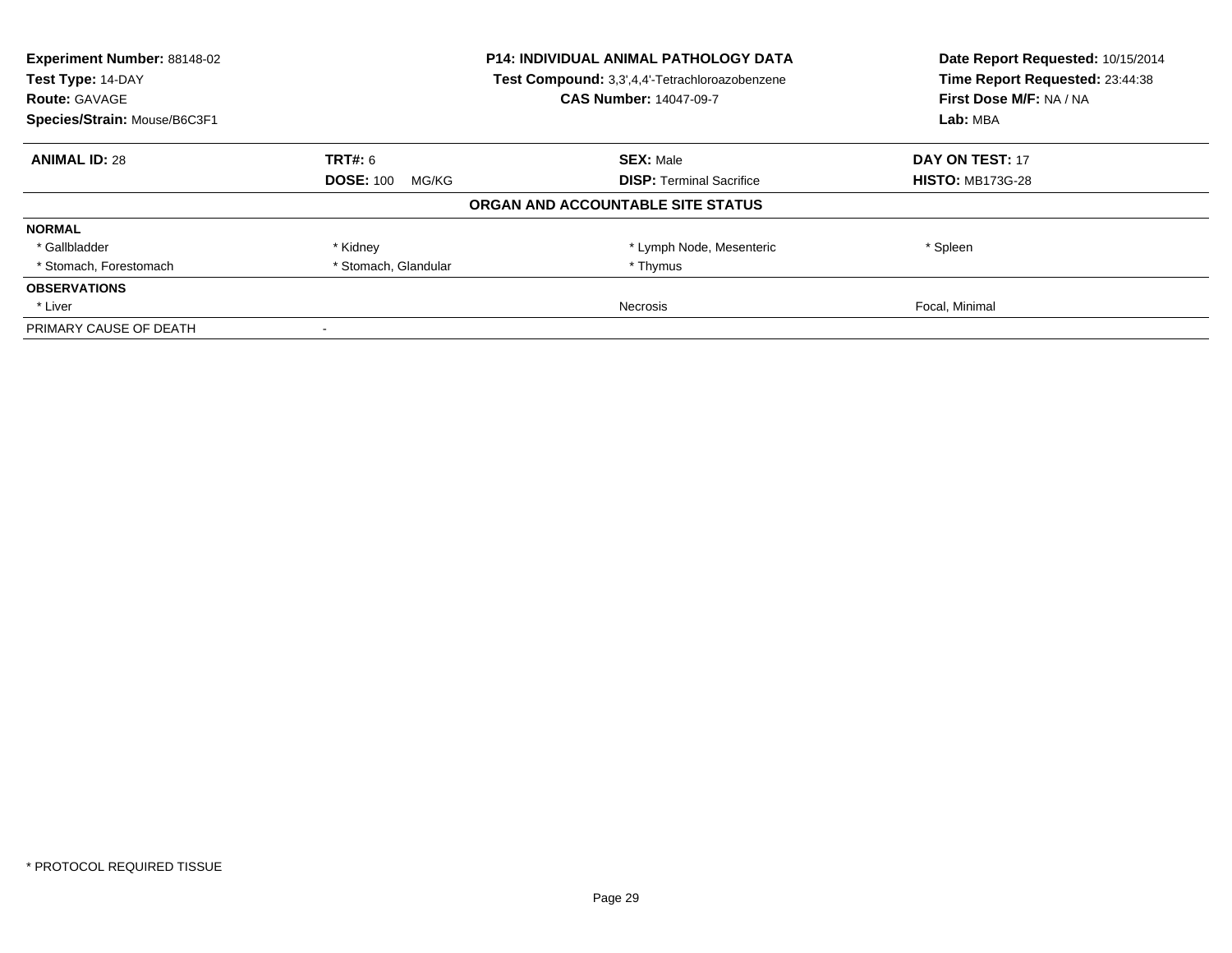| <b>Experiment Number: 88148-02</b> |                                                | <b>P14: INDIVIDUAL ANIMAL PATHOLOGY DATA</b> | Date Report Requested: 10/15/2014 |
|------------------------------------|------------------------------------------------|----------------------------------------------|-----------------------------------|
| Test Type: 14-DAY                  | Test Compound: 3,3',4,4'-Tetrachloroazobenzene |                                              | Time Report Requested: 23:44:38   |
| <b>Route: GAVAGE</b>               |                                                | <b>CAS Number: 14047-09-7</b>                | First Dose M/F: NA / NA           |
| Species/Strain: Mouse/B6C3F1       |                                                |                                              | Lab: MBA                          |
| <b>ANIMAL ID: 29</b>               | TRT#: 6                                        | <b>SEX: Male</b>                             | DAY ON TEST: 17                   |
|                                    | <b>DOSE: 100</b><br>MG/KG                      | <b>DISP:</b> Terminal Sacrifice              | <b>HISTO: MB173G-29</b>           |
|                                    |                                                | ORGAN AND ACCOUNTABLE SITE STATUS            |                                   |
| <b>NORMAL</b>                      |                                                |                                              |                                   |
| * Gallbladder                      | * Kidney                                       | * Liver                                      | * Lymph Node, Mesenteric          |
| * Spleen                           | * Stomach, Forestomach                         | * Stomach, Glandular                         | * Thymus                          |
| PRIMARY CAUSE OF DEATH             |                                                |                                              |                                   |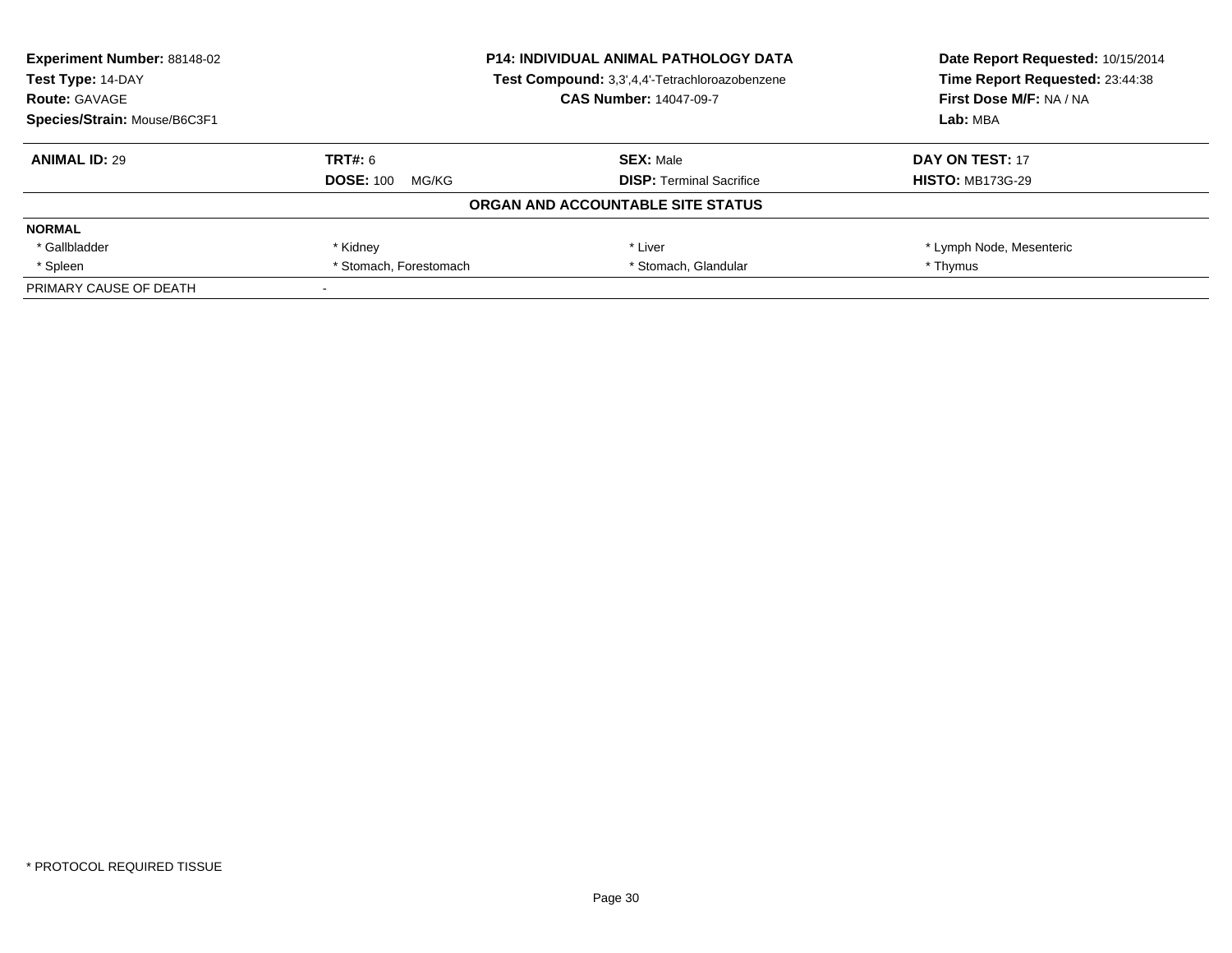| <b>Experiment Number: 88148-02</b><br>Test Type: 14-DAY<br><b>Route: GAVAGE</b> |                           | <b>P14: INDIVIDUAL ANIMAL PATHOLOGY DATA</b><br>Test Compound: 3,3',4,4'-Tetrachloroazobenzene<br><b>CAS Number: 14047-09-7</b> | Date Report Requested: 10/15/2014<br>Time Report Requested: 23:44:38<br>First Dose M/F: NA / NA |
|---------------------------------------------------------------------------------|---------------------------|---------------------------------------------------------------------------------------------------------------------------------|-------------------------------------------------------------------------------------------------|
| Species/Strain: Mouse/B6C3F1                                                    |                           |                                                                                                                                 | Lab: MBA                                                                                        |
| <b>ANIMAL ID: 30</b>                                                            | TRT#: 6                   | <b>SEX: Male</b>                                                                                                                | DAY ON TEST: 17                                                                                 |
|                                                                                 | <b>DOSE: 100</b><br>MG/KG | <b>DISP:</b> Terminal Sacrifice                                                                                                 | <b>HISTO: MB173G-30</b>                                                                         |
|                                                                                 |                           | ORGAN AND ACCOUNTABLE SITE STATUS                                                                                               |                                                                                                 |
| <b>NORMAL</b>                                                                   |                           |                                                                                                                                 |                                                                                                 |
| * Gallbladder                                                                   | * Kidney                  | * Liver                                                                                                                         | * Lymph Node, Mesenteric                                                                        |
| * Stomach, Forestomach                                                          | * Stomach, Glandular      | * Thymus                                                                                                                        |                                                                                                 |
| <b>OBSERVATIONS</b>                                                             |                           |                                                                                                                                 |                                                                                                 |
| * Spleen                                                                        | Lymph Follic              | Atrophy                                                                                                                         | Minimal                                                                                         |
| PRIMARY CAUSE OF DEATH                                                          |                           |                                                                                                                                 |                                                                                                 |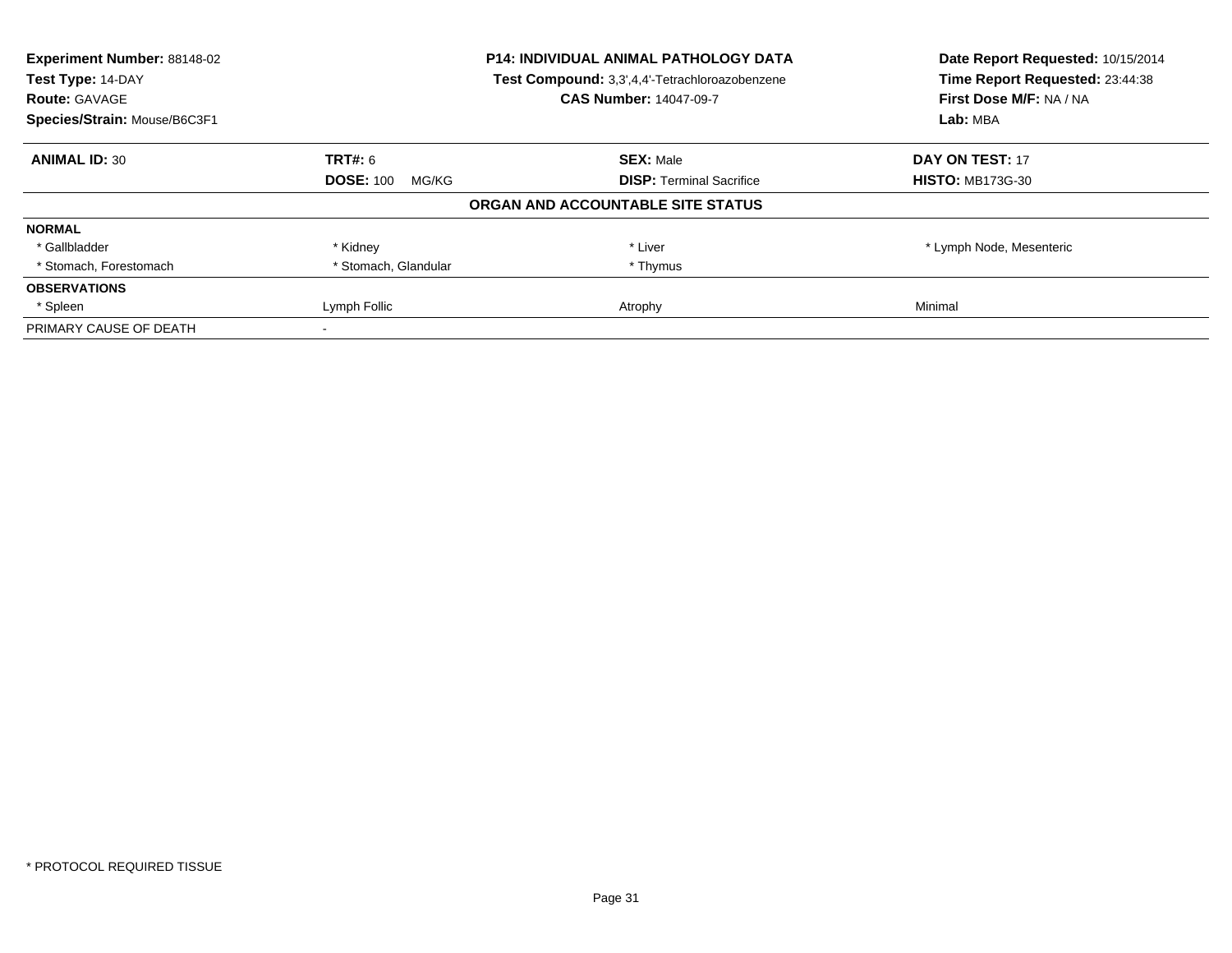| <b>Experiment Number: 88148-02</b> |                                                | <b>P14: INDIVIDUAL ANIMAL PATHOLOGY DATA</b> | Date Report Requested: 10/15/2014<br>Time Report Requested: 23:44:38 |
|------------------------------------|------------------------------------------------|----------------------------------------------|----------------------------------------------------------------------|
| Test Type: 14-DAY                  | Test Compound: 3,3',4,4'-Tetrachloroazobenzene |                                              |                                                                      |
| <b>Route: GAVAGE</b>               |                                                | <b>CAS Number: 14047-09-7</b>                | First Dose M/F: NA / NA                                              |
| Species/Strain: Mouse/B6C3F1       |                                                |                                              | Lab: MBA                                                             |
| <b>ANIMAL ID: 31</b>               | <b>TRT#: 7</b>                                 | <b>SEX: Female</b>                           | DAY ON TEST: 17                                                      |
|                                    | <b>DOSE: 0 MG/KG</b>                           | <b>DISP:</b> Terminal Sacrifice              | <b>HISTO: MB173G-31</b>                                              |
|                                    |                                                | ORGAN AND ACCOUNTABLE SITE STATUS            |                                                                      |
| <b>NORMAL</b>                      |                                                |                                              |                                                                      |
| * Gallbladder                      | * Kidney                                       | * Liver                                      | * Lymph Node, Mesenteric                                             |
| * Spleen                           | * Stomach, Forestomach                         | * Stomach, Glandular                         | * Thymus                                                             |
| PRIMARY CAUSE OF DEATH             |                                                |                                              |                                                                      |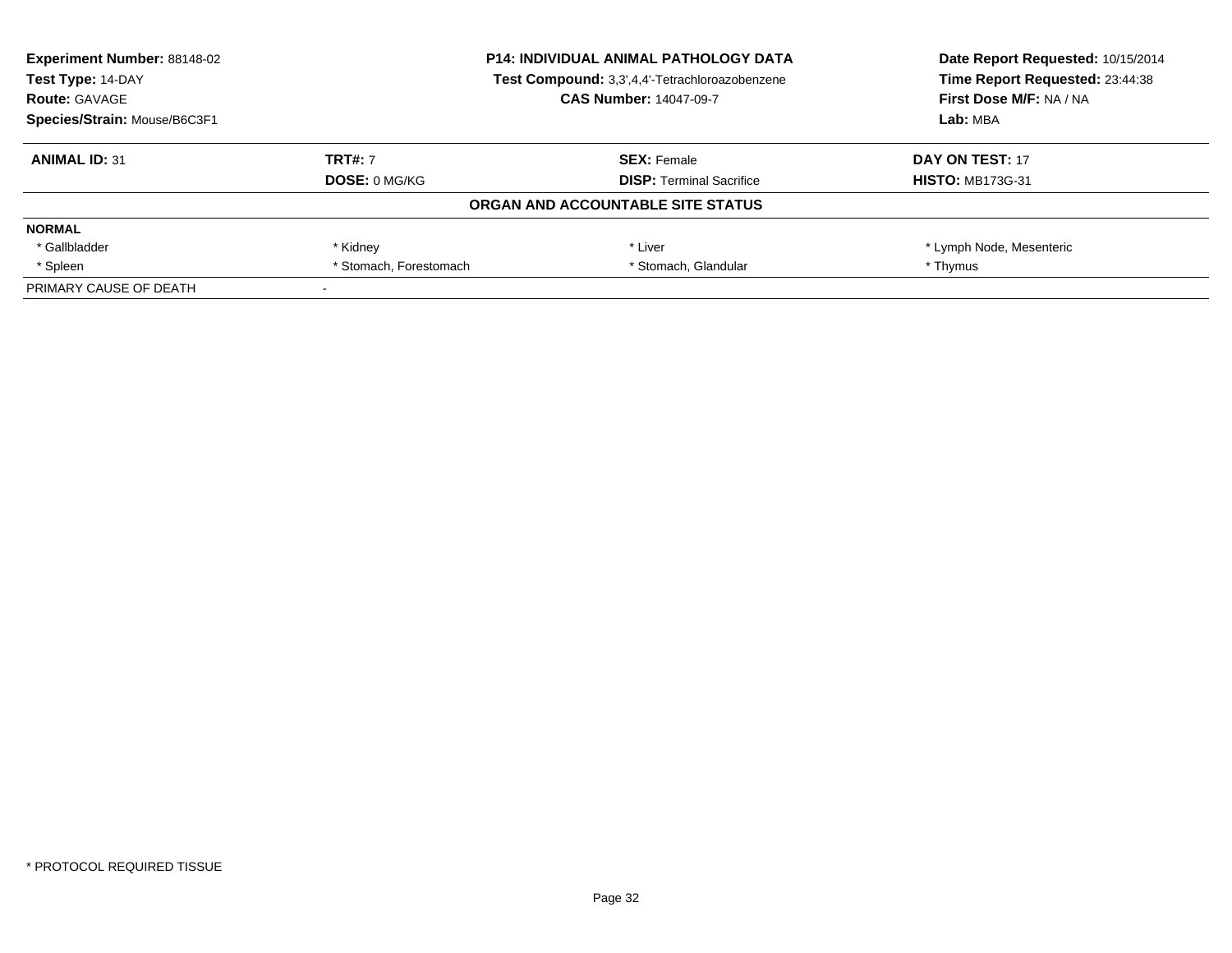| <b>Experiment Number: 88148-02</b> |                                                | <b>P14: INDIVIDUAL ANIMAL PATHOLOGY DATA</b> | Date Report Requested: 10/15/2014 |
|------------------------------------|------------------------------------------------|----------------------------------------------|-----------------------------------|
| Test Type: 14-DAY                  | Test Compound: 3,3',4,4'-Tetrachloroazobenzene |                                              | Time Report Requested: 23:44:38   |
| <b>Route: GAVAGE</b>               |                                                | <b>CAS Number: 14047-09-7</b>                | First Dose M/F: NA / NA           |
| Species/Strain: Mouse/B6C3F1       |                                                |                                              | Lab: MBA                          |
| <b>ANIMAL ID: 32</b>               | <b>TRT#: 7</b>                                 | <b>SEX: Female</b>                           | DAY ON TEST: 17                   |
|                                    | <b>DOSE: 0 MG/KG</b>                           | <b>DISP:</b> Terminal Sacrifice              | <b>HISTO: MB173G-32</b>           |
|                                    |                                                | ORGAN AND ACCOUNTABLE SITE STATUS            |                                   |
| <b>NORMAL</b>                      |                                                |                                              |                                   |
| * Gallbladder                      | * Kidney                                       | * Liver                                      | * Lymph Node, Mesenteric          |
| * Spleen                           | * Stomach, Forestomach                         | * Stomach, Glandular                         | * Thymus                          |
| PRIMARY CAUSE OF DEATH             |                                                |                                              |                                   |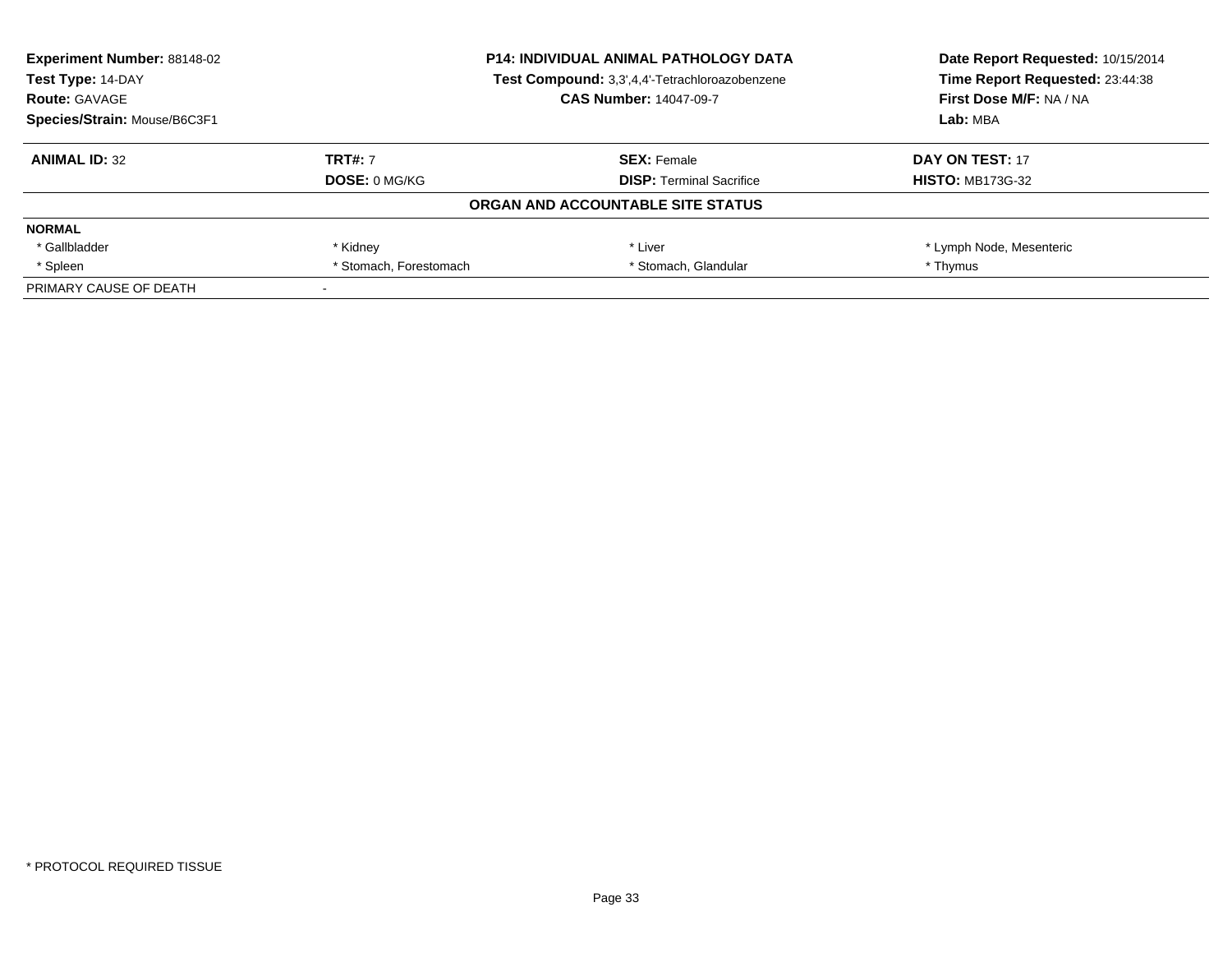| Experiment Number: 88148-02<br>Test Type: 14-DAY<br><b>Route: GAVAGE</b> | <b>P14: INDIVIDUAL ANIMAL PATHOLOGY DATA</b><br>Test Compound: 3,3',4,4'-Tetrachloroazobenzene<br><b>CAS Number: 14047-09-7</b> |                                   | Date Report Requested: 10/15/2014<br>Time Report Requested: 23:44:38<br>First Dose M/F: NA / NA |
|--------------------------------------------------------------------------|---------------------------------------------------------------------------------------------------------------------------------|-----------------------------------|-------------------------------------------------------------------------------------------------|
| Species/Strain: Mouse/B6C3F1                                             |                                                                                                                                 |                                   | Lab: MBA                                                                                        |
| <b>ANIMAL ID: 33</b>                                                     | <b>TRT#: 7</b>                                                                                                                  | <b>SEX: Female</b>                | <b>DAY ON TEST: 17</b>                                                                          |
|                                                                          | <b>DOSE: 0 MG/KG</b>                                                                                                            | <b>DISP:</b> Terminal Sacrifice   | <b>HISTO: MB173G-33</b>                                                                         |
|                                                                          |                                                                                                                                 | ORGAN AND ACCOUNTABLE SITE STATUS |                                                                                                 |
| <b>NORMAL</b>                                                            |                                                                                                                                 |                                   |                                                                                                 |
| * Gallbladder                                                            | * Kidney                                                                                                                        | * Liver                           | * Lymph Node, Mesenteric                                                                        |
| * Spleen                                                                 | * Stomach, Forestomach                                                                                                          | * Stomach, Glandular              |                                                                                                 |
| <b>OBSERVATIONS</b>                                                      |                                                                                                                                 |                                   |                                                                                                 |
| * Thymus                                                                 |                                                                                                                                 | Hemorrhage                        | Minimal                                                                                         |
| PRIMARY CAUSE OF DEATH                                                   |                                                                                                                                 |                                   |                                                                                                 |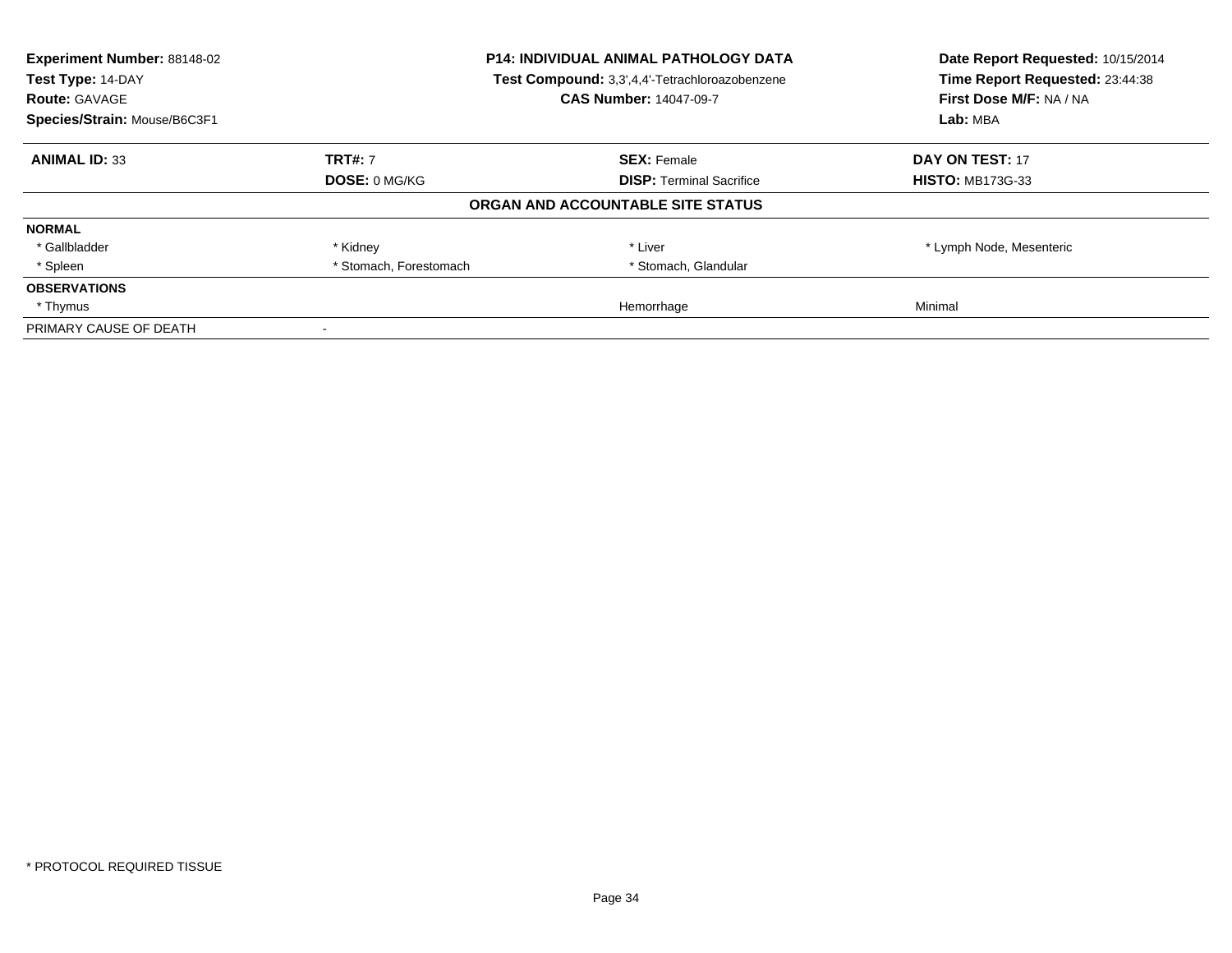| <b>Experiment Number: 88148-02</b><br>Test Type: 14-DAY | <b>P14: INDIVIDUAL ANIMAL PATHOLOGY DATA</b><br>Test Compound: 3,3',4,4'-Tetrachloroazobenzene |                                   | Date Report Requested: 10/15/2014<br>Time Report Requested: 23:44:38 |
|---------------------------------------------------------|------------------------------------------------------------------------------------------------|-----------------------------------|----------------------------------------------------------------------|
| <b>Route: GAVAGE</b>                                    |                                                                                                | <b>CAS Number: 14047-09-7</b>     | First Dose M/F: NA / NA                                              |
| Species/Strain: Mouse/B6C3F1                            |                                                                                                |                                   | Lab: MBA                                                             |
| <b>ANIMAL ID: 34</b>                                    | <b>TRT#: 7</b>                                                                                 | <b>SEX: Female</b>                | DAY ON TEST: 17                                                      |
|                                                         | DOSE: 0 MG/KG                                                                                  | <b>DISP:</b> Terminal Sacrifice   | <b>HISTO: MB173G-34</b>                                              |
|                                                         |                                                                                                | ORGAN AND ACCOUNTABLE SITE STATUS |                                                                      |
| <b>NORMAL</b>                                           |                                                                                                |                                   |                                                                      |
| * Gallbladder                                           | * Kidney                                                                                       | * Liver                           | * Lymph Node, Mesenteric                                             |
| * Spleen                                                | * Stomach, Forestomach                                                                         | * Stomach, Glandular              |                                                                      |
| <b>OBSERVATIONS</b>                                     |                                                                                                |                                   |                                                                      |
| * Thymus                                                |                                                                                                | Hemorrhage                        | Minimal                                                              |
| PRIMARY CAUSE OF DEATH                                  |                                                                                                |                                   |                                                                      |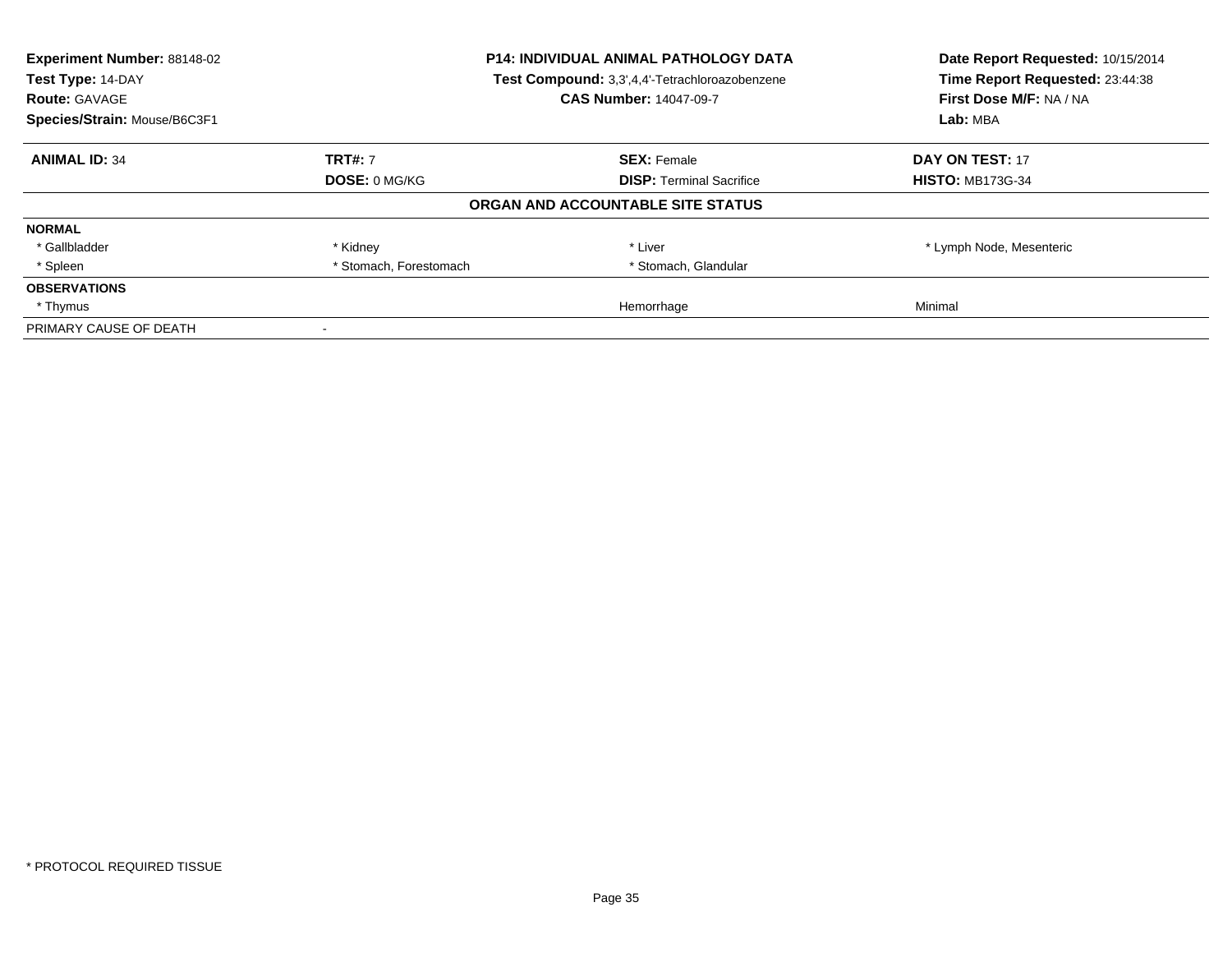| <b>Experiment Number: 88148-02</b> |                                                | <b>P14: INDIVIDUAL ANIMAL PATHOLOGY DATA</b> | Date Report Requested: 10/15/2014 |
|------------------------------------|------------------------------------------------|----------------------------------------------|-----------------------------------|
| Test Type: 14-DAY                  | Test Compound: 3,3',4,4'-Tetrachloroazobenzene |                                              | Time Report Requested: 23:44:38   |
| <b>Route: GAVAGE</b>               |                                                | <b>CAS Number: 14047-09-7</b>                | First Dose M/F: NA / NA           |
| Species/Strain: Mouse/B6C3F1       |                                                | Lab: MBA                                     |                                   |
| <b>ANIMAL ID: 35</b>               | <b>TRT#: 7</b>                                 | <b>SEX: Female</b>                           | DAY ON TEST: 17                   |
|                                    | <b>DOSE: 0 MG/KG</b>                           | <b>DISP:</b> Terminal Sacrifice              | <b>HISTO: MB173G-35</b>           |
|                                    |                                                | ORGAN AND ACCOUNTABLE SITE STATUS            |                                   |
| <b>NORMAL</b>                      |                                                |                                              |                                   |
| * Gallbladder                      | * Kidney                                       | * Liver                                      | * Lymph Node, Mesenteric          |
| * Spleen                           | * Stomach, Forestomach                         | * Stomach, Glandular                         | * Thymus                          |
| PRIMARY CAUSE OF DEATH             |                                                |                                              |                                   |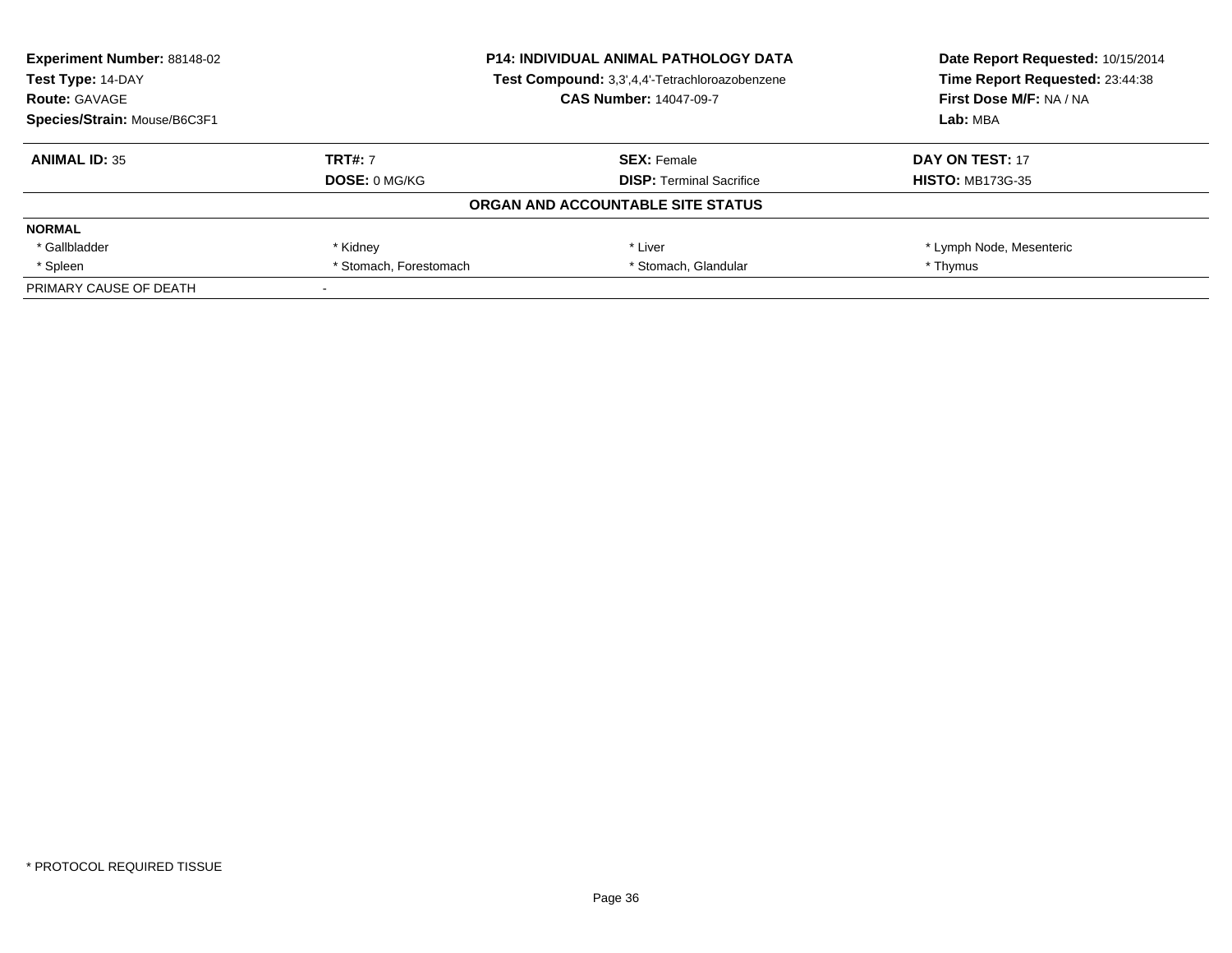| <b>Experiment Number: 88148-02</b><br>Test Type: 14-DAY<br><b>Route: GAVAGE</b><br>Species/Strain: Mouse/B6C3F1 |                                        | <b>P14: INDIVIDUAL ANIMAL PATHOLOGY DATA</b><br>Test Compound: 3,3',4,4'-Tetrachloroazobenzene<br><b>CAS Number: 14047-09-7</b> | Date Report Requested: 10/15/2014<br>Time Report Requested: 23:44:38<br>First Dose M/F: NA / NA<br>Lab: MBA |
|-----------------------------------------------------------------------------------------------------------------|----------------------------------------|---------------------------------------------------------------------------------------------------------------------------------|-------------------------------------------------------------------------------------------------------------|
| <b>ANIMAL ID: 36</b>                                                                                            | <b>TRT#: 8</b><br><b>DOSE: 1 MG/KG</b> | <b>SEX: Female</b><br><b>DISP:</b> Terminal Sacrifice                                                                           | DAY ON TEST: 17<br>HISTO:                                                                                   |
|                                                                                                                 |                                        | *** NECROPSIED - NO MICROSCOPIC EXAMINATION                                                                                     |                                                                                                             |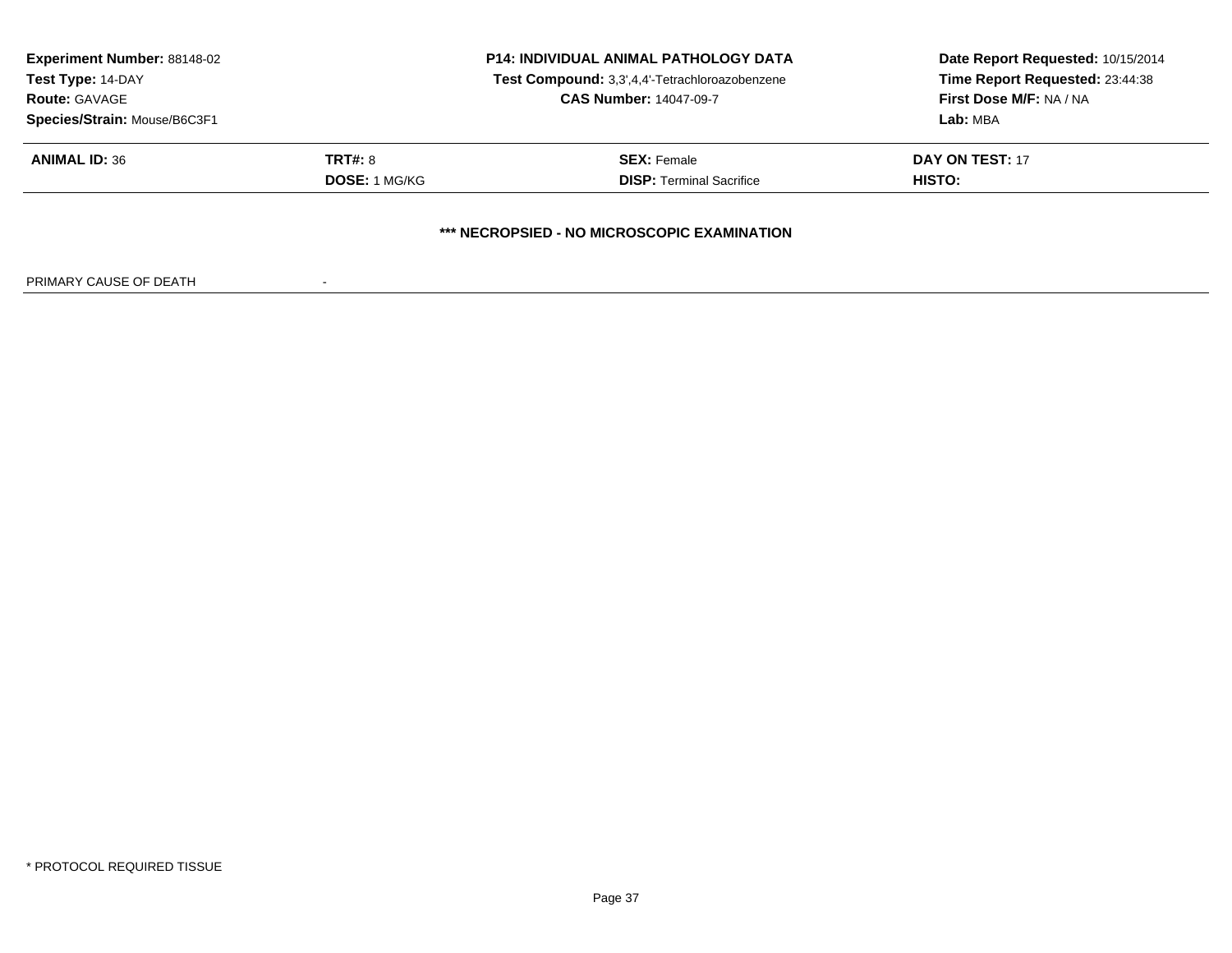| <b>Experiment Number: 88148-02</b><br>Test Type: 14-DAY<br><b>Route: GAVAGE</b><br>Species/Strain: Mouse/B6C3F1 |                                        | <b>P14: INDIVIDUAL ANIMAL PATHOLOGY DATA</b><br>Test Compound: 3,3',4,4'-Tetrachloroazobenzene<br><b>CAS Number: 14047-09-7</b> | Date Report Requested: 10/15/2014<br>Time Report Requested: 23:44:38<br>First Dose M/F: NA / NA<br>Lab: MBA |
|-----------------------------------------------------------------------------------------------------------------|----------------------------------------|---------------------------------------------------------------------------------------------------------------------------------|-------------------------------------------------------------------------------------------------------------|
| <b>ANIMAL ID: 37</b>                                                                                            | <b>TRT#: 8</b><br><b>DOSE: 1 MG/KG</b> | <b>SEX: Female</b><br><b>DISP: Terminal Sacrifice</b>                                                                           | <b>DAY ON TEST: 17</b><br><b>HISTO:</b>                                                                     |
|                                                                                                                 |                                        | *** NECROPSIED - NO MICROSCOPIC EXAMINATION                                                                                     |                                                                                                             |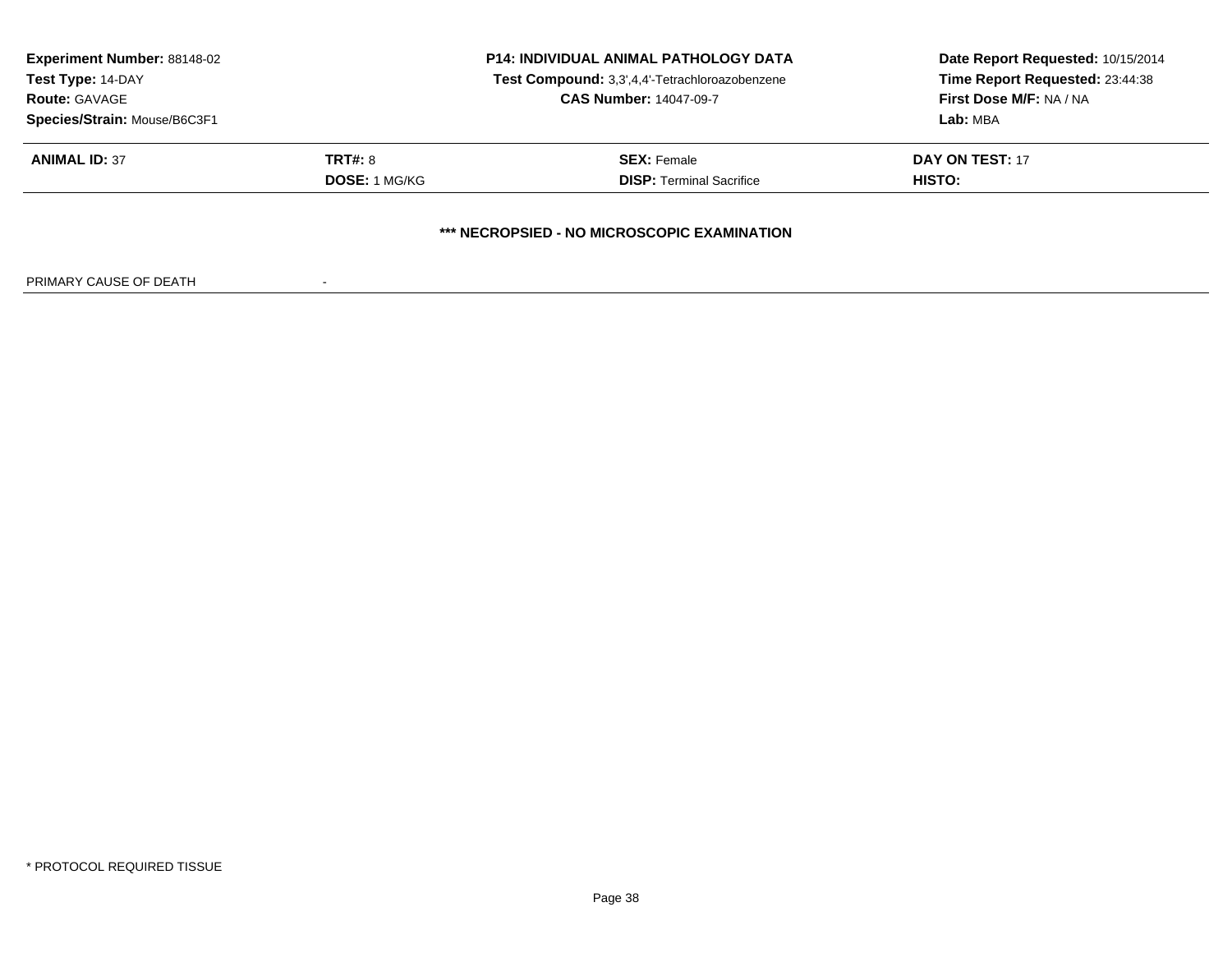| <b>Experiment Number: 88148-02</b><br>Test Type: 14-DAY<br><b>Route: GAVAGE</b> |                      | <b>P14: INDIVIDUAL ANIMAL PATHOLOGY DATA</b><br>Test Compound: 3,3',4,4'-Tetrachloroazobenzene<br><b>CAS Number: 14047-09-7</b> | Date Report Requested: 10/15/2014<br>Time Report Requested: 23:44:38<br>First Dose M/F: NA / NA |
|---------------------------------------------------------------------------------|----------------------|---------------------------------------------------------------------------------------------------------------------------------|-------------------------------------------------------------------------------------------------|
| Species/Strain: Mouse/B6C3F1                                                    |                      |                                                                                                                                 | <b>Lab: MBA</b>                                                                                 |
| <b>ANIMAL ID: 38</b>                                                            | TRT#: 8              | <b>SEX: Female</b>                                                                                                              | DAY ON TEST: 17                                                                                 |
|                                                                                 | <b>DOSE:</b> 1 MG/KG | <b>DISP:</b> Terminal Sacrifice                                                                                                 | HISTO:                                                                                          |
|                                                                                 |                      | *** NECROPSIED - NO MICROSCOPIC EXAMINATION                                                                                     |                                                                                                 |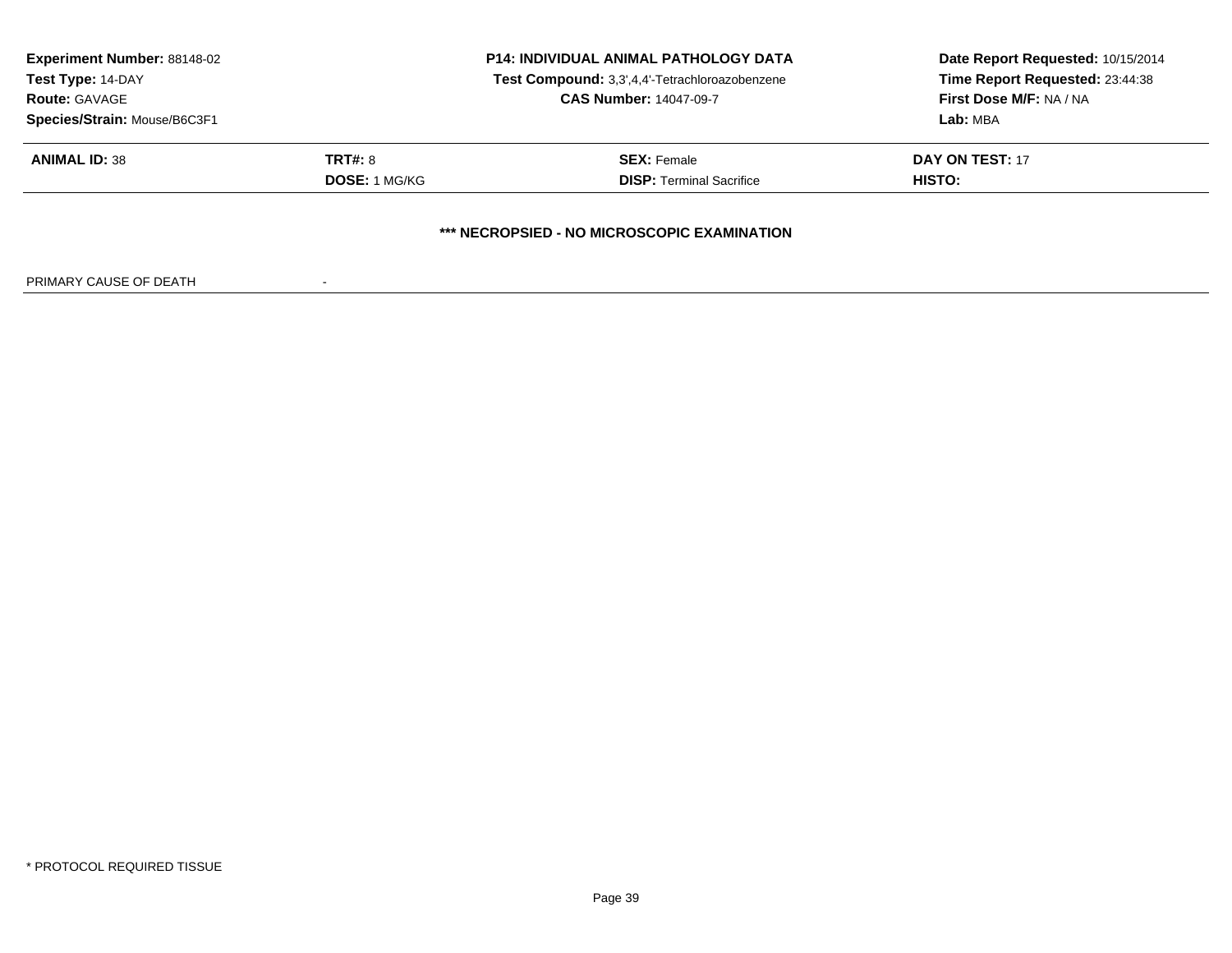| <b>Experiment Number: 88148-02</b><br>Test Type: 14-DAY<br><b>Route: GAVAGE</b><br>Species/Strain: Mouse/B6C3F1 |                                        | <b>P14: INDIVIDUAL ANIMAL PATHOLOGY DATA</b><br>Test Compound: 3,3',4,4'-Tetrachloroazobenzene<br><b>CAS Number: 14047-09-7</b> | Date Report Requested: 10/15/2014<br>Time Report Requested: 23:44:38<br>First Dose M/F: NA / NA<br>Lab: MBA |
|-----------------------------------------------------------------------------------------------------------------|----------------------------------------|---------------------------------------------------------------------------------------------------------------------------------|-------------------------------------------------------------------------------------------------------------|
| <b>ANIMAL ID: 39</b>                                                                                            | <b>TRT#: 8</b><br><b>DOSE: 1 MG/KG</b> | <b>SEX: Female</b><br><b>DISP:</b> Terminal Sacrifice                                                                           | DAY ON TEST: 17<br>HISTO:                                                                                   |
|                                                                                                                 |                                        | *** NECROPSIED - NO MICROSCOPIC EXAMINATION                                                                                     |                                                                                                             |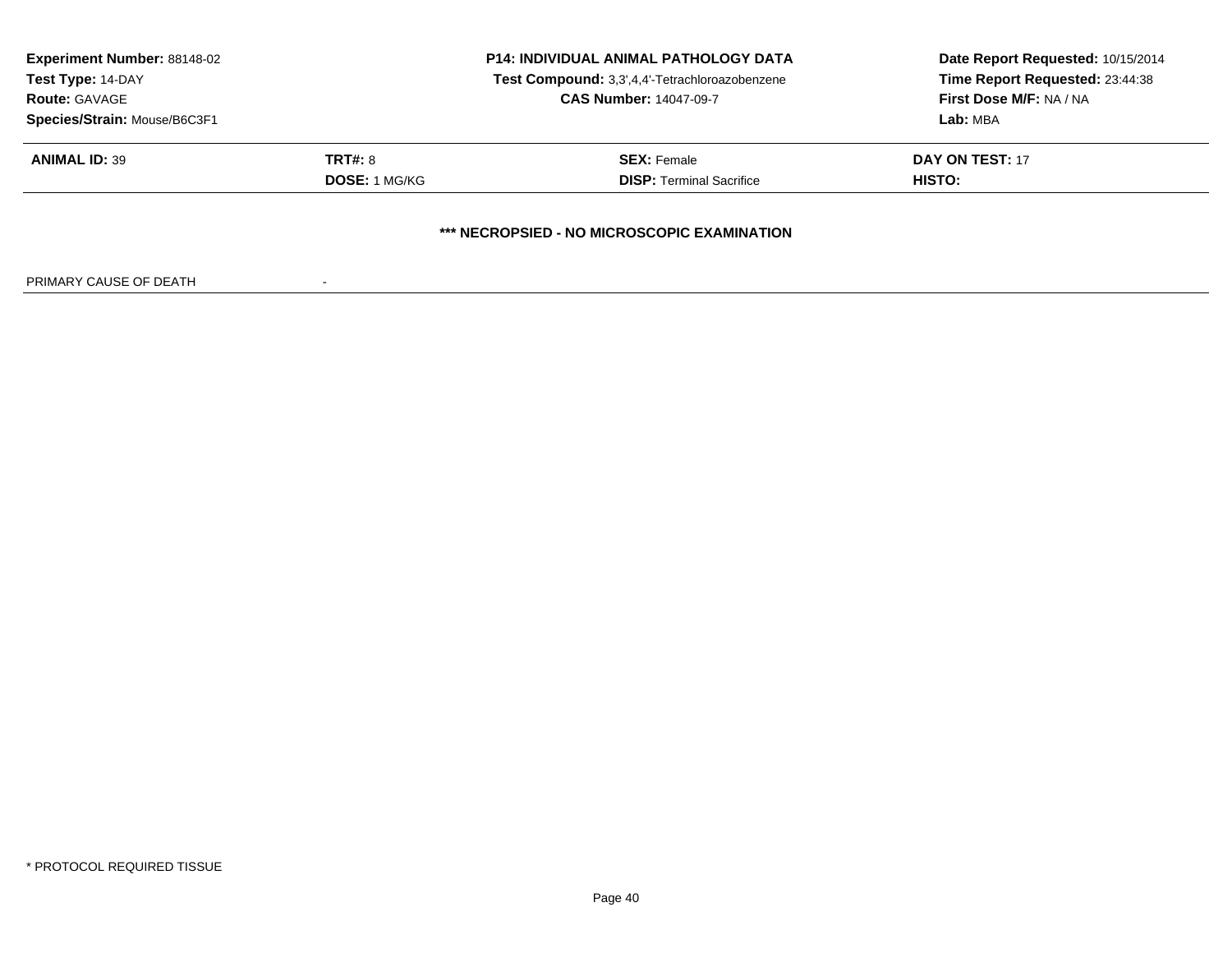| <b>Experiment Number: 88148-02</b><br>Test Type: 14-DAY<br><b>Route: GAVAGE</b><br>Species/Strain: Mouse/B6C3F1 |                                        | <b>P14: INDIVIDUAL ANIMAL PATHOLOGY DATA</b><br>Test Compound: 3,3',4,4'-Tetrachloroazobenzene<br><b>CAS Number: 14047-09-7</b> | Date Report Requested: 10/15/2014<br>Time Report Requested: 23:44:38<br>First Dose M/F: NA / NA<br>Lab: MBA |
|-----------------------------------------------------------------------------------------------------------------|----------------------------------------|---------------------------------------------------------------------------------------------------------------------------------|-------------------------------------------------------------------------------------------------------------|
| <b>ANIMAL ID: 40</b>                                                                                            | <b>TRT#: 8</b><br><b>DOSE: 1 MG/KG</b> | <b>SEX: Female</b><br><b>DISP:</b> Terminal Sacrifice                                                                           | DAY ON TEST: 17<br>HISTO:                                                                                   |
|                                                                                                                 |                                        | *** NECROPSIED - NO MICROSCOPIC EXAMINATION                                                                                     |                                                                                                             |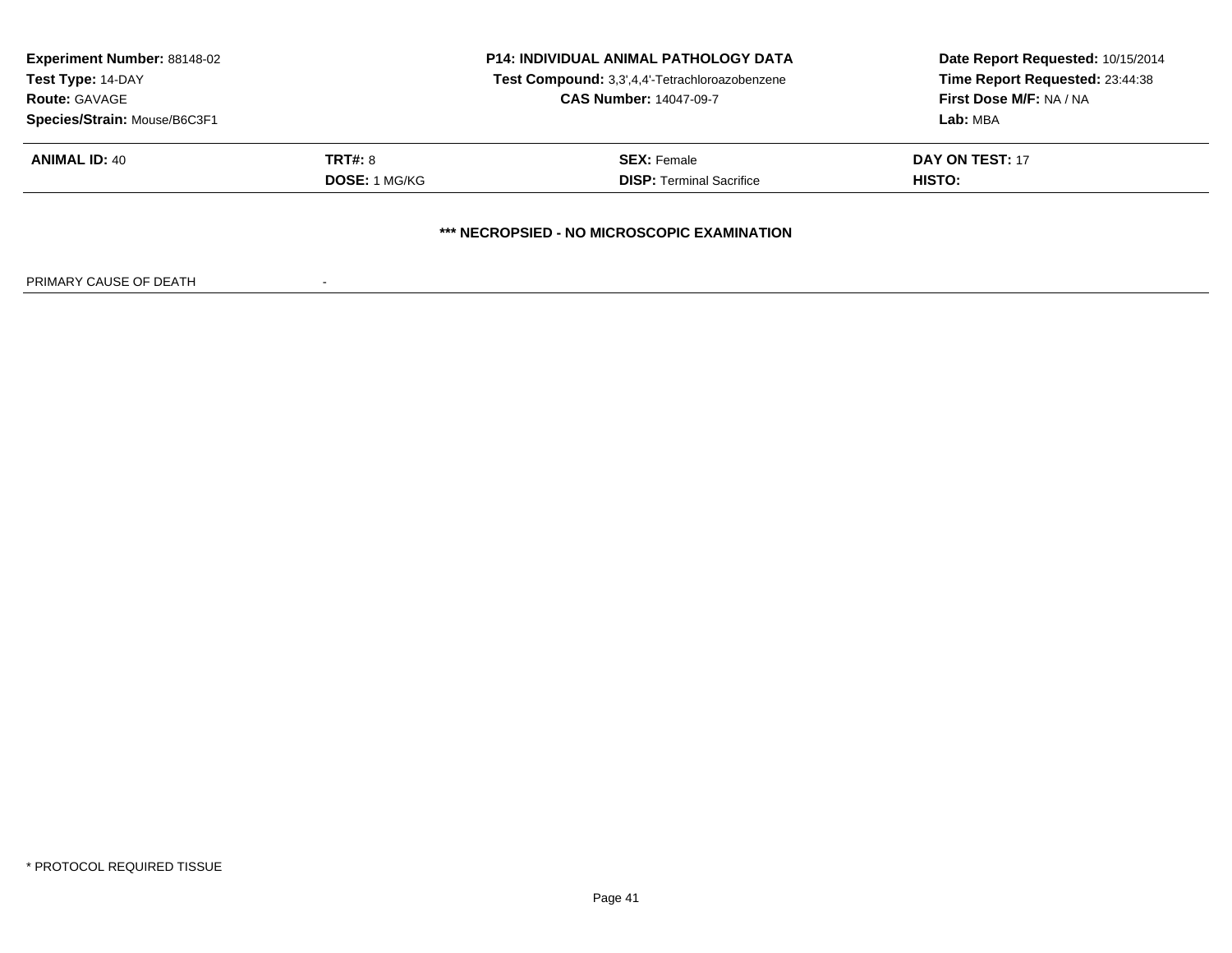| <b>Experiment Number: 88148-02</b><br>Test Type: 14-DAY<br><b>Route: GAVAGE</b><br>Species/Strain: Mouse/B6C3F1 |                                             | <b>P14: INDIVIDUAL ANIMAL PATHOLOGY DATA</b><br>Test Compound: 3,3',4,4'-Tetrachloroazobenzene<br><b>CAS Number: 14047-09-7</b> | Date Report Requested: 10/15/2014<br>Time Report Requested: 23:44:38<br>First Dose M/F: NA / NA<br>Lab: MBA |
|-----------------------------------------------------------------------------------------------------------------|---------------------------------------------|---------------------------------------------------------------------------------------------------------------------------------|-------------------------------------------------------------------------------------------------------------|
| <b>ANIMAL ID: 41</b>                                                                                            | <b>TRT#: 9</b><br><b>DOSE: 3.2</b><br>MG/KG | <b>SEX: Female</b><br><b>DISP: Terminal Sacrifice</b>                                                                           | DAY ON TEST: 17<br>HISTO:                                                                                   |
|                                                                                                                 |                                             | *** NECROPSIED - NO MICROSCOPIC EXAMINATION                                                                                     |                                                                                                             |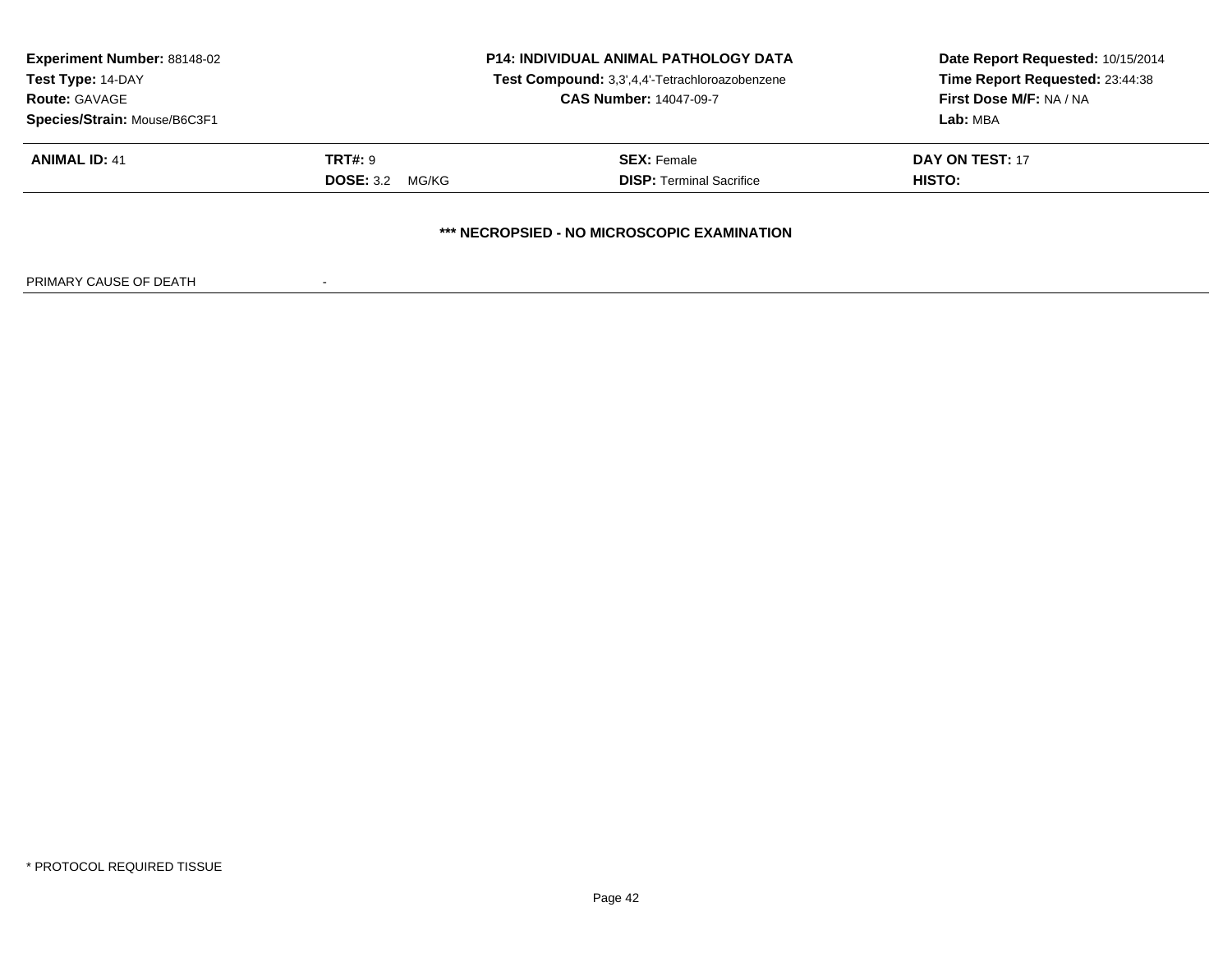| <b>Experiment Number: 88148-02</b><br>Test Type: 14-DAY<br><b>Route: GAVAGE</b><br>Species/Strain: Mouse/B6C3F1 |                                          | <b>P14: INDIVIDUAL ANIMAL PATHOLOGY DATA</b><br>Test Compound: 3,3',4,4'-Tetrachloroazobenzene<br><b>CAS Number: 14047-09-7</b> | Date Report Requested: 10/15/2014<br>Time Report Requested: 23:44:38<br>First Dose M/F: NA / NA<br>Lab: MBA |
|-----------------------------------------------------------------------------------------------------------------|------------------------------------------|---------------------------------------------------------------------------------------------------------------------------------|-------------------------------------------------------------------------------------------------------------|
| <b>ANIMAL ID: 42</b>                                                                                            | <b>TRT#: 9</b><br><b>DOSE:</b> 3.2 MG/KG | <b>SEX: Female</b><br><b>DISP: Terminal Sacrifice</b>                                                                           | DAY ON TEST: 17<br>HISTO:                                                                                   |
|                                                                                                                 |                                          | *** NECROPSIED - NO MICROSCOPIC EXAMINATION                                                                                     |                                                                                                             |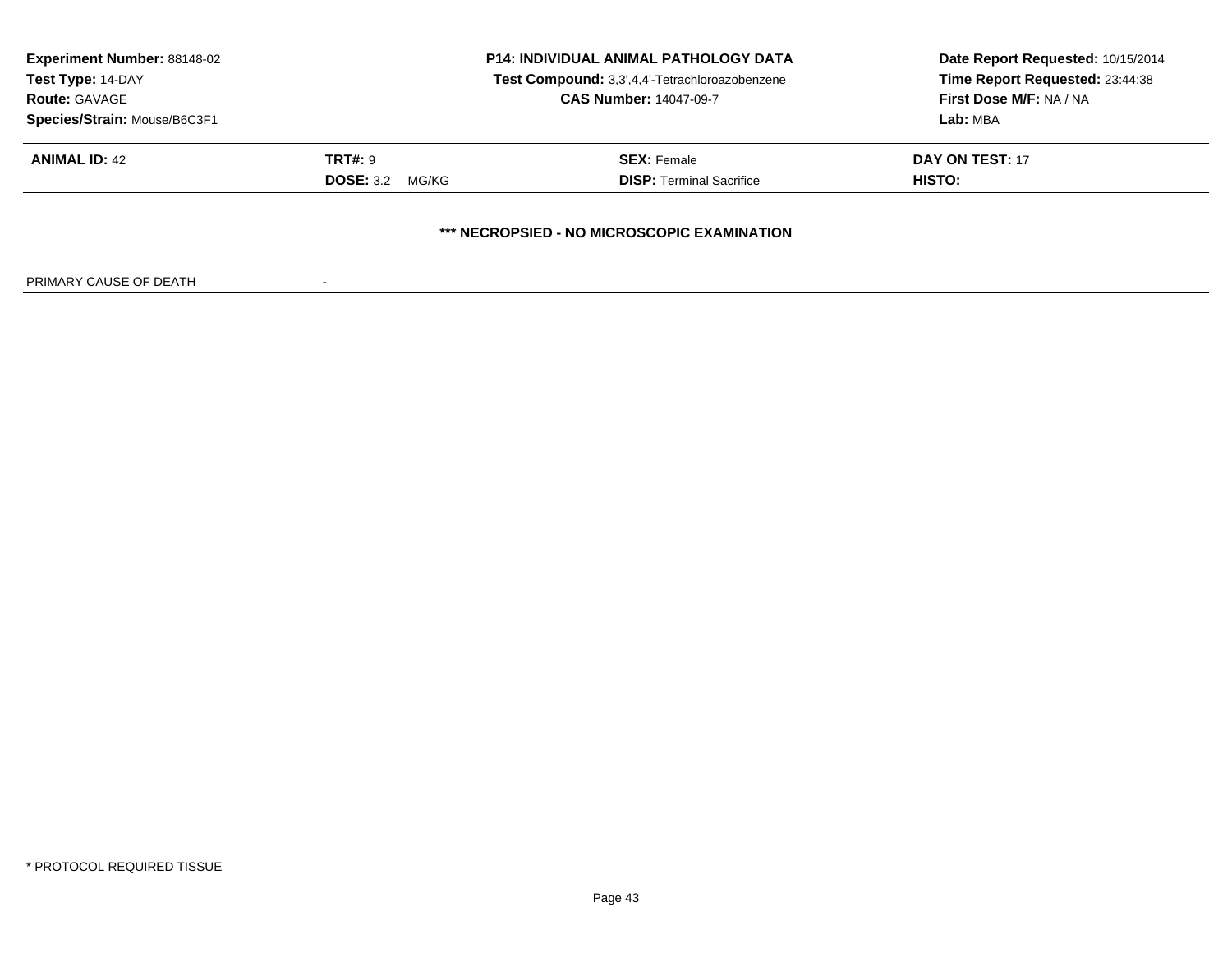| <b>Experiment Number: 88148-02</b><br>Test Type: 14-DAY<br><b>Route: GAVAGE</b><br>Species/Strain: Mouse/B6C3F1 |                                             | <b>P14: INDIVIDUAL ANIMAL PATHOLOGY DATA</b><br>Test Compound: 3,3',4,4'-Tetrachloroazobenzene<br><b>CAS Number: 14047-09-7</b> | Date Report Requested: 10/15/2014<br>Time Report Requested: 23:44:38<br>First Dose M/F: NA / NA<br>Lab: MBA |
|-----------------------------------------------------------------------------------------------------------------|---------------------------------------------|---------------------------------------------------------------------------------------------------------------------------------|-------------------------------------------------------------------------------------------------------------|
| <b>ANIMAL ID: 43</b>                                                                                            | <b>TRT#: 9</b><br><b>DOSE: 3.2</b><br>MG/KG | <b>SEX: Female</b><br><b>DISP:</b> Terminal Sacrifice                                                                           | <b>DAY ON TEST: 17</b><br><b>HISTO: MB173G-43</b>                                                           |
|                                                                                                                 |                                             | *** NECROPSIED - NO MICROSCOPIC EXAMINATION                                                                                     |                                                                                                             |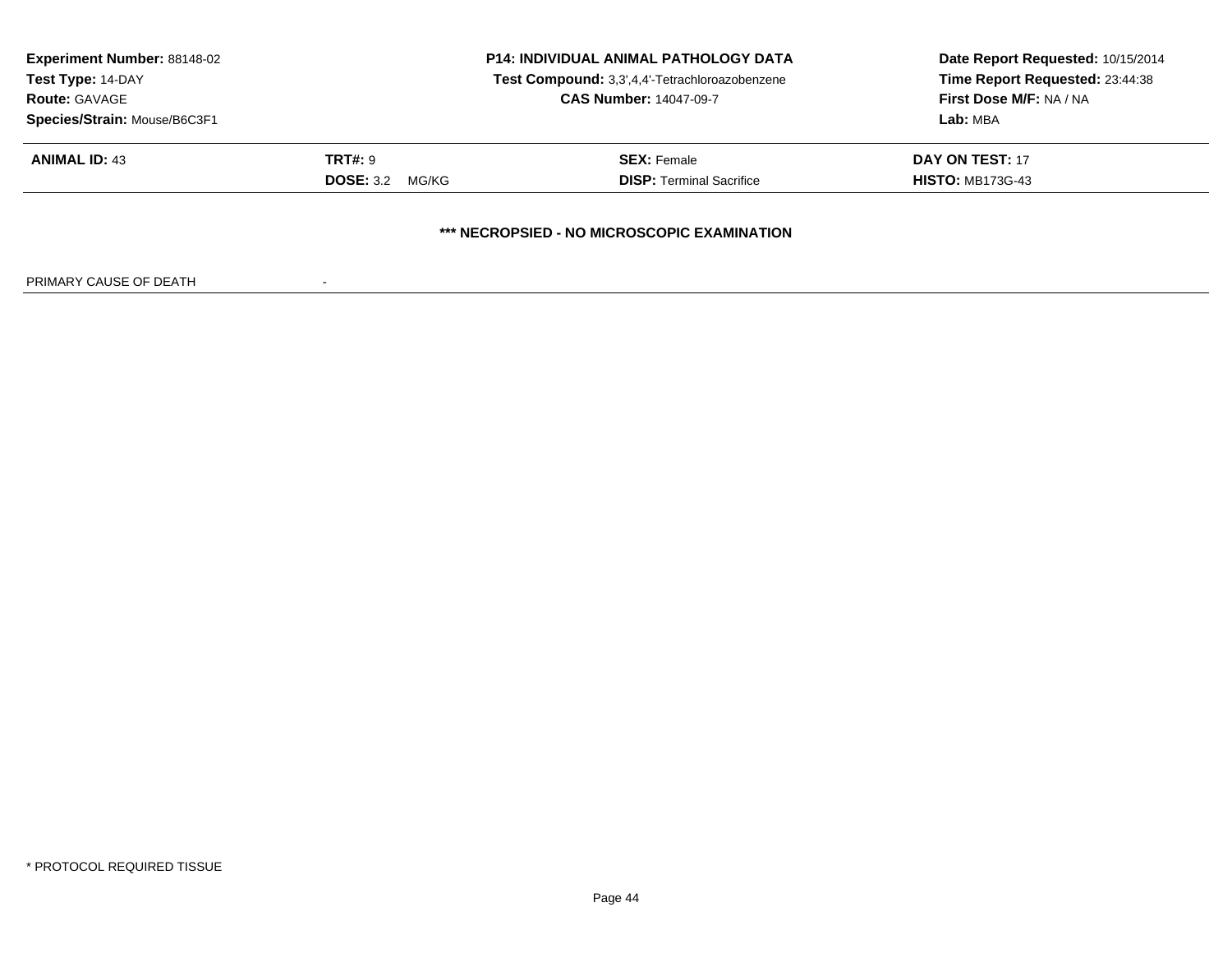| <b>Experiment Number: 88148-02</b><br>Test Type: 14-DAY<br><b>Route: GAVAGE</b><br>Species/Strain: Mouse/B6C3F1 |                                             | <b>P14: INDIVIDUAL ANIMAL PATHOLOGY DATA</b><br>Test Compound: 3,3',4,4'-Tetrachloroazobenzene<br><b>CAS Number: 14047-09-7</b> | Date Report Requested: 10/15/2014<br>Time Report Requested: 23:44:38<br>First Dose M/F: NA / NA<br>Lab: MBA |
|-----------------------------------------------------------------------------------------------------------------|---------------------------------------------|---------------------------------------------------------------------------------------------------------------------------------|-------------------------------------------------------------------------------------------------------------|
| <b>ANIMAL ID: 44</b>                                                                                            | <b>TRT#: 9</b><br><b>DOSE: 3.2</b><br>MG/KG | <b>SEX: Female</b><br><b>DISP: Terminal Sacrifice</b>                                                                           | DAY ON TEST: 17<br>HISTO:                                                                                   |
|                                                                                                                 |                                             | *** NECROPSIED - NO MICROSCOPIC EXAMINATION                                                                                     |                                                                                                             |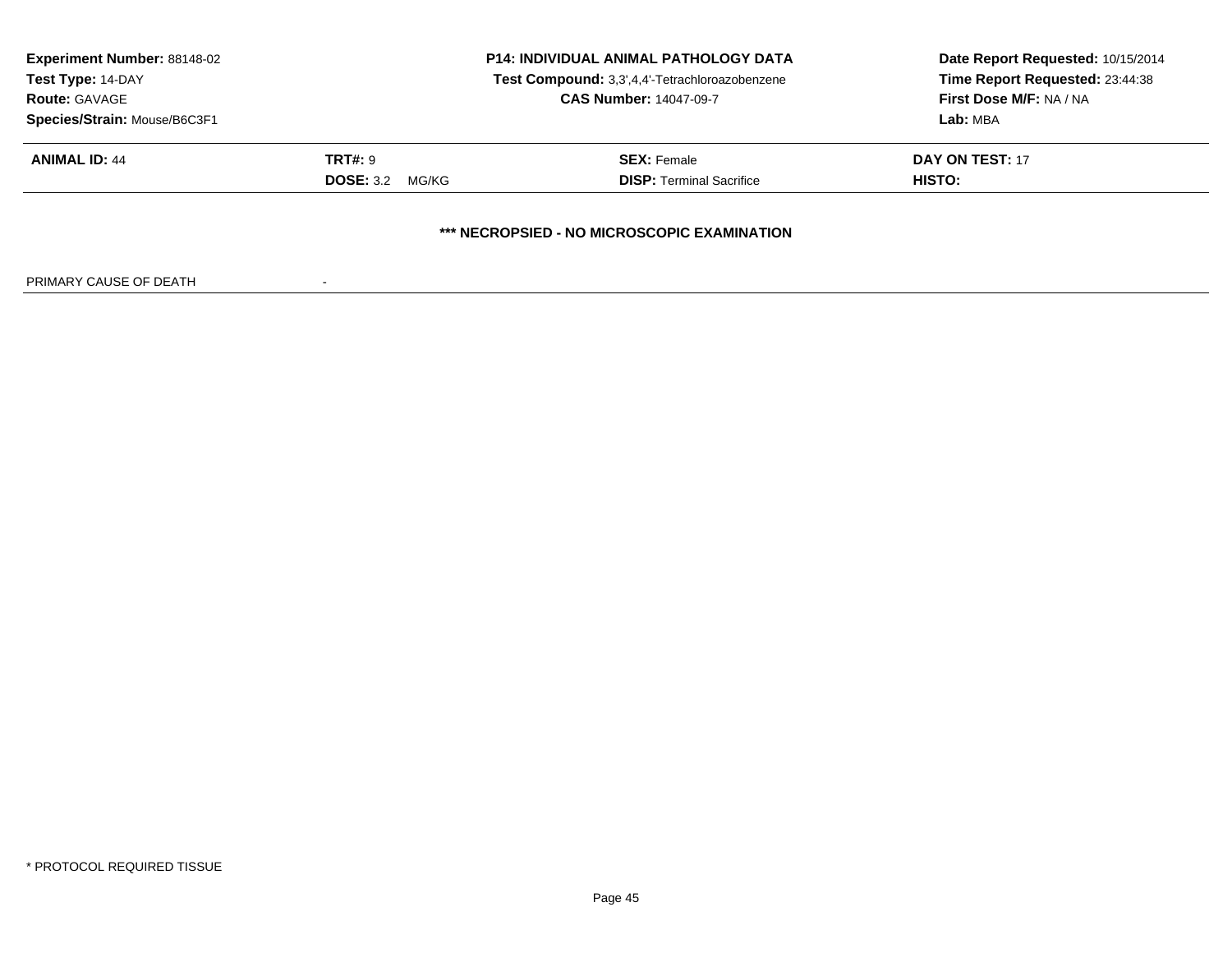| <b>Experiment Number: 88148-02</b><br>Test Type: 14-DAY<br><b>Route: GAVAGE</b><br>Species/Strain: Mouse/B6C3F1 |                                             | <b>P14: INDIVIDUAL ANIMAL PATHOLOGY DATA</b><br>Test Compound: 3,3',4,4'-Tetrachloroazobenzene<br><b>CAS Number: 14047-09-7</b> | Date Report Requested: 10/15/2014<br>Time Report Requested: 23:44:38<br>First Dose M/F: NA / NA<br>Lab: MBA |
|-----------------------------------------------------------------------------------------------------------------|---------------------------------------------|---------------------------------------------------------------------------------------------------------------------------------|-------------------------------------------------------------------------------------------------------------|
| <b>ANIMAL ID: 45</b>                                                                                            | <b>TRT#: 9</b><br><b>DOSE: 3.2</b><br>MG/KG | <b>SEX: Female</b><br><b>DISP: Terminal Sacrifice</b>                                                                           | DAY ON TEST: 17<br>HISTO:                                                                                   |
|                                                                                                                 |                                             | *** NECROPSIED - NO MICROSCOPIC EXAMINATION                                                                                     |                                                                                                             |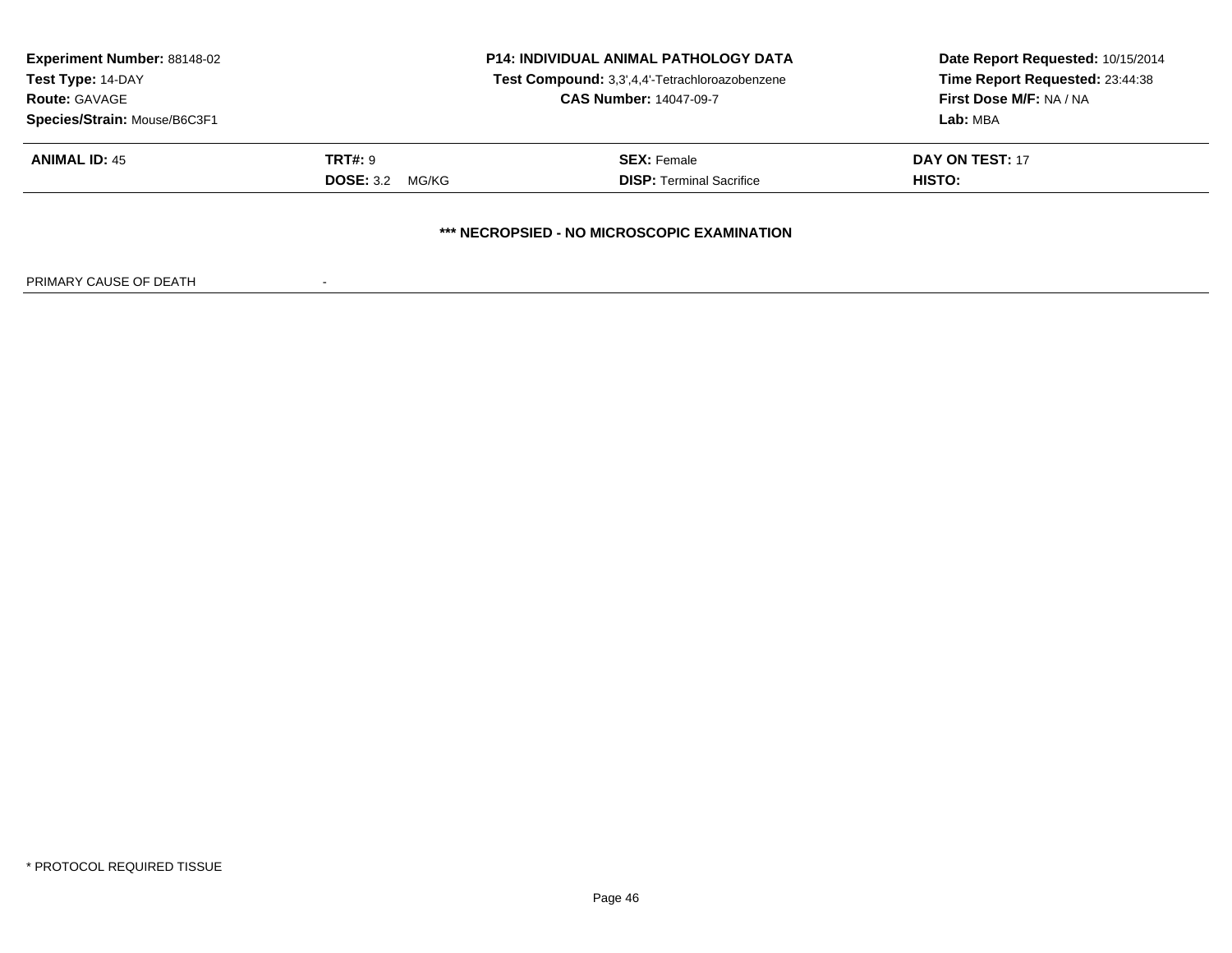| <b>Experiment Number: 88148-02</b><br>Test Type: 14-DAY<br><b>Route: GAVAGE</b> | <b>P14: INDIVIDUAL ANIMAL PATHOLOGY DATA</b><br>Test Compound: 3,3',4,4'-Tetrachloroazobenzene<br><b>CAS Number: 14047-09-7</b> |                                             | Date Report Requested: 10/15/2014<br>Time Report Requested: 23:44:38<br>First Dose M/F: NA / NA |  |
|---------------------------------------------------------------------------------|---------------------------------------------------------------------------------------------------------------------------------|---------------------------------------------|-------------------------------------------------------------------------------------------------|--|
| Species/Strain: Mouse/B6C3F1                                                    |                                                                                                                                 |                                             | Lab: MBA                                                                                        |  |
| <b>ANIMAL ID: 46</b>                                                            | <b>TRT#: 10</b>                                                                                                                 | <b>SEX: Female</b>                          | DAY ON TEST: 17                                                                                 |  |
|                                                                                 | <b>DOSE: 10 MG/KG</b>                                                                                                           | <b>DISP:</b> Terminal Sacrifice             | HISTO:                                                                                          |  |
|                                                                                 |                                                                                                                                 |                                             |                                                                                                 |  |
|                                                                                 |                                                                                                                                 | *** NECROPSIED - NO MICROSCOPIC EXAMINATION |                                                                                                 |  |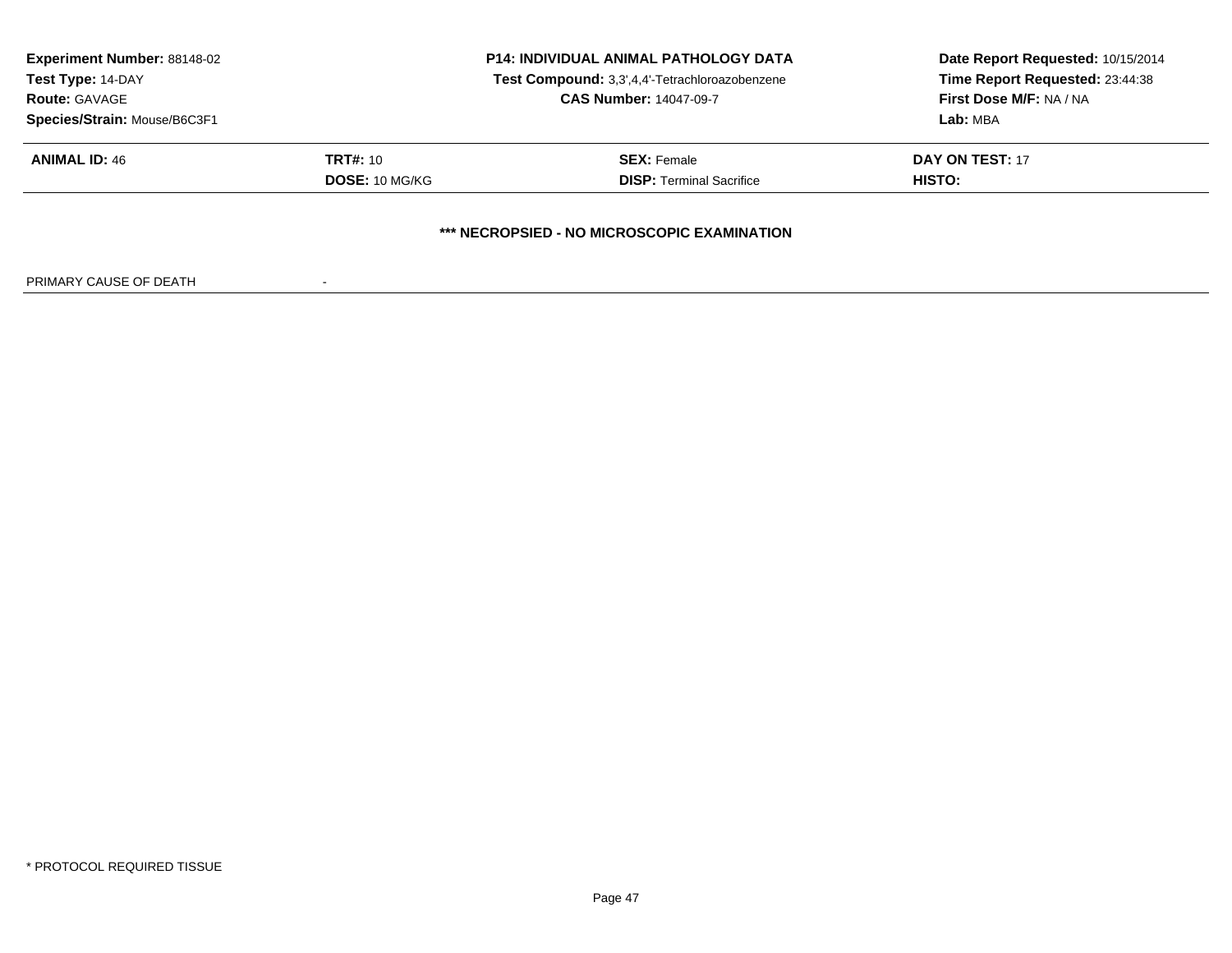| <b>Experiment Number: 88148-02</b><br>Test Type: 14-DAY<br><b>Route: GAVAGE</b> | <b>P14: INDIVIDUAL ANIMAL PATHOLOGY DATA</b><br>Test Compound: 3,3',4,4'-Tetrachloroazobenzene<br><b>CAS Number: 14047-09-7</b> |                                             | Date Report Requested: 10/15/2014<br>Time Report Requested: 23:44:38<br>First Dose M/F: NA / NA |  |
|---------------------------------------------------------------------------------|---------------------------------------------------------------------------------------------------------------------------------|---------------------------------------------|-------------------------------------------------------------------------------------------------|--|
| Species/Strain: Mouse/B6C3F1                                                    |                                                                                                                                 |                                             | Lab: MBA                                                                                        |  |
| <b>ANIMAL ID: 47</b>                                                            | <b>TRT#: 10</b>                                                                                                                 | <b>SEX: Female</b>                          | DAY ON TEST: 17                                                                                 |  |
|                                                                                 | <b>DOSE: 10 MG/KG</b>                                                                                                           | <b>DISP:</b> Terminal Sacrifice             | HISTO:                                                                                          |  |
|                                                                                 |                                                                                                                                 | *** NECROPSIED - NO MICROSCOPIC EXAMINATION |                                                                                                 |  |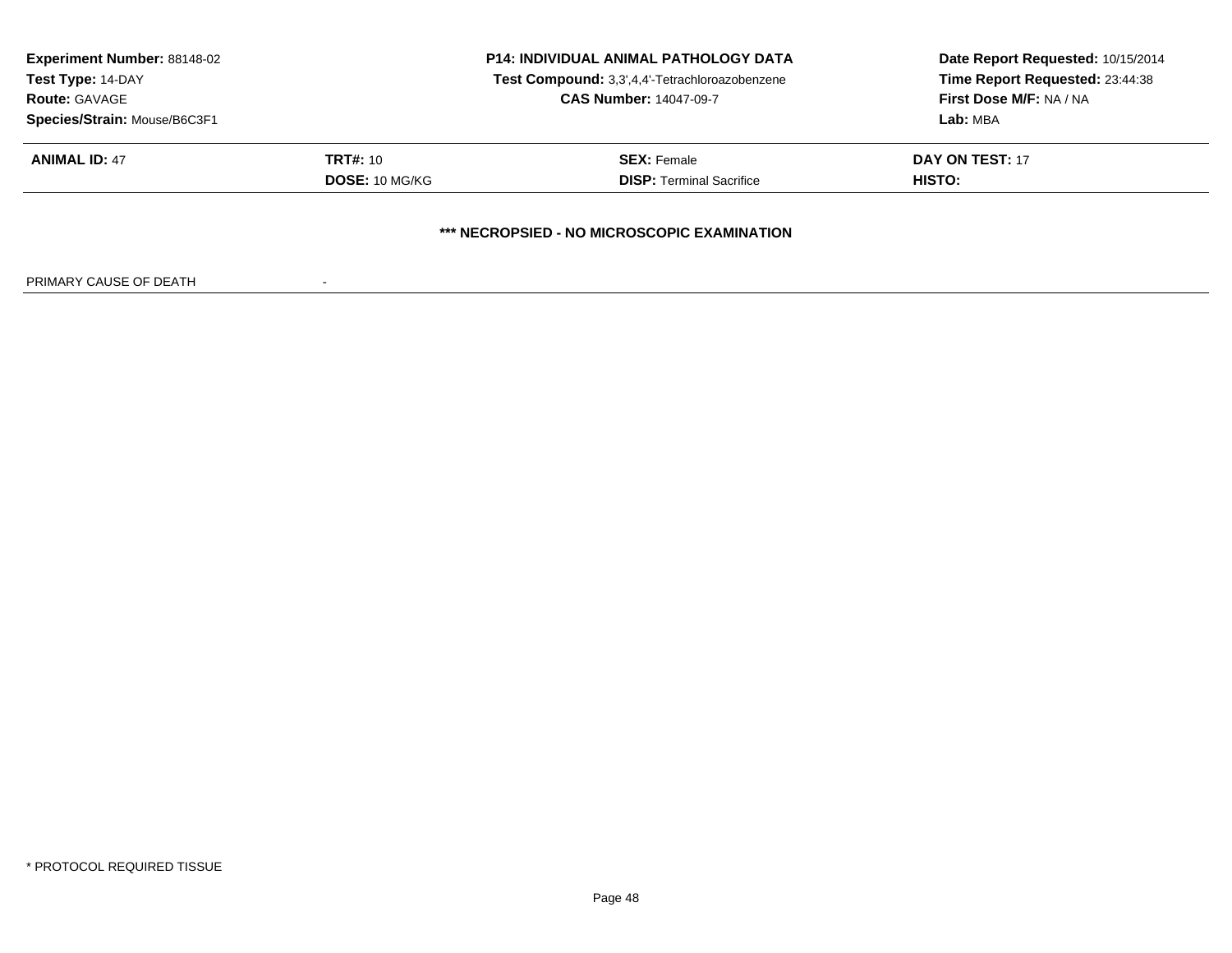| <b>Experiment Number: 88148-02</b><br>Test Type: 14-DAY<br><b>Route: GAVAGE</b> | <b>P14: INDIVIDUAL ANIMAL PATHOLOGY DATA</b><br>Test Compound: 3,3',4,4'-Tetrachloroazobenzene<br><b>CAS Number: 14047-09-7</b> |                                             | Date Report Requested: 10/15/2014<br>Time Report Requested: 23:44:38<br>First Dose M/F: NA / NA |  |
|---------------------------------------------------------------------------------|---------------------------------------------------------------------------------------------------------------------------------|---------------------------------------------|-------------------------------------------------------------------------------------------------|--|
| Species/Strain: Mouse/B6C3F1                                                    |                                                                                                                                 |                                             | Lab: MBA                                                                                        |  |
| <b>ANIMAL ID: 48</b>                                                            | <b>TRT#: 10</b>                                                                                                                 | <b>SEX: Female</b>                          | DAY ON TEST: 17                                                                                 |  |
|                                                                                 | <b>DOSE: 10 MG/KG</b>                                                                                                           | <b>DISP:</b> Terminal Sacrifice             | HISTO:                                                                                          |  |
|                                                                                 |                                                                                                                                 | *** NECROPSIED - NO MICROSCOPIC EXAMINATION |                                                                                                 |  |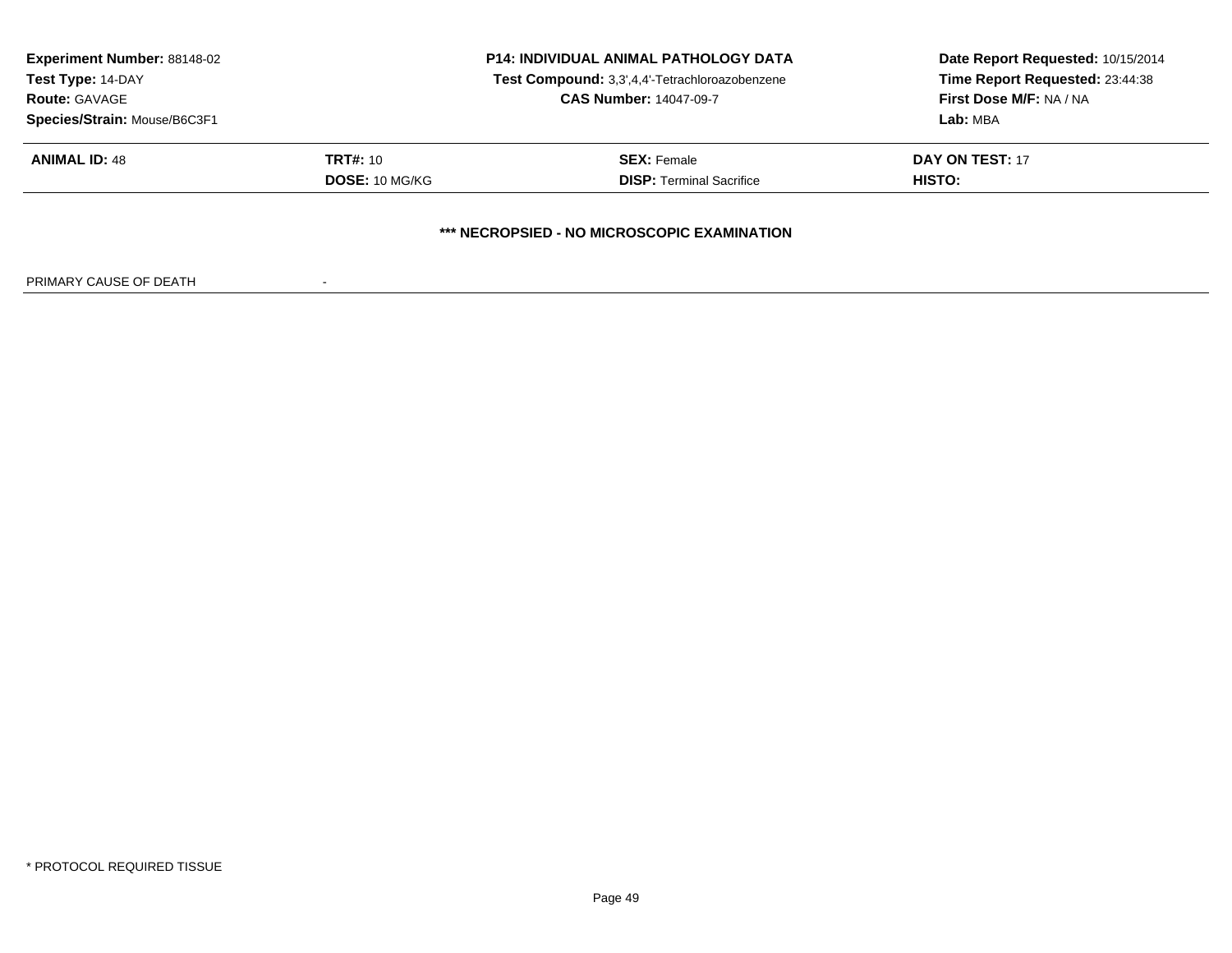| Date Report Requested: 10/15/2014<br>Time Report Requested: 23:44:38<br>First Dose M/F: NA / NA<br>Lab: MBA |  |
|-------------------------------------------------------------------------------------------------------------|--|
|                                                                                                             |  |
| HISTO:                                                                                                      |  |
|                                                                                                             |  |
|                                                                                                             |  |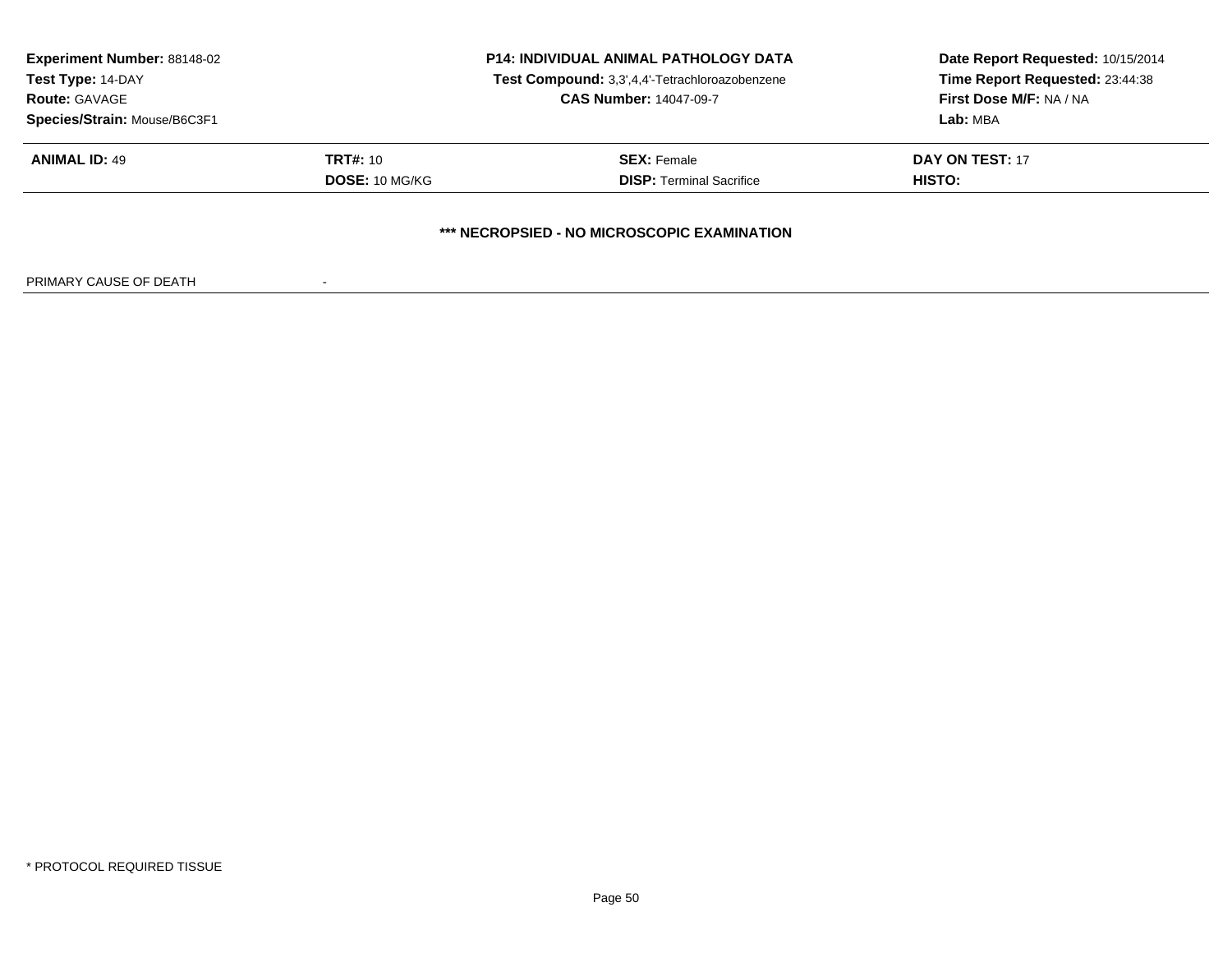| <b>Experiment Number: 88148-02</b><br>Test Type: 14-DAY<br><b>Route: GAVAGE</b> | <b>P14: INDIVIDUAL ANIMAL PATHOLOGY DATA</b><br>Test Compound: 3,3',4,4'-Tetrachloroazobenzene<br><b>CAS Number: 14047-09-7</b> |                                             | Date Report Requested: 10/15/2014<br>Time Report Requested: 23:44:38<br>First Dose M/F: NA / NA<br><b>Lab: MBA</b> |  |
|---------------------------------------------------------------------------------|---------------------------------------------------------------------------------------------------------------------------------|---------------------------------------------|--------------------------------------------------------------------------------------------------------------------|--|
| Species/Strain: Mouse/B6C3F1                                                    |                                                                                                                                 |                                             |                                                                                                                    |  |
| <b>ANIMAL ID: 50</b>                                                            | <b>TRT#: 10</b>                                                                                                                 | <b>SEX: Female</b>                          | DAY ON TEST: 17                                                                                                    |  |
|                                                                                 | <b>DOSE: 10 MG/KG</b>                                                                                                           | <b>DISP:</b> Terminal Sacrifice             | HISTO:                                                                                                             |  |
|                                                                                 |                                                                                                                                 | *** NECROPSIED - NO MICROSCOPIC EXAMINATION |                                                                                                                    |  |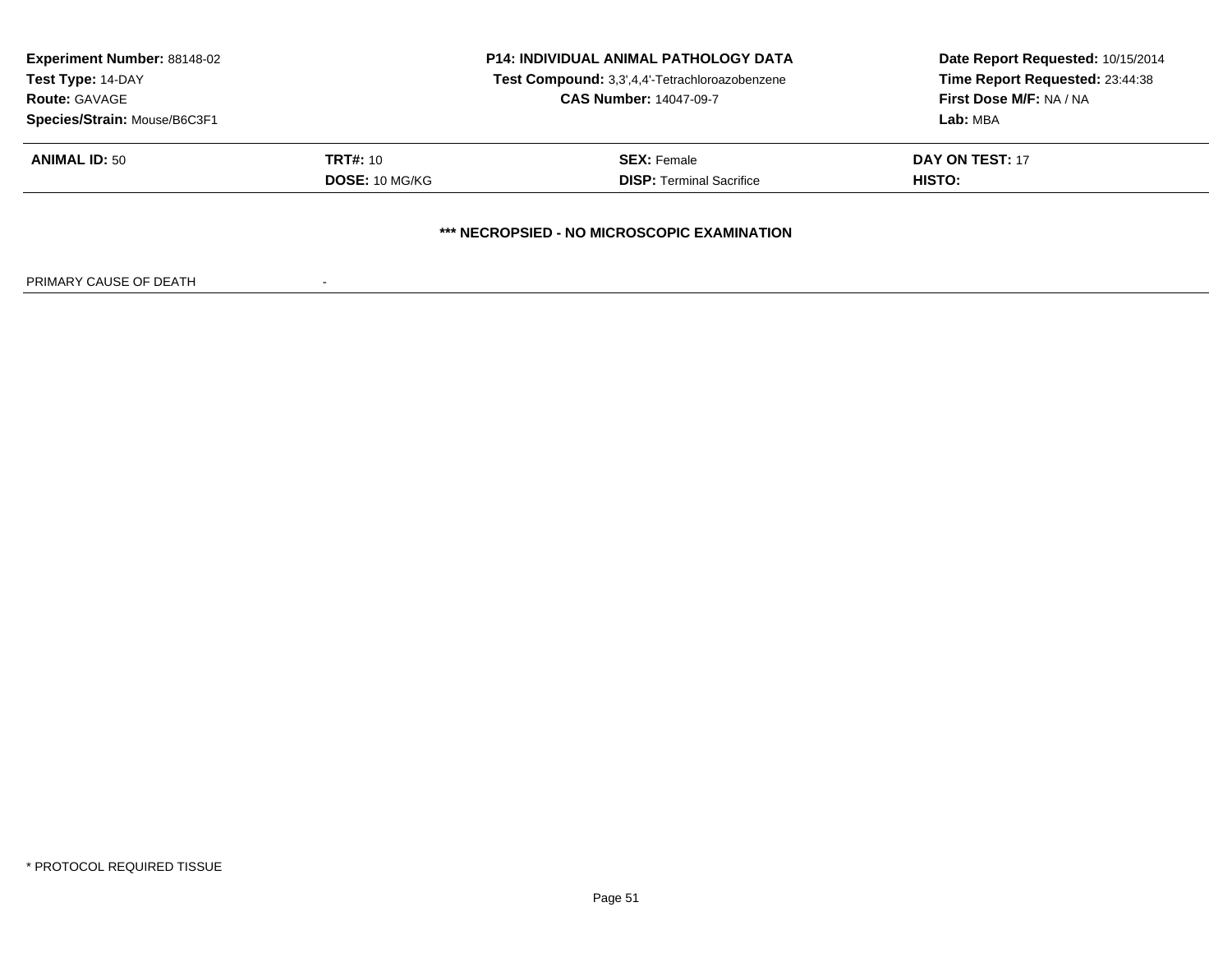| <b>Experiment Number: 88148-02</b><br>Test Type: 14-DAY |                 | <b>P14: INDIVIDUAL ANIMAL PATHOLOGY DATA</b>   | Date Report Requested: 10/15/2014 |  |
|---------------------------------------------------------|-----------------|------------------------------------------------|-----------------------------------|--|
|                                                         |                 | Test Compound: 3,3',4,4'-Tetrachloroazobenzene | Time Report Requested: 23:44:38   |  |
| <b>Route: GAVAGE</b>                                    |                 | <b>CAS Number: 14047-09-7</b>                  | First Dose M/F: NA / NA           |  |
| Species/Strain: Mouse/B6C3F1                            |                 |                                                | Lab: MBA                          |  |
| <b>ANIMAL ID: 51</b>                                    | <b>TRT#: 11</b> | <b>SEX: Female</b>                             | DAY ON TEST: 17                   |  |
|                                                         | DOSE: 32 MG/KG  | <b>DISP: Terminal Sacrifice</b>                | <b>HISTO: MB173G-51</b>           |  |
|                                                         |                 | ORGAN AND ACCOUNTABLE SITE STATUS              |                                   |  |
| <b>NORMAL</b>                                           |                 |                                                |                                   |  |
| Spleen                                                  | Thymus          |                                                |                                   |  |
| PRIMARY CAUSE OF DEATH                                  |                 |                                                |                                   |  |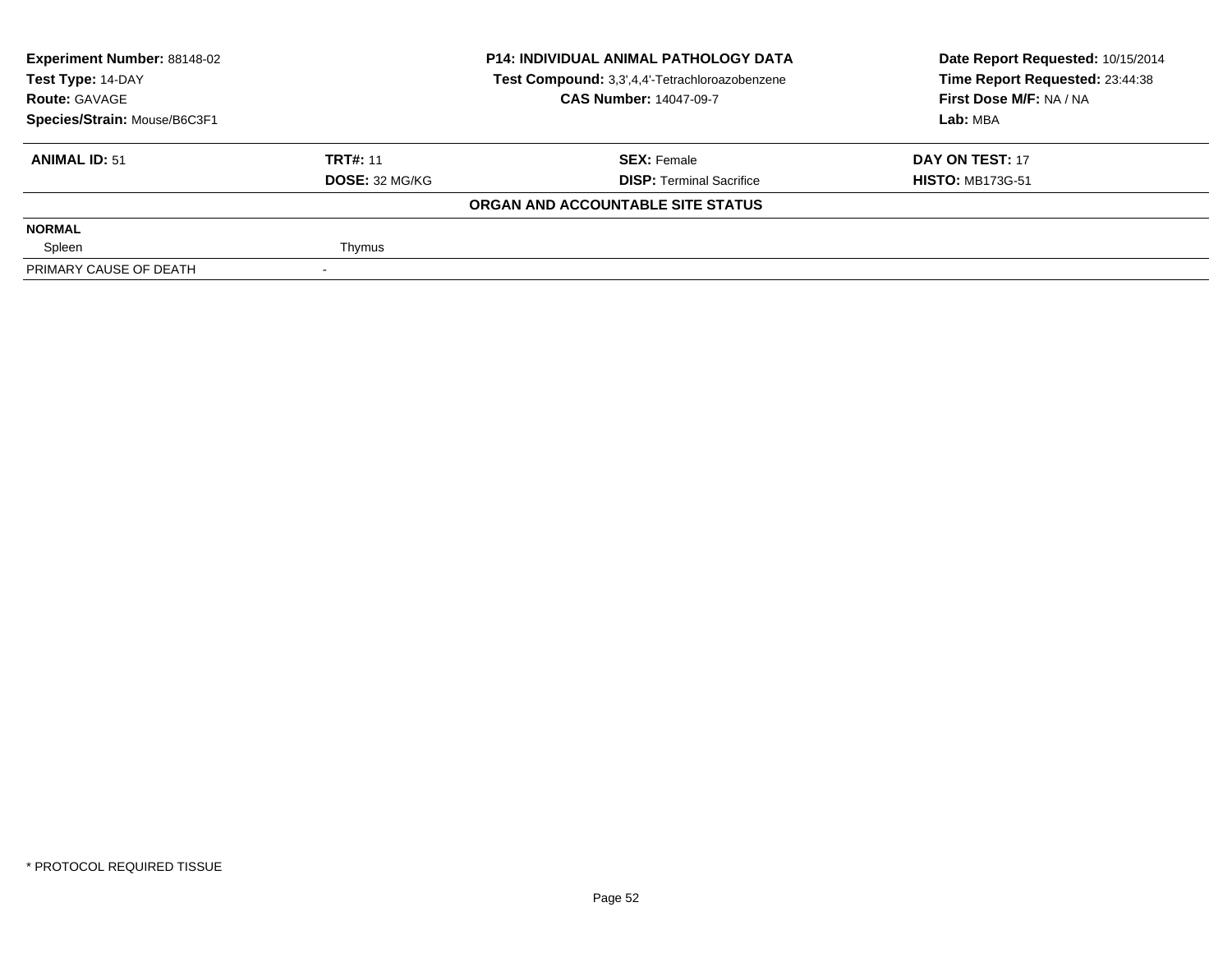| Experiment Number: 88148-02<br>Test Type: 14-DAY |                 | <b>P14: INDIVIDUAL ANIMAL PATHOLOGY DATA</b>   | Date Report Requested: 10/15/2014 |  |
|--------------------------------------------------|-----------------|------------------------------------------------|-----------------------------------|--|
|                                                  |                 | Test Compound: 3,3',4,4'-Tetrachloroazobenzene | Time Report Requested: 23:44:38   |  |
| <b>Route: GAVAGE</b>                             |                 | <b>CAS Number: 14047-09-7</b>                  | First Dose M/F: NA / NA           |  |
| Species/Strain: Mouse/B6C3F1                     |                 |                                                | Lab: MBA                          |  |
| <b>ANIMAL ID: 52</b>                             | <b>TRT#: 11</b> | <b>SEX: Female</b>                             | DAY ON TEST: 17                   |  |
|                                                  | DOSE: 32 MG/KG  | <b>DISP: Terminal Sacrifice</b>                | <b>HISTO: MB173G-52</b>           |  |
|                                                  |                 | ORGAN AND ACCOUNTABLE SITE STATUS              |                                   |  |
| <b>NORMAL</b>                                    |                 |                                                |                                   |  |
| Spleen                                           | Thymus          |                                                |                                   |  |
| <b>OBSERVATIONS</b>                              |                 |                                                |                                   |  |
| Spleen                                           |                 |                                                |                                   |  |
| Note: $TGL 1 = NCL$                              |                 |                                                |                                   |  |
| PRIMARY CAUSE OF DEATH                           |                 |                                                |                                   |  |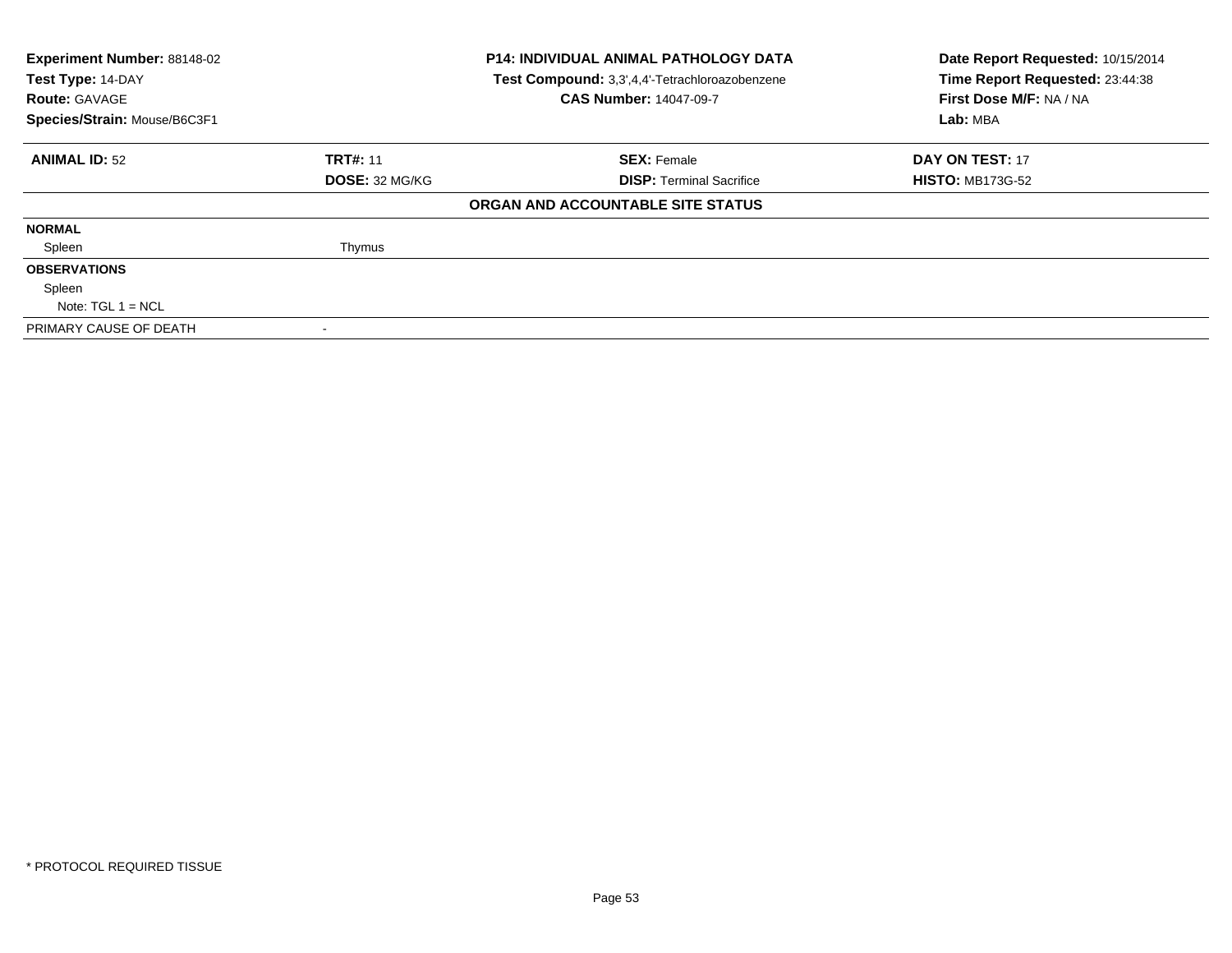| <b>Experiment Number: 88148-02</b><br>Test Type: 14-DAY |                 | <b>P14: INDIVIDUAL ANIMAL PATHOLOGY DATA</b>   | Date Report Requested: 10/15/2014 |  |
|---------------------------------------------------------|-----------------|------------------------------------------------|-----------------------------------|--|
|                                                         |                 | Test Compound: 3,3',4,4'-Tetrachloroazobenzene | Time Report Requested: 23:44:38   |  |
| <b>Route: GAVAGE</b>                                    |                 | <b>CAS Number: 14047-09-7</b>                  | First Dose M/F: NA / NA           |  |
| Species/Strain: Mouse/B6C3F1                            |                 |                                                | Lab: MBA                          |  |
| <b>ANIMAL ID: 53</b>                                    | <b>TRT#: 11</b> | <b>SEX: Female</b>                             | DAY ON TEST: 17                   |  |
|                                                         | DOSE: 32 MG/KG  | <b>DISP: Terminal Sacrifice</b>                | <b>HISTO: MB173G-53</b>           |  |
|                                                         |                 | ORGAN AND ACCOUNTABLE SITE STATUS              |                                   |  |
| <b>NORMAL</b>                                           |                 |                                                |                                   |  |
| Spleen                                                  | Thymus          |                                                |                                   |  |
| PRIMARY CAUSE OF DEATH                                  |                 |                                                |                                   |  |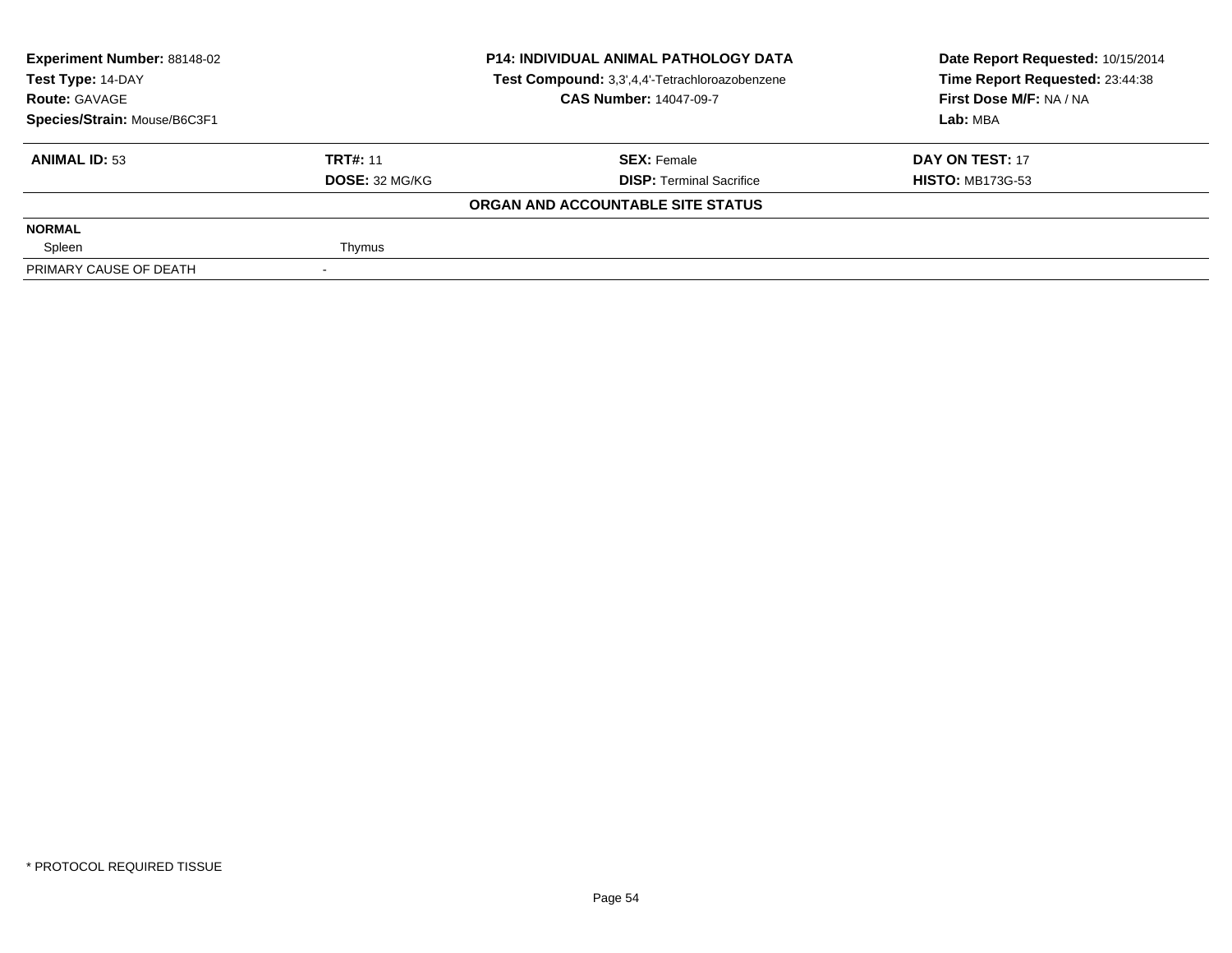| <b>Experiment Number: 88148-02</b><br>Test Type: 14-DAY |                 | <b>P14: INDIVIDUAL ANIMAL PATHOLOGY DATA</b>   | Date Report Requested: 10/15/2014 |  |
|---------------------------------------------------------|-----------------|------------------------------------------------|-----------------------------------|--|
|                                                         |                 | Test Compound: 3,3',4,4'-Tetrachloroazobenzene | Time Report Requested: 23:44:38   |  |
| <b>Route: GAVAGE</b>                                    |                 | <b>CAS Number: 14047-09-7</b>                  | First Dose M/F: NA / NA           |  |
| Species/Strain: Mouse/B6C3F1                            |                 |                                                | Lab: MBA                          |  |
| <b>ANIMAL ID: 54</b>                                    | <b>TRT#: 11</b> | <b>SEX: Female</b>                             | DAY ON TEST: 17                   |  |
|                                                         | DOSE: 32 MG/KG  | <b>DISP: Terminal Sacrifice</b>                | <b>HISTO: MB173G-54</b>           |  |
|                                                         |                 | ORGAN AND ACCOUNTABLE SITE STATUS              |                                   |  |
| <b>NORMAL</b>                                           |                 |                                                |                                   |  |
| Spleen                                                  | Thymus          |                                                |                                   |  |
| PRIMARY CAUSE OF DEATH                                  |                 |                                                |                                   |  |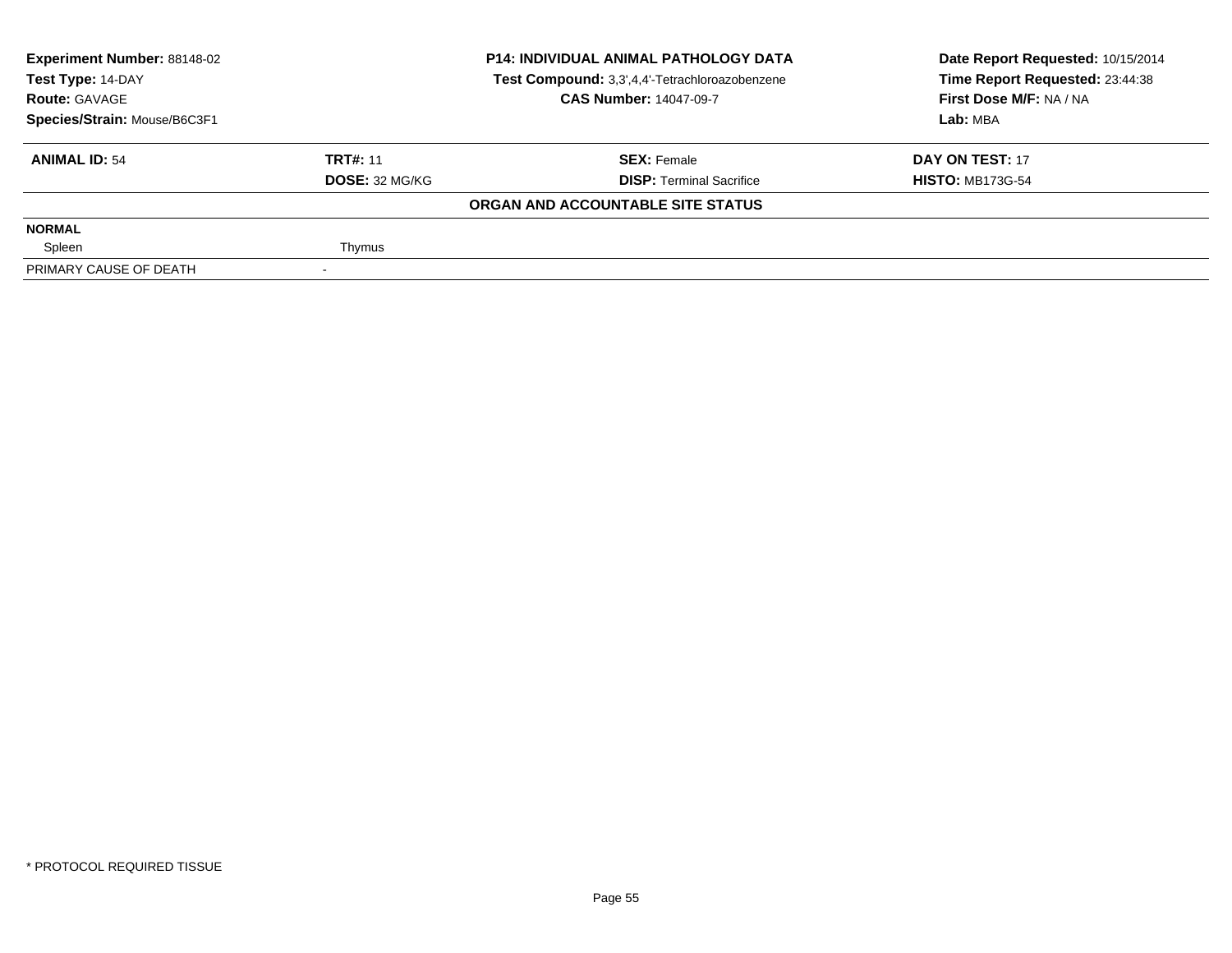| <b>Experiment Number: 88148-02</b><br>Test Type: 14-DAY |                 | <b>P14: INDIVIDUAL ANIMAL PATHOLOGY DATA</b>   | Date Report Requested: 10/15/2014 |  |
|---------------------------------------------------------|-----------------|------------------------------------------------|-----------------------------------|--|
|                                                         |                 | Test Compound: 3,3',4,4'-Tetrachloroazobenzene | Time Report Requested: 23:44:38   |  |
| <b>Route: GAVAGE</b>                                    |                 | <b>CAS Number: 14047-09-7</b>                  | First Dose M/F: NA / NA           |  |
| Species/Strain: Mouse/B6C3F1                            |                 |                                                | Lab: MBA                          |  |
| <b>ANIMAL ID: 55</b>                                    | <b>TRT#: 11</b> | <b>SEX: Female</b>                             | DAY ON TEST: 17                   |  |
|                                                         | DOSE: 32 MG/KG  | <b>DISP: Terminal Sacrifice</b>                | <b>HISTO: MB173G-55</b>           |  |
|                                                         |                 | ORGAN AND ACCOUNTABLE SITE STATUS              |                                   |  |
| <b>NORMAL</b>                                           |                 |                                                |                                   |  |
| Spleen                                                  | Thymus          |                                                |                                   |  |
| PRIMARY CAUSE OF DEATH                                  |                 |                                                |                                   |  |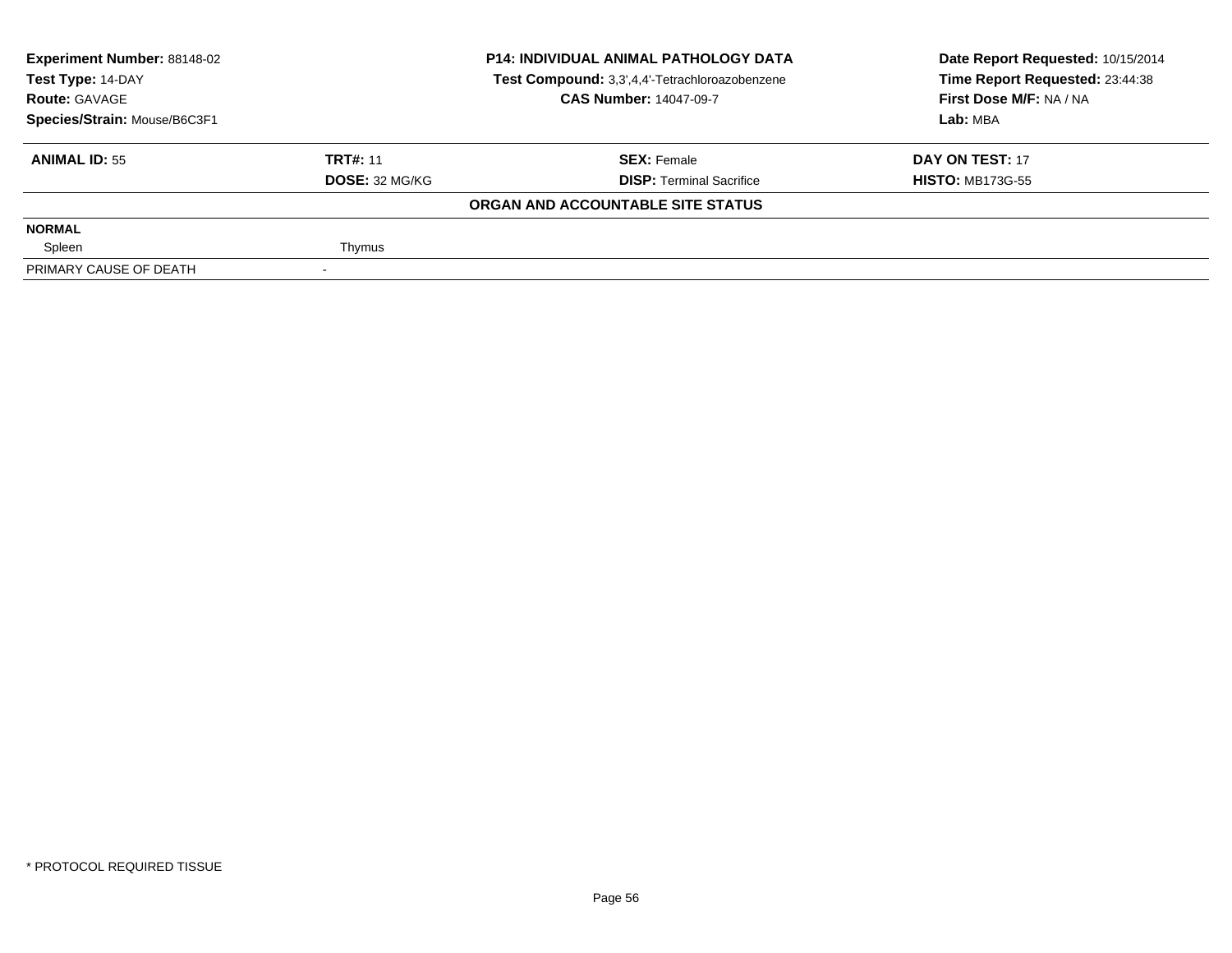| <b>Experiment Number: 88148-02</b><br>Test Type: 14-DAY<br><b>Route: GAVAGE</b><br>Species/Strain: Mouse/B6C3F1 |                           | <b>P14: INDIVIDUAL ANIMAL PATHOLOGY DATA</b><br>Test Compound: 3,3',4,4'-Tetrachloroazobenzene<br><b>CAS Number: 14047-09-7</b> | Date Report Requested: 10/15/2014<br>Time Report Requested: 23:44:38<br>First Dose M/F: NA / NA<br>Lab: MBA |
|-----------------------------------------------------------------------------------------------------------------|---------------------------|---------------------------------------------------------------------------------------------------------------------------------|-------------------------------------------------------------------------------------------------------------|
| <b>ANIMAL ID: 56</b>                                                                                            | <b>TRT#: 12</b>           | <b>SEX: Female</b>                                                                                                              | <b>DAY ON TEST: 17</b>                                                                                      |
|                                                                                                                 | <b>DOSE: 100</b><br>MG/KG | <b>DISP:</b> Terminal Sacrifice                                                                                                 | <b>HISTO: MB173G-56</b>                                                                                     |
|                                                                                                                 |                           | ORGAN AND ACCOUNTABLE SITE STATUS                                                                                               |                                                                                                             |
| <b>NORMAL</b>                                                                                                   |                           |                                                                                                                                 |                                                                                                             |
| * Gallbladder                                                                                                   | * Kidney                  | * Lymph Node, Mesenteric                                                                                                        | * Stomach, Forestomach                                                                                      |
| * Stomach, Glandular                                                                                            |                           |                                                                                                                                 |                                                                                                             |
| <b>OBSERVATIONS</b>                                                                                             |                           |                                                                                                                                 |                                                                                                             |
| * Liver                                                                                                         |                           | Hematopoietic Cell Proliferation                                                                                                | Minimal                                                                                                     |
| * Spleen                                                                                                        |                           | Hematopoietic Cell Proliferation                                                                                                | Minimal                                                                                                     |
| * Thymus                                                                                                        |                           | Atrophy                                                                                                                         | Minimal                                                                                                     |
|                                                                                                                 |                           | Hemorrhage                                                                                                                      | Minimal                                                                                                     |
| PRIMARY CAUSE OF DEATH                                                                                          |                           |                                                                                                                                 |                                                                                                             |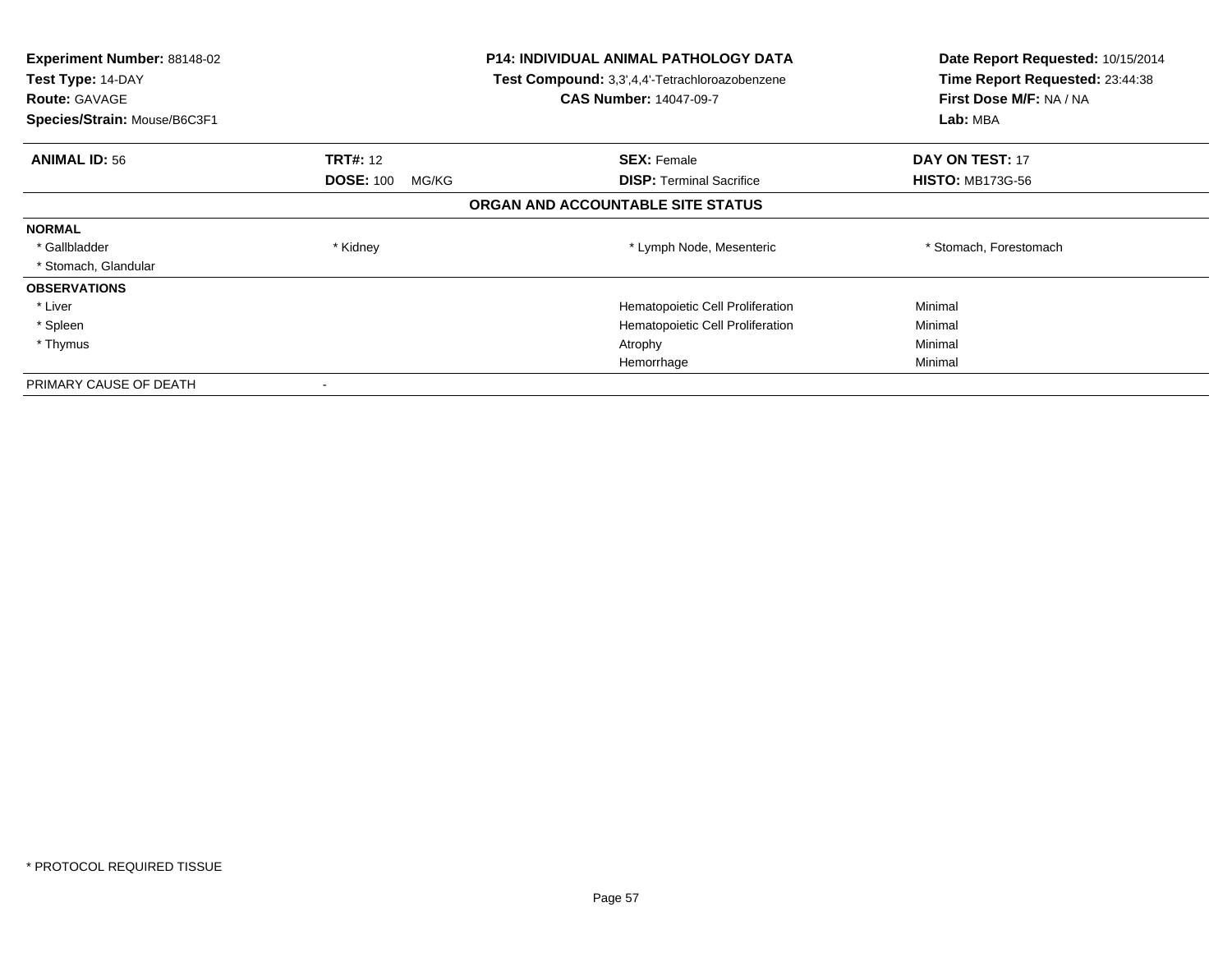| <b>Experiment Number: 88148-02</b><br>Test Type: 14-DAY<br><b>Route: GAVAGE</b> | <b>P14: INDIVIDUAL ANIMAL PATHOLOGY DATA</b><br>Test Compound: 3,3',4,4'-Tetrachloroazobenzene<br><b>CAS Number: 14047-09-7</b> |                                   | Date Report Requested: 10/15/2014<br>Time Report Requested: 23:44:38 |
|---------------------------------------------------------------------------------|---------------------------------------------------------------------------------------------------------------------------------|-----------------------------------|----------------------------------------------------------------------|
| Species/Strain: Mouse/B6C3F1                                                    |                                                                                                                                 |                                   | First Dose M/F: NA / NA<br>Lab: MBA                                  |
| <b>ANIMAL ID: 57</b>                                                            | <b>TRT#: 12</b>                                                                                                                 | <b>SEX: Female</b>                | <b>DAY ON TEST: 17</b>                                               |
|                                                                                 | <b>DOSE: 100</b><br>MG/KG                                                                                                       | <b>DISP:</b> Terminal Sacrifice   | <b>HISTO: MB173G-57</b>                                              |
|                                                                                 |                                                                                                                                 | ORGAN AND ACCOUNTABLE SITE STATUS |                                                                      |
| <b>NORMAL</b>                                                                   |                                                                                                                                 |                                   |                                                                      |
| * Gallbladder                                                                   | * Kidney                                                                                                                        | * Liver                           | * Lymph Node, Mesenteric                                             |
| * Stomach, Forestomach                                                          | * Stomach, Glandular                                                                                                            | * Thymus                          |                                                                      |
| <b>OBSERVATIONS</b>                                                             |                                                                                                                                 |                                   |                                                                      |
| * Spleen                                                                        | Lymph Follic                                                                                                                    | Atrophy                           | Minimal                                                              |
| PRIMARY CAUSE OF DEATH                                                          |                                                                                                                                 |                                   |                                                                      |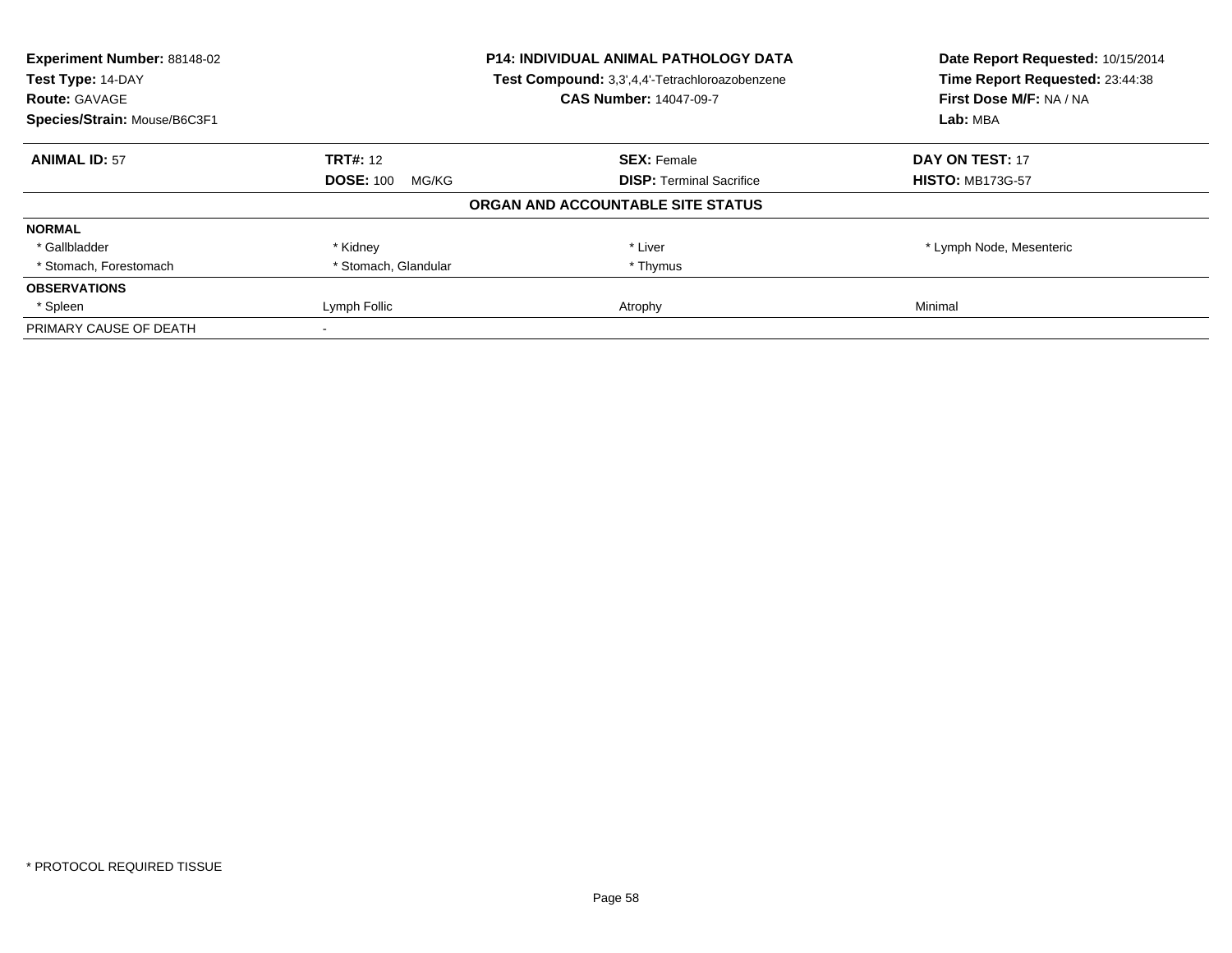| Experiment Number: 88148-02<br>Test Type: 14-DAY<br><b>Route: GAVAGE</b><br>Species/Strain: Mouse/B6C3F1 | <b>P14: INDIVIDUAL ANIMAL PATHOLOGY DATA</b><br>Test Compound: 3,3',4,4'-Tetrachloroazobenzene<br><b>CAS Number: 14047-09-7</b> |                                   | Date Report Requested: 10/15/2014<br>Time Report Requested: 23:44:38<br>First Dose M/F: NA / NA<br>Lab: MBA |
|----------------------------------------------------------------------------------------------------------|---------------------------------------------------------------------------------------------------------------------------------|-----------------------------------|-------------------------------------------------------------------------------------------------------------|
| <b>ANIMAL ID: 58</b>                                                                                     | <b>TRT#:</b> 12                                                                                                                 | <b>SEX: Female</b>                | <b>DAY ON TEST: 17</b>                                                                                      |
|                                                                                                          | <b>DOSE: 100</b><br>MG/KG                                                                                                       | <b>DISP:</b> Terminal Sacrifice   | <b>HISTO: MB173G-58</b>                                                                                     |
|                                                                                                          |                                                                                                                                 | ORGAN AND ACCOUNTABLE SITE STATUS |                                                                                                             |
| <b>NORMAL</b>                                                                                            |                                                                                                                                 |                                   |                                                                                                             |
| * Gallbladder                                                                                            | * Kidney                                                                                                                        | * Liver                           | * Lymph Node, Mesenteric                                                                                    |
| * Stomach, Forestomach                                                                                   | * Stomach, Glandular                                                                                                            | * Thymus                          |                                                                                                             |
| <b>OBSERVATIONS</b>                                                                                      |                                                                                                                                 |                                   |                                                                                                             |
| * Spleen                                                                                                 | Lymph Follic                                                                                                                    | Atrophy                           | Minimal                                                                                                     |
|                                                                                                          |                                                                                                                                 | Hematopoietic Cell Proliferation  | Minimal                                                                                                     |
| PRIMARY CAUSE OF DEATH                                                                                   |                                                                                                                                 |                                   |                                                                                                             |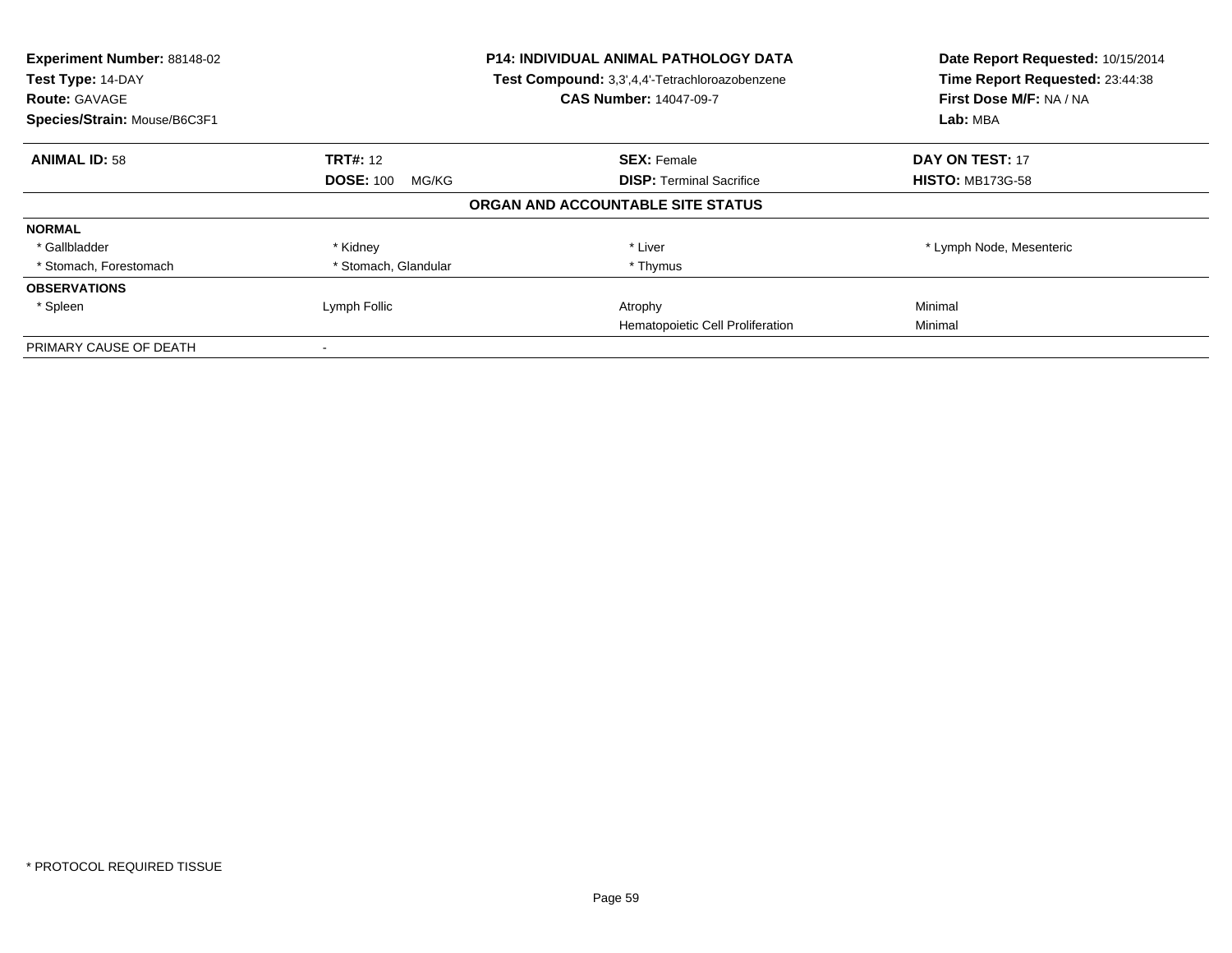| Experiment Number: 88148-02<br>Test Type: 14-DAY |                           | P14: INDIVIDUAL ANIMAL PATHOLOGY DATA<br>Test Compound: 3,3',4,4'-Tetrachloroazobenzene | Date Report Requested: 10/15/2014<br>Time Report Requested: 23:44:38 |
|--------------------------------------------------|---------------------------|-----------------------------------------------------------------------------------------|----------------------------------------------------------------------|
| <b>Route: GAVAGE</b>                             |                           | <b>CAS Number: 14047-09-7</b>                                                           | First Dose M/F: NA / NA                                              |
| Species/Strain: Mouse/B6C3F1                     |                           |                                                                                         | Lab: MBA                                                             |
| <b>ANIMAL ID: 59</b>                             | <b>TRT#: 12</b>           | <b>SEX: Female</b>                                                                      | <b>DAY ON TEST: 17</b>                                               |
|                                                  | <b>DOSE: 100</b><br>MG/KG | <b>DISP:</b> Terminal Sacrifice                                                         | <b>HISTO: MB173G-59</b>                                              |
|                                                  |                           | ORGAN AND ACCOUNTABLE SITE STATUS                                                       |                                                                      |
| <b>NORMAL</b>                                    |                           |                                                                                         |                                                                      |
| * Gallbladder                                    | * Kidney                  | * Liver                                                                                 | * Lymph Node, Mesenteric                                             |
| * Stomach, Forestomach                           | * Stomach, Glandular      | * Thymus                                                                                |                                                                      |
| <b>OBSERVATIONS</b>                              |                           |                                                                                         |                                                                      |
| * Spleen                                         |                           | Hematopoietic Cell Proliferation                                                        | Minimal                                                              |
| PRIMARY CAUSE OF DEATH                           |                           |                                                                                         |                                                                      |